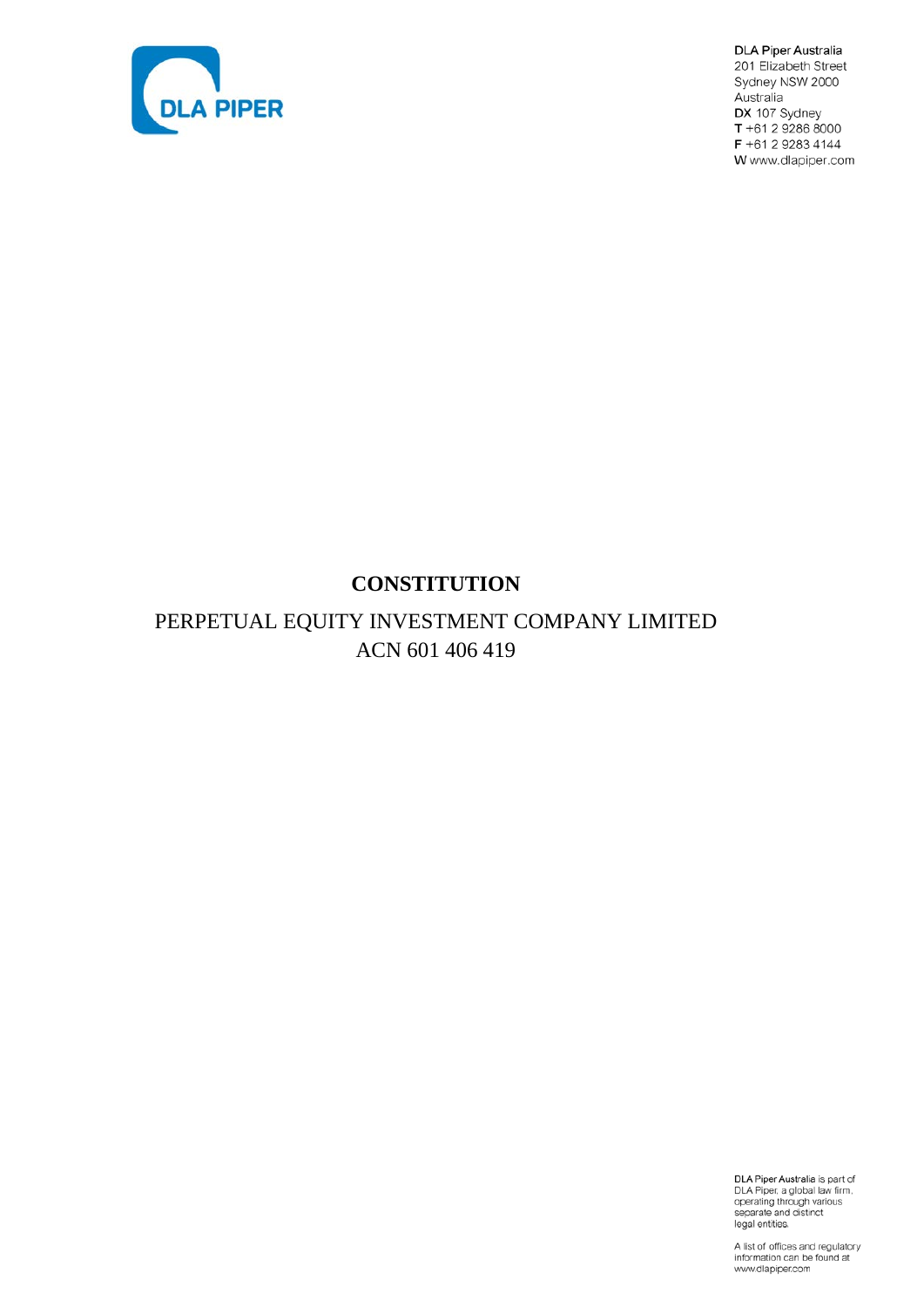

# **TABLE OF CONTENTS**

| 1              |  |
|----------------|--|
| $\overline{2}$ |  |
| 3              |  |
| 4              |  |
| 5              |  |
| 6              |  |
| 7              |  |
| 8              |  |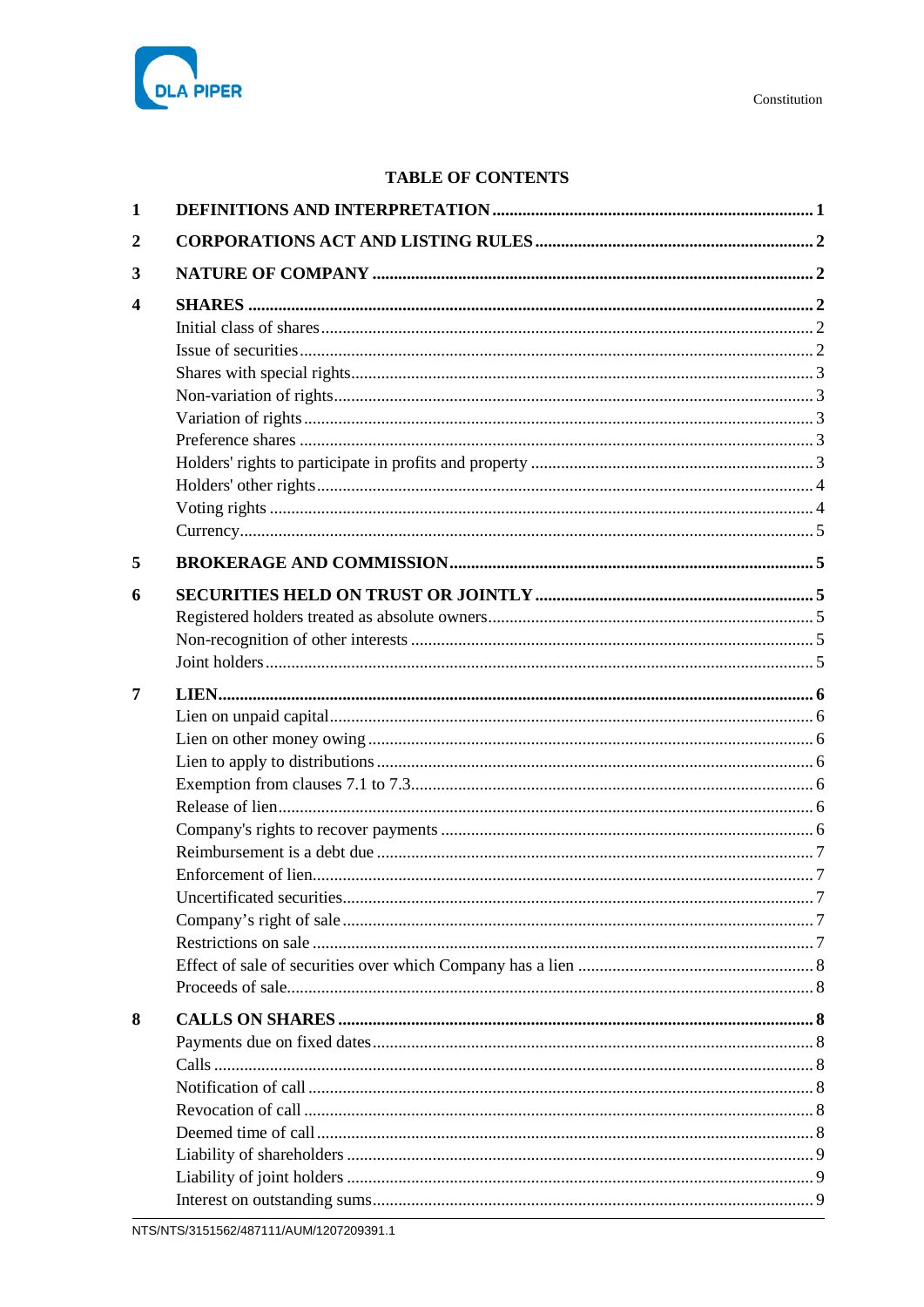

| 9  |    |
|----|----|
|    |    |
|    |    |
|    |    |
|    |    |
|    |    |
|    |    |
|    |    |
|    |    |
|    |    |
|    |    |
|    |    |
|    |    |
| 10 |    |
|    |    |
|    |    |
|    |    |
|    |    |
|    |    |
|    |    |
|    |    |
|    |    |
|    |    |
| 11 |    |
|    |    |
|    |    |
|    |    |
| 12 | 15 |
|    |    |
|    |    |
| 13 |    |
|    |    |
|    |    |
|    |    |
|    |    |
|    |    |
|    |    |
|    |    |
|    |    |
|    |    |
|    |    |
|    |    |
|    |    |
| 14 |    |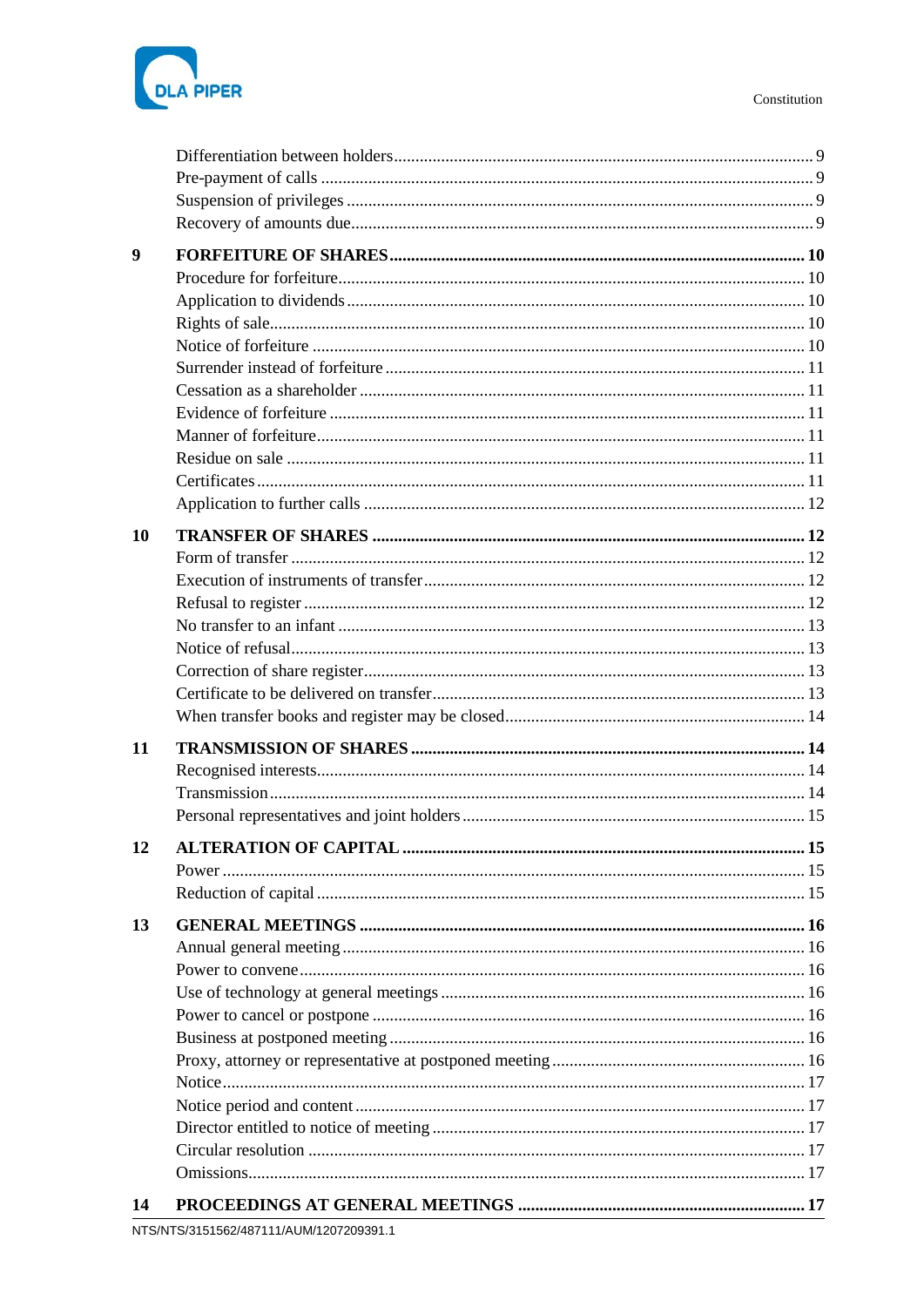

| 15 |                                                        |  |
|----|--------------------------------------------------------|--|
|    | APPOINTMENT, REMOVAL AND REMUNERATION OF DIRECTORS  23 |  |
|    |                                                        |  |
|    |                                                        |  |
|    |                                                        |  |
|    |                                                        |  |
|    |                                                        |  |
|    |                                                        |  |
|    |                                                        |  |
|    |                                                        |  |
|    |                                                        |  |
|    |                                                        |  |
|    |                                                        |  |
|    |                                                        |  |
|    |                                                        |  |
| 16 |                                                        |  |
|    |                                                        |  |
|    |                                                        |  |
|    |                                                        |  |
| 17 |                                                        |  |
|    |                                                        |  |
|    |                                                        |  |
|    |                                                        |  |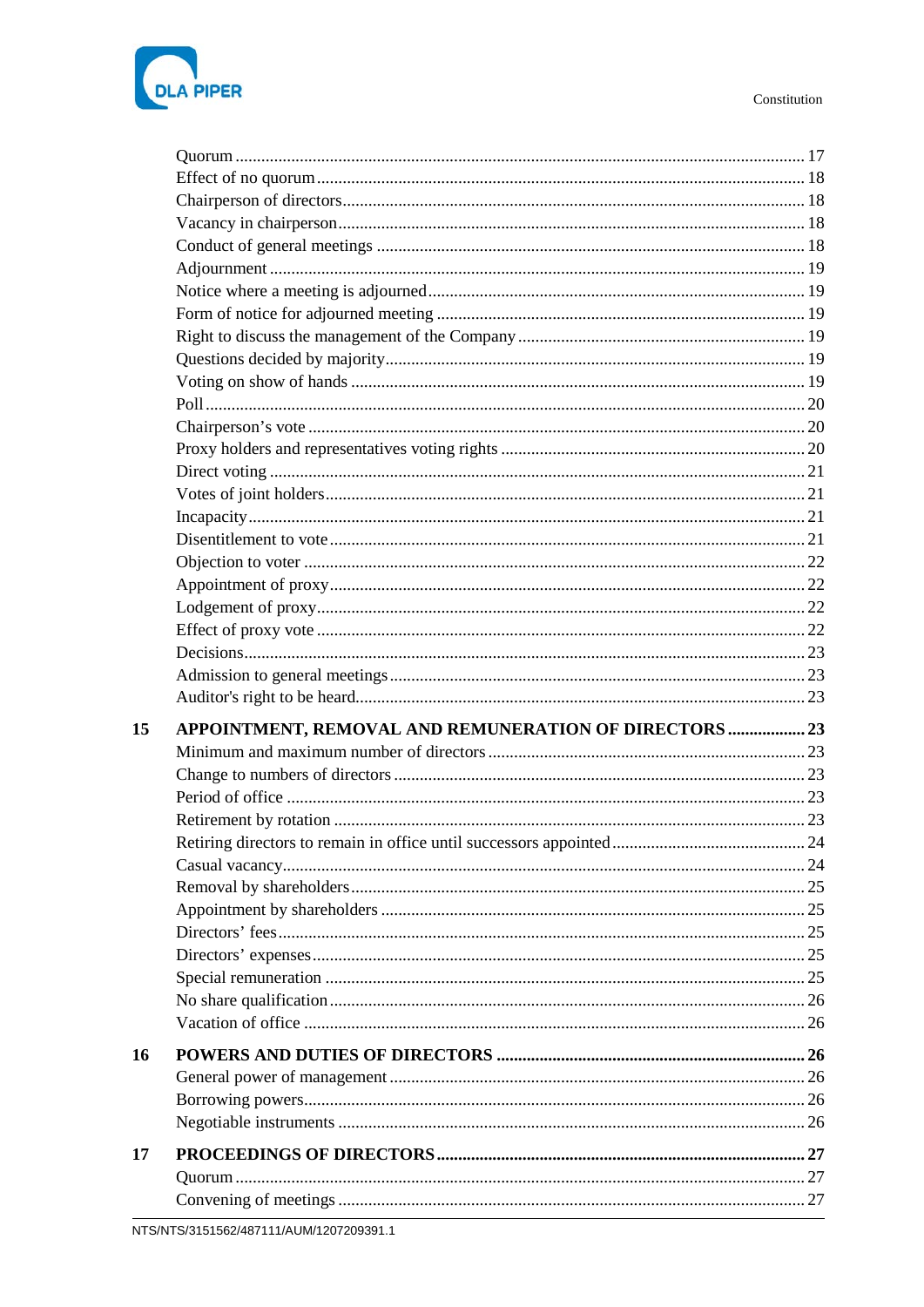

| 18 |  |
|----|--|
|    |  |
|    |  |
|    |  |
|    |  |
| 19 |  |
|    |  |
|    |  |
|    |  |
|    |  |
| 20 |  |
|    |  |
| 21 |  |
|    |  |
|    |  |
| 22 |  |
|    |  |
|    |  |
|    |  |
|    |  |
| 23 |  |
| 24 |  |
|    |  |
|    |  |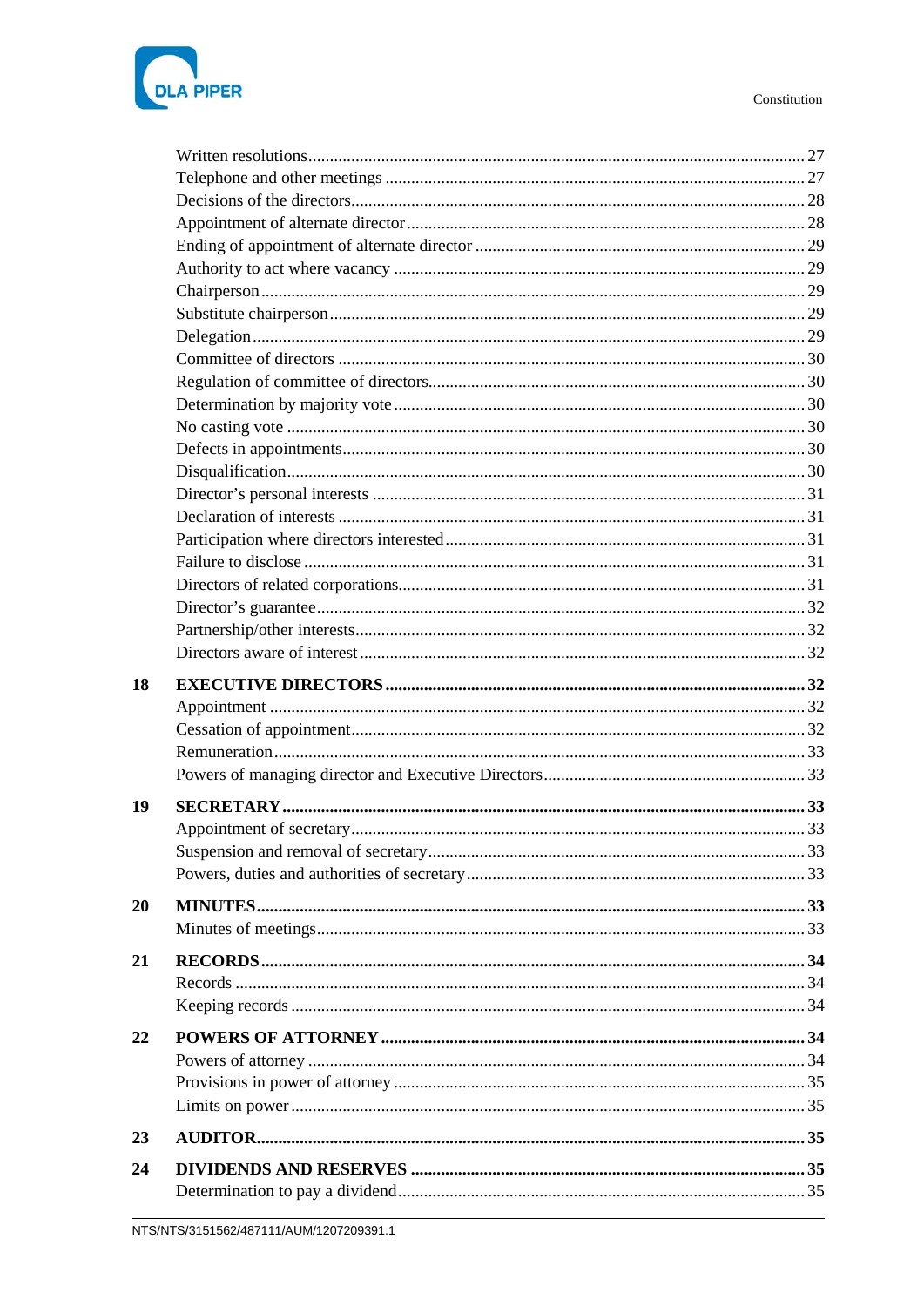



| 25 |  |
|----|--|
|    |  |
|    |  |
|    |  |
|    |  |
|    |  |
|    |  |
|    |  |
|    |  |
|    |  |
|    |  |
| 26 |  |
|    |  |
|    |  |
|    |  |
| 27 |  |
|    |  |
|    |  |
|    |  |
|    |  |
| 28 |  |
| 29 |  |
|    |  |
|    |  |
|    |  |
|    |  |
| 30 |  |
|    |  |
|    |  |
|    |  |
|    |  |
|    |  |
| 31 |  |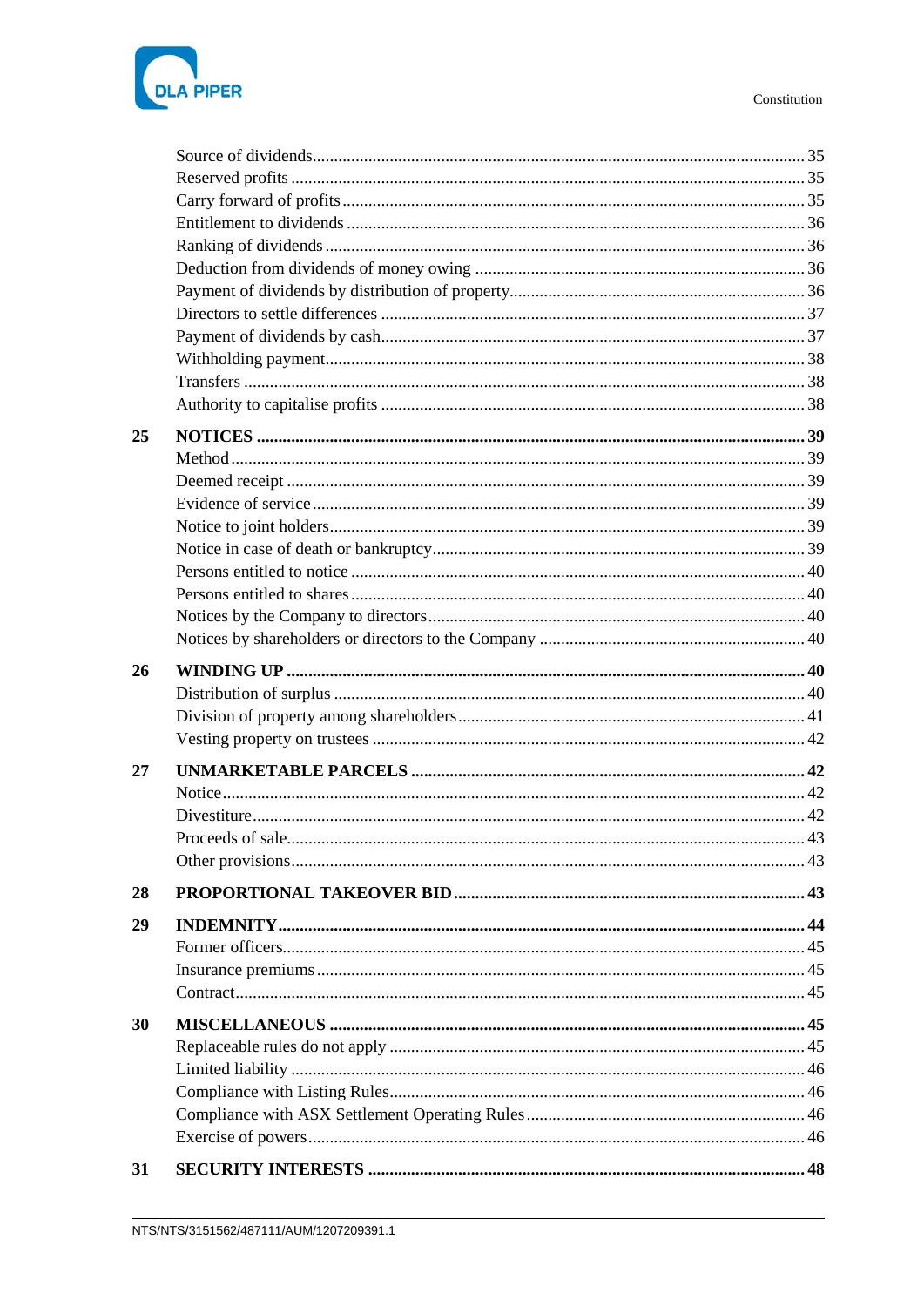

# **1 DEFINITIONS AND INTERPRETATION**

In this constitution:

**ASX** means ASX Limited ABN 98 008 624 691 or the Australian Securities Exchange, as operated by ASX Limited (as the context requires).

**ASX Settlement** means ASX Settlement Pty Ltd ACN 008 504 532.

**ASX Settlement Operating Rules** means the ASX Settlement Operating Rules issued by ASX Settlement from time to time.

**Business Day** means a day on which the major trading banks are open for ordinary business in Sydney, New South Wales and excludes a Saturday, Sunday or public holiday.

**CHESS** means the clearing house electronic sub-register system as defined in the ASX Settlement Operating Rules.

**CHESS approved securities** means securities approved under the ASX Settlement Operating Rules to participate in CHESS.

**CHESS sub-register** means the CHESS subregister part of the register for the Company's securities that is administered by ASX Settlement and records uncertificated holdings in accordance with the ASX Settlement Operating Rules.

**Company** means Perpetual Equity Investment Company Limited ACN 601 406 419.

**Corporations Act** means the Corporations Act 2001 (Cth).

**Executive Director** means a director appointed under clauses [18.1](#page-37-0) or [18.2.](#page-37-1)

**Issuer Sponsored Sub-register** means that part of the Company's register for the Company's securities that is administered by the Company (and not ASX Settlement) and records uncertificated holdings of securities.

**Listed** means the securities of the Company are admitted to the Official List of the ASX.

**Listing Rules** means the Listing Rules of the ASX and any other rules of the ASX which are applicable while the Company is admitted to the Official List of the ASX , each as amended or replaced from time to time, except to the extent of any express written waiver by the ASX.

**Prescribed Interest Rate** means the rate determined by the directors for the purpose of this constitution.

**PPSA** means the *Personal Property Securities Act* 2009 (Cth).

**Representative** means a representative appointed by a shareholder under section 250D of the Corporations Act.

**SRN** stands for Shareholder Reference Number and means a number allocated by the Company to identify a holder of shares on an Issuer Sponsored Sub-Register.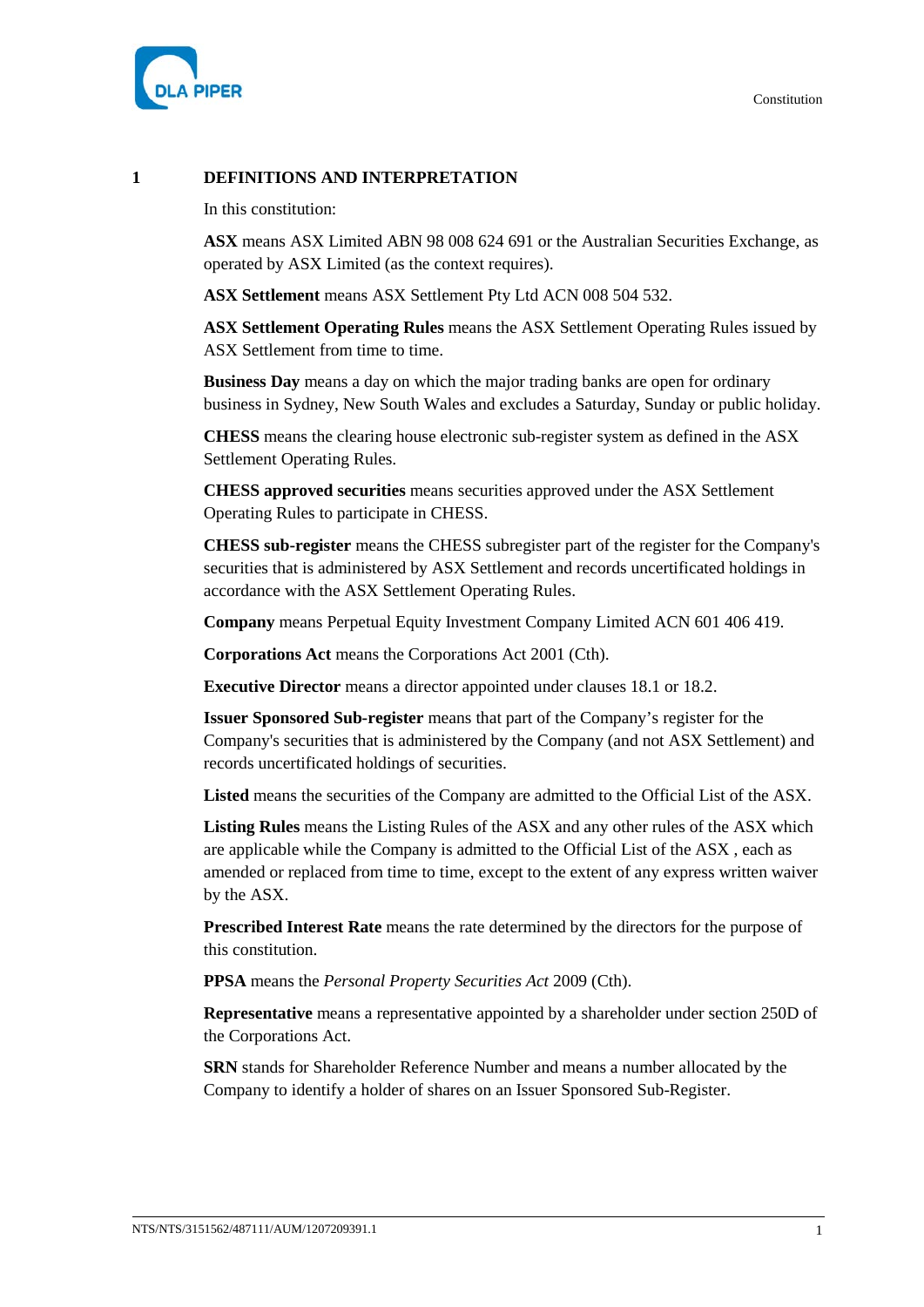

Words and expressions used in this constitution which are also used in the Corporations Act, Corporations Regulations 2001, Listing Rules or ASX Settlement Operating Rules, have the same meanings given to them under the Corporations Act, Corporations Regulations 2001, Listing Rules or ASX Settlement Operating Rules, respectively.

A reference in this constitution to any law, legislation or legislative provision includes any statutory modification, amendment or re-enactment, and any subordinate legislation or regulations issued under that legislation or legislative provision.

A reference in this constitution to a shareholder being present at a meeting of shareholders is a reference to:

- (a) a shareholder present in person; or
- (b) a shareholder present by proxy, attorney or Representative; or
- (c) other than in relation to any clause which specifies a quorum, a shareholder who has duly lodged a valid direct vote in relation to the general meeting in accordance with clause [14.24](#page-26-0) of this constitution.

# **2 CORPORATIONS ACT AND LISTING RULES**

- 2.1 The provisions of this constitution are subject to the Corporations Act and any act that is permitted or prescribed in this constitution may only be carried out in accordance with and subject to the applicable requirements of the Corporations Act.
- 2.2 If the Company is Listed, the provisions of this constitution are subject to the Listing Rules and any act that is permitted or prescribed in this constitution may only be carried out in accordance with and subject to the applicable requirements of the Listing Rules as set out in clause [30.3.](#page-51-0)

# **3 NATURE OF COMPANY**

3.1 The Company is a public company limited by shares.

#### **4 SHARES**

#### **Initial class of shares**

- 4.1 The share capital of the Company shall initially consist only of ordinary shares.
- 4.2 There is no limit on the number of shareholders the Company may have.

# **Issue of securities**

4.3 The directors have sole power to issue securities, grant options over unissued shares in the Company, settle the manner in which fractions of a share, however arising, are to be dealt with and, subject to the Corporations Act and any special rights conferred on the holders of any securities or class of securities, securities may be issued on any conditions as determined by the directors.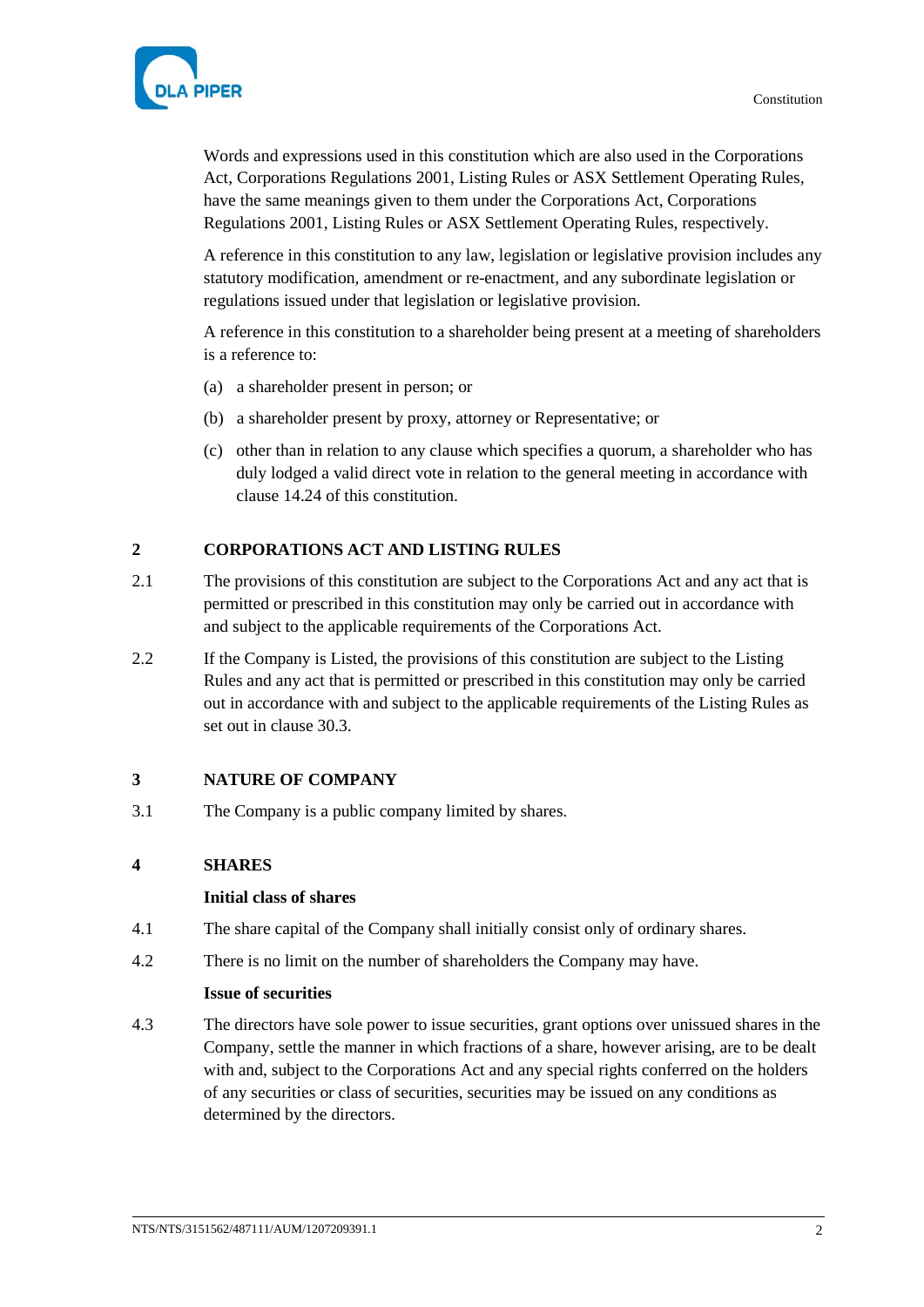

# **Shares with special rights**

4.4 Subject to any special rights conferred on the holders of any shares or class of shares, the directors may issue classes of shares as they think fit with preferred, deferred or other special rights or restrictions, and with such rights to dividend, voting, return of capital or otherwise and at such price as the directors think fit.

# **Non-variation of rights**

4.5 The rights conferred on the holders of the shares of any class are deemed not to be varied by the creation or issue of further shares ranking equally with them unless otherwise expressly provided by the conditions of issue of the shares of that class.

# **Variation of rights**

- 4.6 The Company can only vary the rights or privileges attaching to a class of shares if one of the following applies:
	- 4.6.1 the holders of 75% of the shares issued in that class consent to the variation in writing; or
	- 4.6.2 a special resolution is passed at a general meeting of the holders of that class of shares allowing the variation to be made. The provisions of this constitution relating to general meetings apply, so far as they can and with such changes as are necessary, to each separate meeting of the holders of the issued shares of that class.

However, this clause does not apply if the terms on which shares in that class were issued state otherwise.

# **Preference shares**

4.7 The directors may issue preference shares including preference shares which are, or at the option of the Company or holder are, liable to be redeemed or convertible into ordinary shares on the basis decided by the directors under the terms of issue.

# **Holders' rights to participate in profits and property**

- <span id="page-8-0"></span>4.8 The holders of preference shares have each of the following rights:
	- 4.8.1 the right to a preferential dividend in priority to the payment of any dividend on any other class of shares or class of preference shares, at the rate and on the basis decided by the directors under the terms of issue; and
	- 4.8.2 the right in a winding up, on a reduction of capital and on redemption, in the case of a redeemable preference share, to payment in priority to any other class of share or class of preference shares of:
		- (a) the amount of any dividend accrued but unpaid on the share at the time of winding up or redemption; and
		- (b) any other amount decided by the directors under the terms of issue.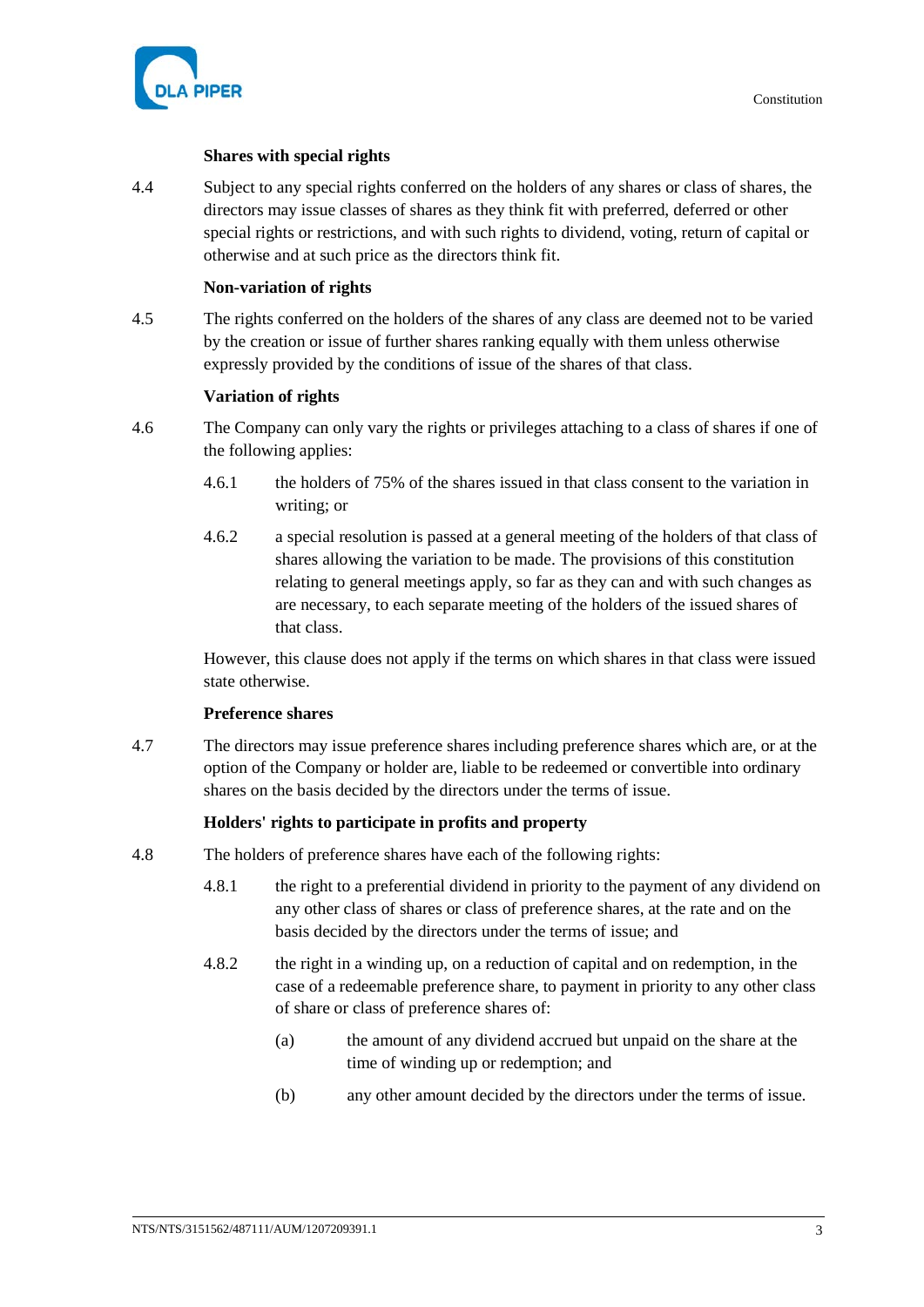

The holders have no other right to participate in the profits, dividends or property of the Company, unless the directors determine otherwise.

- 4.9 The preferential dividend may be cumulative only if and to the extent the directors decide under the terms of issue and will otherwise be non-cumulative.
- 4.10 In addition to the rights contained in clause [4.8,](#page-8-0) preference shares may participate with the ordinary shares in profits and assets of the Company if and on the basis the directors decide under the terms of issue. Otherwise, the holders have no other right to participate in the profits or property of the Company.
- 4.11 To the extent the directors may decide under the terms of issue, a preference share may confer a right to a bonus issue or capitalisation of profits in favour of holders of those shares only.
- 4.12 A holder of a preference share must not transfer or purport to transfer the share, and the directors must not register a transfer of the share if the transfer would contravene any restrictions on the right to transfer the share set out in the terms of issue for the share.

# **Holders' other rights**

- 4.13 The holders of preference shares have the same right as the holders of ordinary shares to receive notice of a meeting, to receive a copy of any documents sent to shareholders or to be laid before that meeting, and to attend that meeting.
- 4.14 Unless otherwise decided by the directors under the terms of issue, the holders of preference shares may only vote in the following circumstances:
	- 4.14.1 during a period during which a dividend (or part of a dividend) in respect of the share is in arrears;
	- 4.14.2 on a proposal to reduce the Company's share capital;
	- 4.14.3 on a resolution to approve the terms of a buy-back agreement;
	- 4.14.4 on a proposal that affects rights attached to the share;
	- 4.14.5 on a proposal to wind up the Company;
	- 4.14.6 on a proposal for the disposal of the whole of the Company's property, business and undertaking;
	- 4.14.7 during the winding up of the Company; and
	- 4.14.8 if the Company is Listed, in any other circumstances in which the Listing Rules require holders of preference shares to be entitled to vote.

# **Voting rights**

4.15 The holder of a preference share who is entitled to vote in respect of that share, is, on a poll, entitled to the greater of one vote per share or such other number of votes specified in, or determined in accordance with, the terms of issue for the share.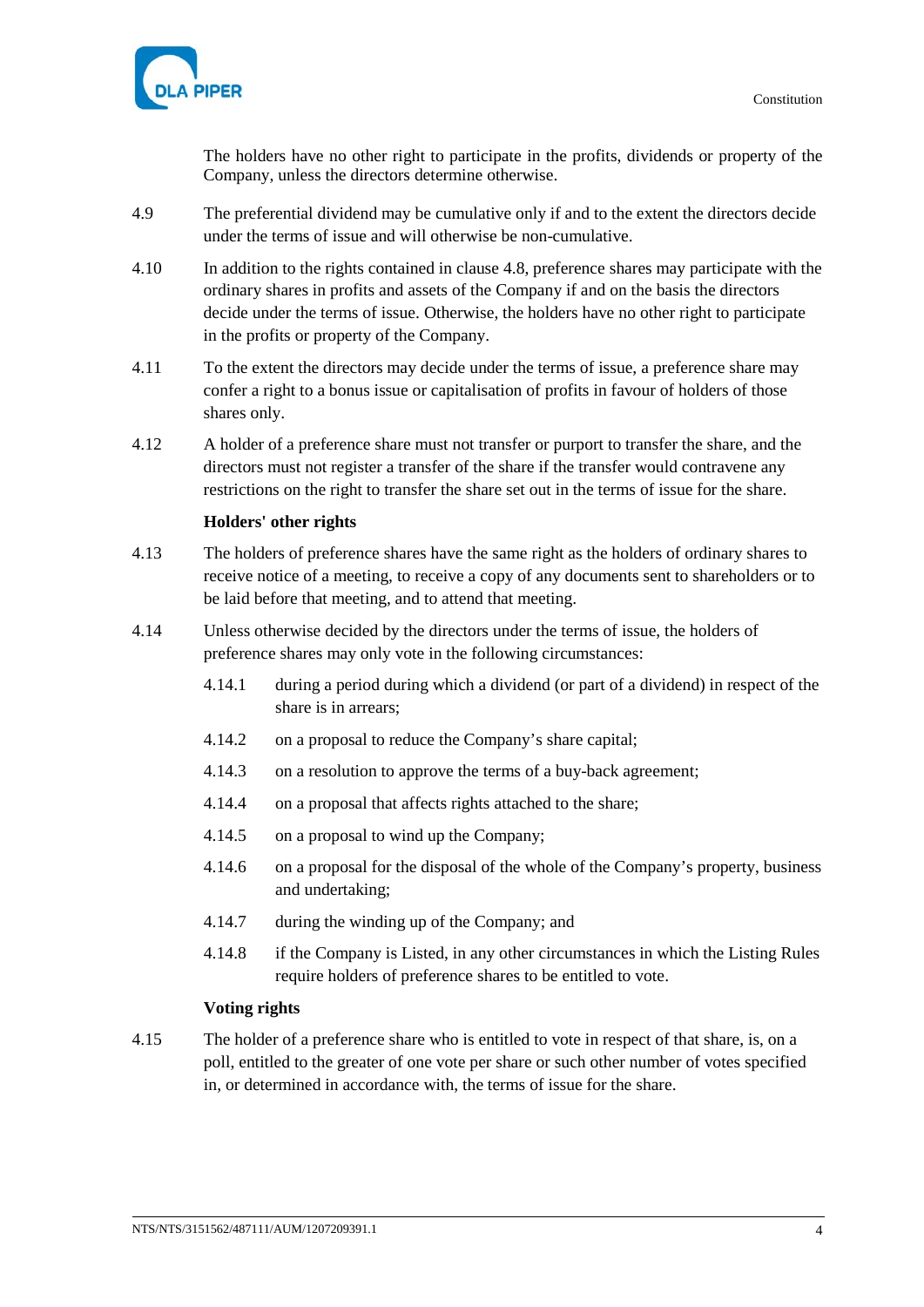

# **Currency**

4.16 An amount payable to the holder of a share, whether by way of, or on account of, dividend, return of capital, participation in the property of the Company, on a winding up or otherwise, may be paid, with the agreement of the holder or pursuant to the terms of issue of the share, in the currency of a country other than Australia and the Directors may fix a date up to 30 days before the payment date as the date on which any applicable exchange rate will be determined for that purpose.

# **5 BROKERAGE AND COMMISSION**

5.1 The Company may pay brokerage or commissions to a person who agrees to subscribe for securities or arranges for others to subscribe for securities. It may be paid in cash, in securities of the Company, or both.

# **6 SECURITIES HELD ON TRUST OR JOINTLY**

# **Registered holders treated as absolute owners**

6.1 Except as required by law, the Company may treat the registered holder of a security as the absolute owner of the security.

### **Non-recognition of other interests**

- <span id="page-10-1"></span>6.2 Except where this constitution states otherwise, the only interest in a security that the Company must recognise is the registered holder's absolute right to the whole of the security. The Company will not recognise that a person holds a security on trust for someone else. Nor will it recognise or be bound by an equitable contingent, future or partial interest in any security or part of a security, whether or not it has notice of the trust, claim, interest or right.
- <span id="page-10-0"></span>6.3 With the consent of the directors, shares held by a trustee may be marked in the register in such a way as to identify them as being held subject to the relevant trust. Nothing in this clause [6.3](#page-10-0) limits the operation of clause [6.2.](#page-10-1)

# **Joint holders**

- 6.4 If two or more persons are registered as the holders of a security they are taken to hold the security as joint tenants with rights of survivorship and on the basis that:
	- 6.4.1 they or their respective legal personal representatives are liable jointly and severally for all payments due in respect of the security;
	- 6.4.2 subject to the preceding paragraph, on the death of any one of them, the survivor or survivors are the only person or persons whom the Company may recognise as having any interest in the security. The directors may require any evidence of death of any registered holder as they think fit;
	- 6.4.3 any registered holder may give an effective receipt for any dividend or other distribution.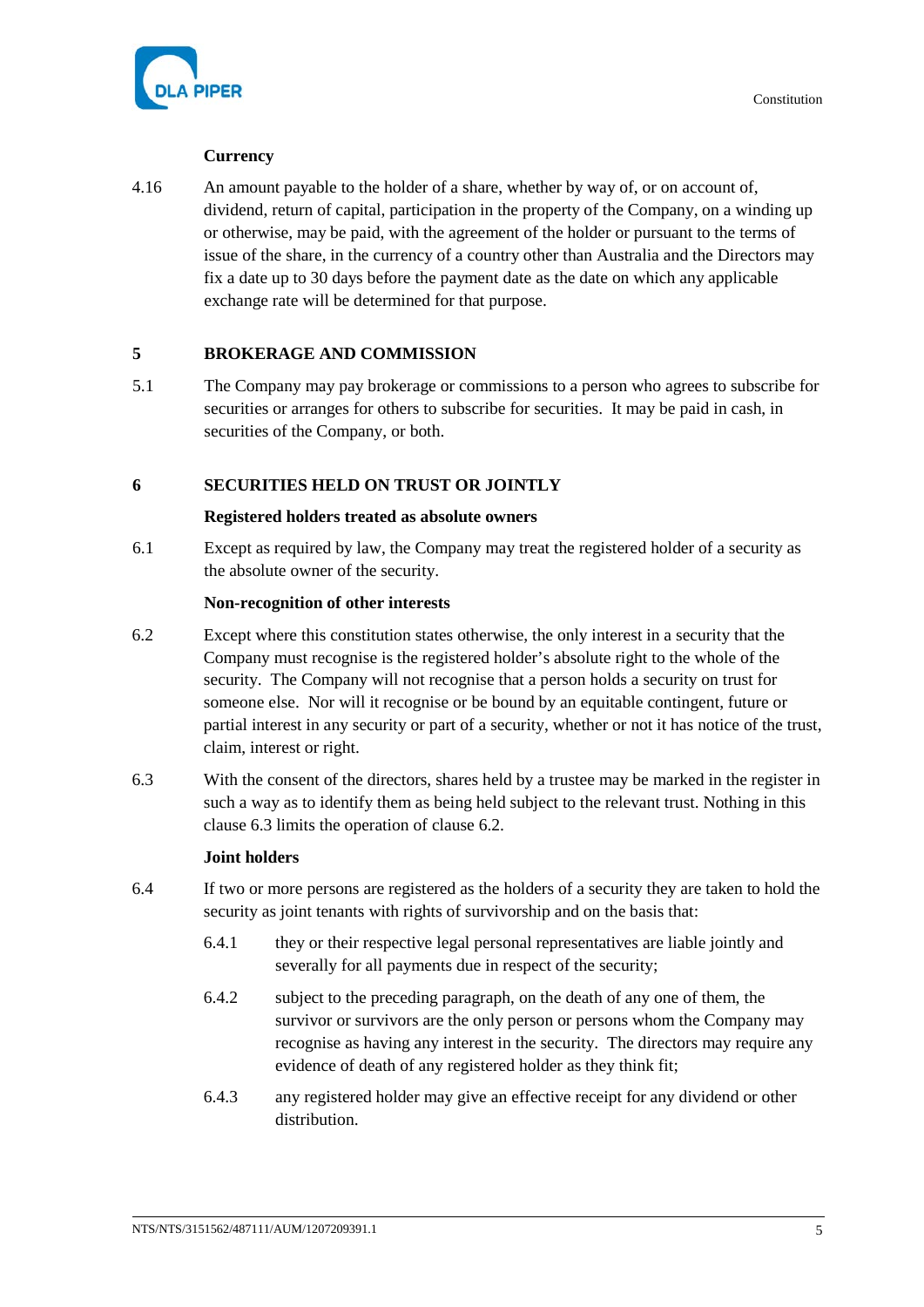

6.5 No more than three persons are entitled to be registered as the holders of a security. The Company is not bound to issue more than one certificate or holding statement in respect of securities jointly held.

# **7 LIEN**

# **Lien on unpaid capital**

<span id="page-11-0"></span>7.1 To the extent permitted by law, the Company has a first and paramount lien on every partly paid security for all money due which has been called or is payable by instalment in respect of that security, but which is unpaid, together with interest at the Prescribed Interest Rate and reasonable expenses incurred because the amount is not paid.

# **Lien on other money owing**

- 7.2 The Company also has a first and paramount lien on securities for all money, whether presently payable or not, called or otherwise due under this constitution in respect of that security (including interest at the Prescribed Interest Rate and reasonable expenses incurred because the amount is not paid), including money:
	- 7.2.1 owing to the Company on securities acquired under an employee incentive scheme in relation to their acquisition; or
	- 7.2.2 which the Company is required by law to pay and which has been paid in respect of securities of a shareholder or of the estate of a deceased shareholder.
- <span id="page-11-1"></span>7.3 To the extent permitted by law, the Company has a first and paramount lien on all securities registered in the name of a sole security holder for all amounts presently payable by the security holder or the security holder's estate to the Company.

# **Lien to apply to distributions**

7.4 The Company's lien (if any) on a security extends to all distributions (including dividends) payable in respect of the security and interest at the Prescribed Interest Rate and reasonable expenses incurred because the amount is not paid.

# **Exemption from clauses [7.1](#page-11-0) to [7.3](#page-11-1)**

7.5 The directors may at any time resolve that a security be wholly or in part exempt from the provisions of clauses [7.1](#page-11-0) to [7.3.](#page-11-1)

# **Release of lien**

7.6 If a transfer of a security is registered without the Company giving notice of the lien to the transferee, the Company's lien is released so far as it relates to amounts owing by the transferor or any predecessor in title on the securities transferred.

# **Company's rights to recover payments**

7.7 A security holder must reimburse the Company on demand in writing for all payments the Company makes to a government or taxing authority in respect of the security holder, the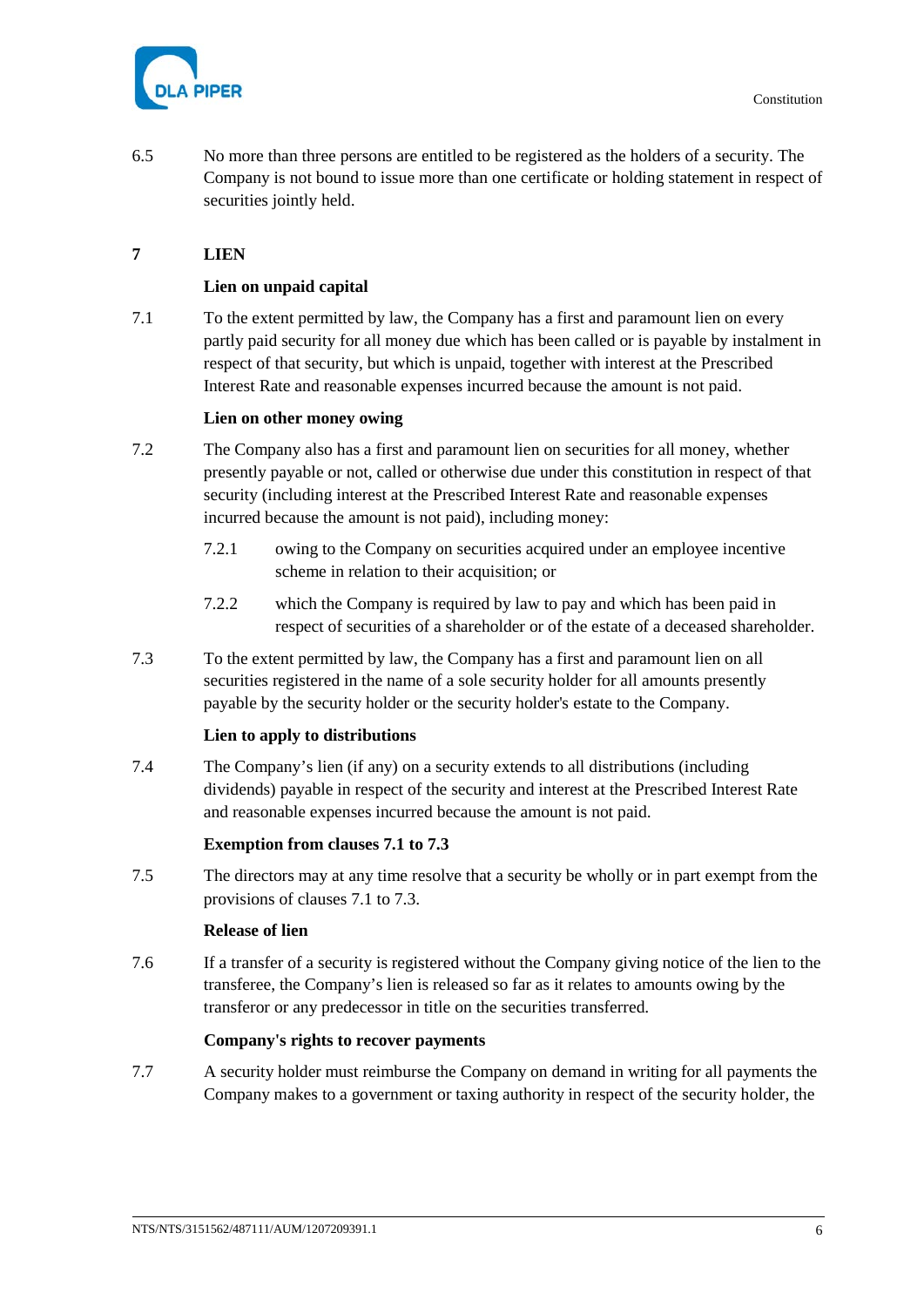

death of the security holder or the security holder's securities or any distributions on the security holder's securities, including dividends, where the Company is either:

- 7.7.1 obliged by law to make the relevant payment; or
- 7.7.2 advised by a lawyer qualified to practice in the jurisdiction of the relevant government or taxing authority that the Company is obliged by law to make the relevant payment.

The Company is not obliged to advise the security holder in advance of its intention to make the payment.

#### **Reimbursement is a debt due**

7.8 The obligation of the security holder to reimburse the Company is a debt due to the Company as if it were a call on all the security holder's securities, duly made at the time when the written demand for reimbursement is given by the Company to the security holder. The provisions of this constitution relating to non-payment of calls, including payment of interest and sale of the security holder's securities under lien, apply to the debt.

#### **Enforcement of lien**

7.9 If the Company is Listed, the Company may do all things which the directors think necessary or appropriate to do under the ASX Settlement Operating Rules or the Listing Rules to enforce or protect the Company's lien.

#### **Uncertificated securities**

7.10 While the Company has a lien on any securities held on a CHESS sub-register, the Company must, if required, give notice that a holding lock is to be applied in the form and manner set out in the ASX Settlement Operating Rules.

# **Company's right of sale**

7.11 Subject to clause [7.12,](#page-12-0) the directors may sell any security on which the Company has a lien in such manner as they think fit.

#### **Restrictions on sale**

- <span id="page-12-0"></span>7.12 The directors must not sell any securities on which the Company has a lien unless:
	- 7.12.1 a sum in respect of which the lien exists is payable; and
	- 7.12.2 the Company has given notice in writing to the registered holder of the security, demanding immediate payment of the amount presently payable in respect of which the lien exists. The notice must be given at least 14 days before the date of the sale to the registered holder of the security or to the person entitled to the security by reason of death or bankruptcy. If the security is part of an uncertificated holding, the notice must comply with the requirements of the ASX Settlement Operating Rules and the Listing Rules.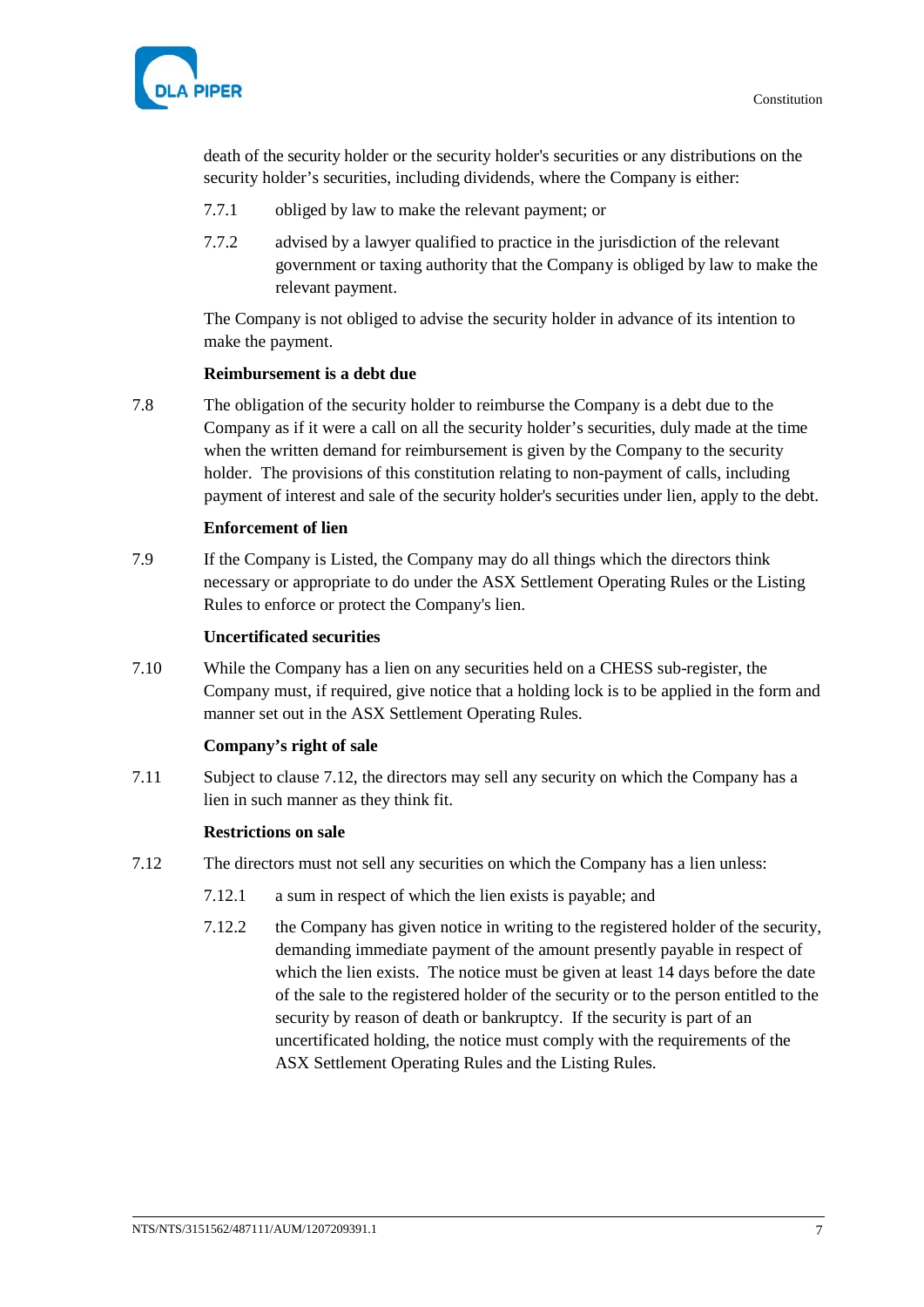

# **Effect of sale of securities over which Company has a lien**

7.13 If the directors sell securities over which the Company has a lien, the directors must authorise the transfer of those securities to the purchaser. The directors must register the purchaser as the shareholder. The purchaser has no responsibility to oversee the Company's use of the purchase money, and its right to the securities is not affected by any irregularity in the sale.

# **Proceeds of sale**

7.14 The Company may retain from the proceeds of the sale an amount up to the amount immediately payable on the securities, including the reasonable expenses of sale. It must pay any excess to the person who was entitled to the securities immediately before the sale after deducting any amount that still remains unpaid on the securities, whether it is immediately payable or not.

# **8 CALLS ON SHARES**

# **Payments due on fixed dates**

8.1 If shares are issued on the basis that the shareholder must make payments on fixed dates, the happening of one of those dates is regarded as a call on that date and all the provisions relating to calls apply.

# **Calls**

8.2 If a shareholder has not paid the full price of any shares and the money is not payable at fixed times, the directors may pass a resolution requiring the shareholder to pay a certain amount (a **call**) in relation to the shares. The call may be made payable either in a single sum or by instalments.

# **Notification of call**

<span id="page-13-0"></span>8.3 If the directors make a call they must notify the affected holder in writing at least 30 days before the payment is due. The notification must specify the amount, time and date of the payment and any other matters required by the Listing Rules. The non-receipt of a notice of call, or the accidental omission to give notice of a call to, a shareholder does not invalidate the call.

# **Revocation of call**

8.4 The directors may revoke or postpone a call or extend the time for payment of any call.

# **Deemed time of call**

8.5 A call is deemed to have been made at the time when the resolution of the directors authorising the call was passed.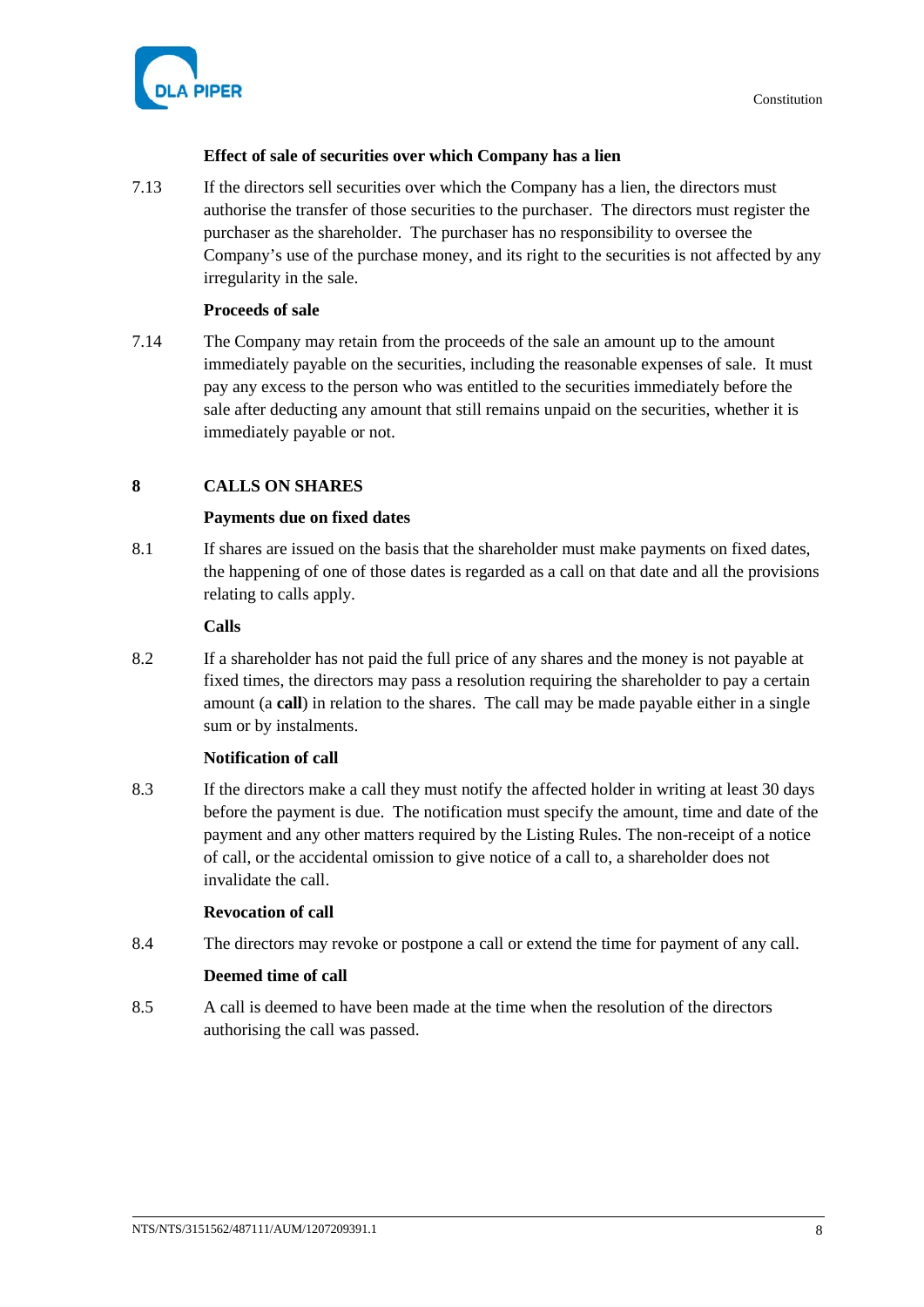

# **Liability of shareholders**

8.6 Each shareholder must, upon receiving not less than 30 days' notice specifying the time or times and place of payment, pay to the Company by the time or times, and at the place, so specified the amount called on that shareholder's shares.

# **Liability of joint holders**

8.7 The owners of a share that is held jointly are jointly and severally liable to pay all calls in respect of that share. This means that the Company may recover the call amount from any one or more of the joint holders, but must not obtain more than the amount of the call from those joint holders.

# **Interest on outstanding sums**

8.8 If a sum called in respect of a share is not paid before or on the day appointed for payment of the sum, the person from whom the sum is due must pay interest at the Prescribed Interest Rate specified in the notice given under claus[e 8.3](#page-13-0) not exceeding 20% per annum calculated from the day appointed for payment of the sum to the time of actual payment. The directors may waive payment of interest wholly or in part.

# **Differentiation between holders**

8.9 On the issue of shares, the directors may differentiate between the holders as to the amount of calls to be paid and the times of payment.

# **Pre-payment of calls**

- 8.10 If a shareholder owes the Company money on shares but no call has yet been made, the shareholder and the directors may agree that the shareholder may lend some or all of this money to the Company on such terms and conditions as the Company thinks fit.
- 8.11 Payment of an amount in advance of a call does not entitle the paying shareholder to any dividend, benefit or advantage (subject to any contract between the shareholder and the Company), or voting right, to which the shareholder would not have been entitled if it had paid the amount when it became due.

# **Suspension of privileges**

8.12 Until a call (together with any interest and expenses that are payable) has been paid, the holder is not entitled to receive any dividend or other distribution or to be present and vote at any meeting (other than as proxy for another shareholder) either personally or by proxy, attorney or Representative. The shareholder may not be counted in a quorum or exercise any other privilege as a shareholder.

# **Recovery of amounts due**

- <span id="page-14-0"></span>8.13 On the hearing of any action or other proceedings for the recovery of money due for any call, proof that:
	- 8.13.1 the name of the person sued was, when the call was made, entered in the register of shareholders as a holder or holders of shares in respect of which the call was made;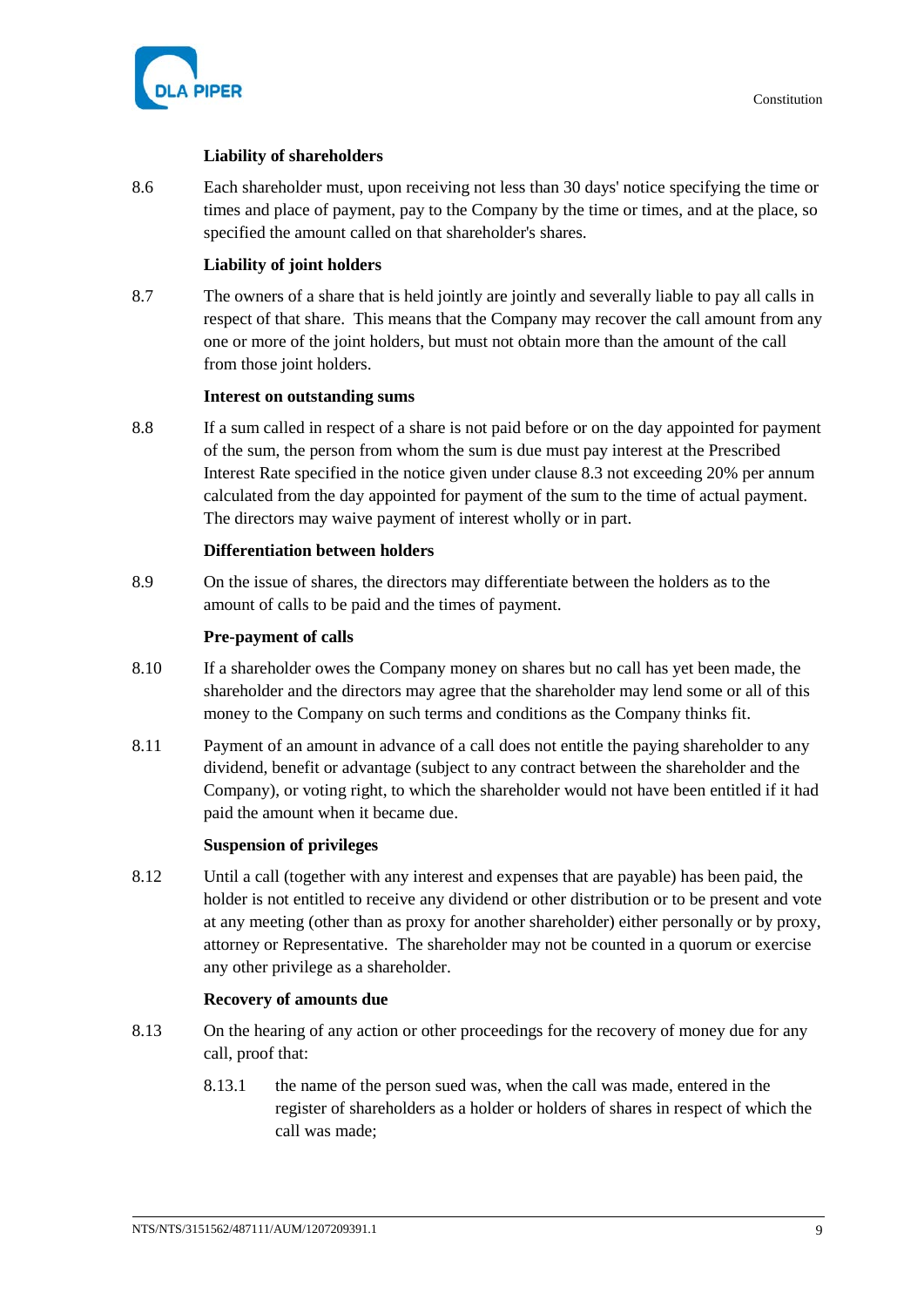

- 8.13.2 the resolution making the call is duly recorded in the directors' minute book; and
- 8.13.3 notice of the call was given to the person sued,

will be conclusive evidence of the debt.

8.14 In clause [8.13,](#page-14-0) 'person sued' includes a person against whom the Company alleges a set off or counterclaim and 'action or other proceedings for the recovery of money due for any call' is to be interpreted accordingly.

# **9 FORFEITURE OF SHARES**

#### **Procedure for forfeiture**

- 9.1 If a shareholder fails to pay a call or another amount that is payable on shares on the due date, the directors may notify the shareholder that they require payment of the amount, together with any interest that has accrued, on or before a specified date. The date for payment must be at least 14 days after the shareholder receives the notice.
- <span id="page-15-0"></span>9.2 If the notice states that the shares in respect of which the amount is due may be forfeited if payment is not made on time, and the amount is not paid on time, the directors may resolve that the shareholder has forfeited those shares. They can only do so before the amount is paid.
- 9.3 If the forfeited shares are entered on the CHESS sub-register, the Company may take steps to move the share to a sub-register administered by the Company. The forfeiture is effective at the time the share is entered in that sub-register.

# **Application to dividends**

9.4 A forfeiture under clause [9.2](#page-15-0) includes all dividends and other distributions (including distributions declared or to be made) not paid in respect of the forfeited shares before the date on which the resolution as to forfeiture referred to in that clause is passed.

# **Rights of sale**

9.5 A forfeited share will be deemed to be the property of the Company. A forfeited share may be sold or otherwise disposed of on such terms and in such manner as the directors think fit. At any time before the sale or disposition, the forfeiture may be cancelled on such terms as the directors think fit.

# **Notice of forfeiture**

9.6 If any share is forfeited under [9.2,](#page-15-0) notice of the forfeiture must be given to the holder of the share immediately before the forfeiture and an entry of the forfeiture and its date must be made in the register. Any failure to give notice or enter the forfeiture in the register does not invalidate the forfeiture.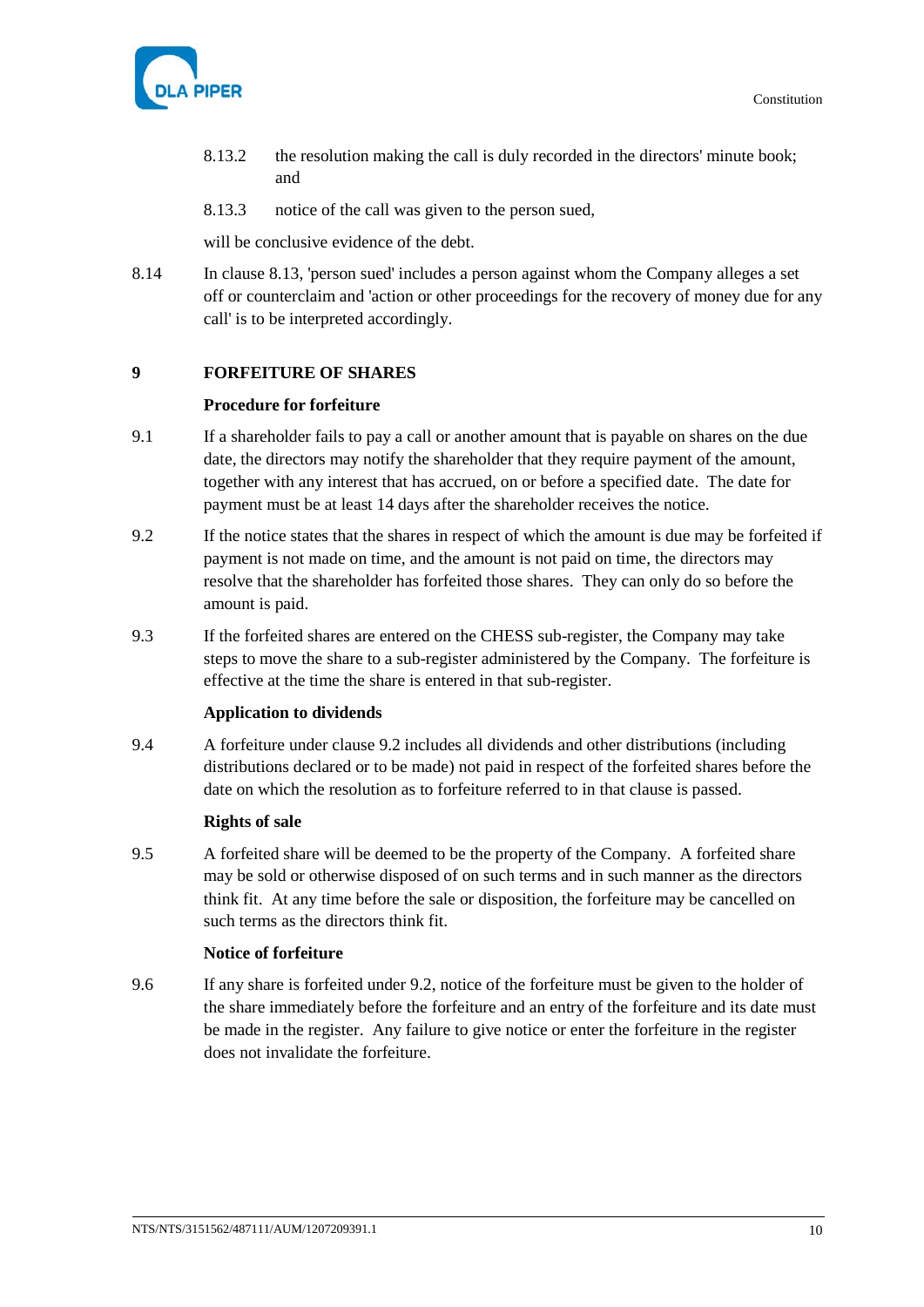

# **Surrender instead of forfeiture**

9.7 The directors may accept the surrender of any share which they are entitled to forfeit on any terms they think fit and any share so surrendered is taken to be a forfeited share.

# **Cessation as a shareholder**

- 9.8 A person whose shares have been forfeited ceases to be a shareholder in respect of the forfeited shares.
- 9.9 Despite forfeiture, a shareholder whose shares are forfeited remains liable to pay to the Company all money that, at the date of forfeiture, was payable by the shareholder to the Company in respect of the shares (including interest at the Prescribed Interest Rate from the date of forfeiture on the money for the time being unpaid and the reasonable expenses of the sale of the shares until the Company receives payment in full of all money (including interest and expenses) if the directors think fit to enforce payment of the interest).
- 9.10 The former shareholder's liability ceases if and when the Company receives payment in full of all money (including interest) so payable in respect of the forfeited shares.

# **Evidence of forfeiture**

9.11 A statutory declaration signed by a director or secretary of the Company stating that the person making the declaration is a director or secretary of the Company, and specifying that particular shares in the Company have been forfeited on a particular date, is satisfactory evidence of their forfeiture and prima facie evidence of the facts in the statutory declaration as against all persons claiming to be entitled to the shares.

# **Manner of forfeiture**

9.12 The Company is entitled to the money from the sale of any forfeited shares. The Company may transfer the shares to the purchaser or person to whom they are disposed of and, on the execution of the transfer, must register the purchaser as the shareholder. That person has no responsibility to oversee the Company's use of the purchase money, and his or her right to the shares is not affected by any irregularity in the forfeiture or any proceedings relating to the disposal of the shares.

# **Residue on sale**

9.13 If any shares are forfeited and sold, any residue after the satisfaction of the unpaid calls, instalments and accrued interest and expenses must be held in trust until paid to the person whose shares have been forfeited, or the person's executors, administrators, or assigns, or as the person directs and must be paid in accordance with the Listing Rules.

# **Certificates**

9.14 The shareholder must deliver to the Company the certificate or certificates held in respect of any forfeited shares and in any event the certificates representing forfeited shares are void and of no further effect.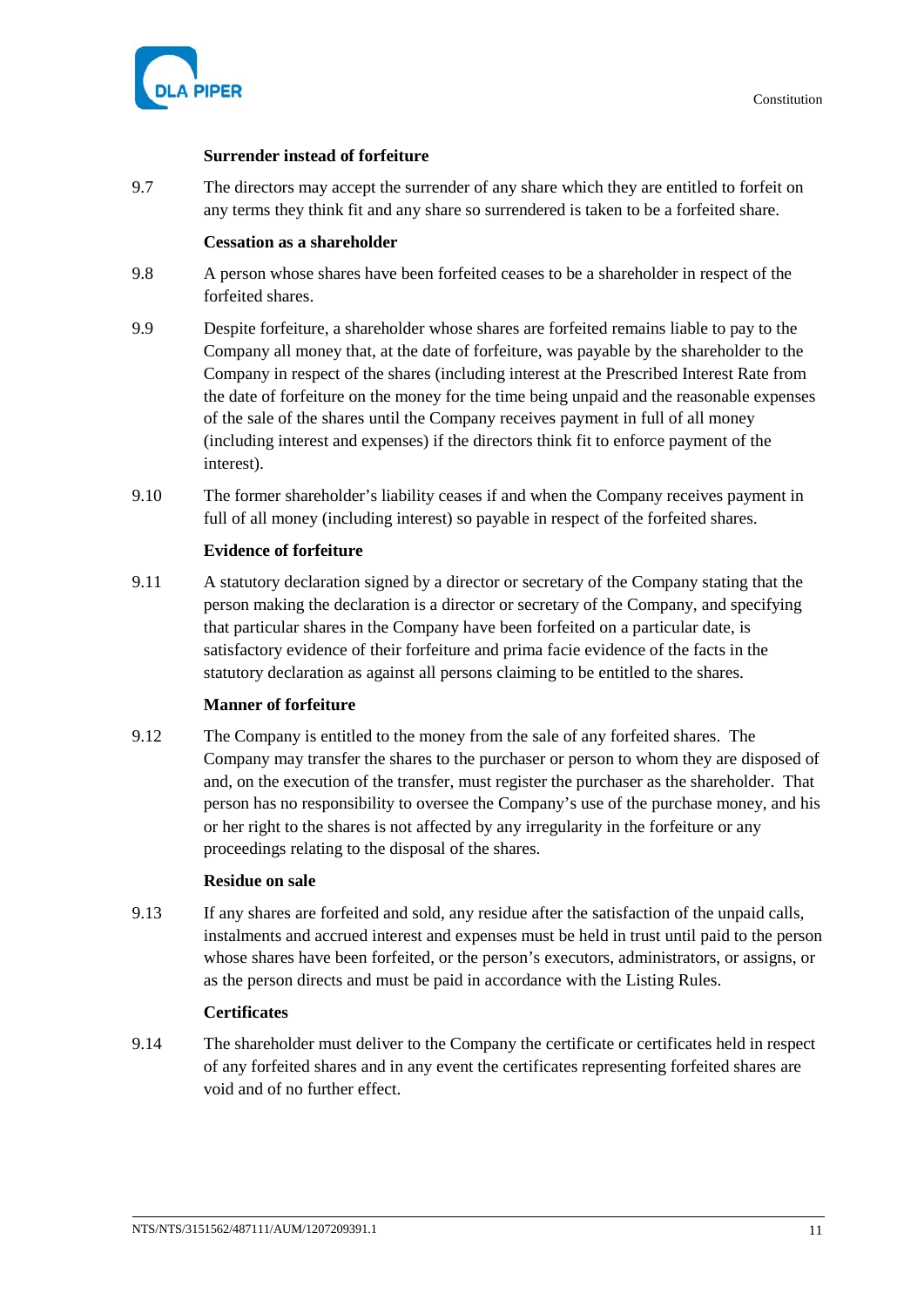

# **Application to further calls**

9.15 The clauses as to forfeiture apply to non-payment of any sum that, by the conditions of issue of a share, becomes payable at a fixed time, as if that sum had been payable by virtue of a call duly made and notified.

# **10 TRANSFER OF SHARES**

# **Form of transfer**

- 10.1 A shareholder may transfer shares to another person by completing:
	- 10.1.1 a written transfer document, in a common form, signed by or on behalf of the shareholder and the transferee;
	- 10.1.2 a proper ASX Settlement Operating Rules regulated transfer; or
	- 10.1.3 a form approved by the directors, signed by or on behalf of the shareholder and the transferee.

# **Execution of instruments of transfer**

- 10.2 Unless the transfer is an ASX Settlement Operating Rules regulated transfer, to have a transfer registered by the Company, the transferor or transferee must give the completed and properly executed transfer form and the relevant share certificates to the Company. No fee may be charged to register a transfer in registrable form. The directors may require additional evidence of the transferor's entitlement to be registered before registering the transfer. The transferee becomes the holder of the shares when the transfer is registered and the transferee's name is entered in the register of shareholders. The Company will retain the transfer document.
- 10.3 An ASX Settlement Operating Rules regulated transfer must be effected by a proper ASX Settlement Operating Rules regulated transfer and registered in accordance with the ASX Settlement Operating Rules.

# **Refusal to register**

- 10.4 The directors may, in their absolute discretion, refuse to register any transfer of shares or request ASX Settlement to apply a holding lock to prevent a transfer of all or any of them:
	- 10.4.1 where a law relating to stamp duty prohibits the Company from registering it;
	- 10.4.2 where, if the Company is Listed, the Company has a lien on the securities in accordance with the Listing Rules;
	- 10.4.3 if the Company is served with a court order that restricts the holder's capacity to transfer the shares; or
	- 10.4.4 if the Company is Listed, in any circumstances permitted by the Listing Rules.
- 10.5 Restricted securities under the Listing Rules may not be disposed of during the restriction period which applies to the restricted securities, except as permitted by the Listing Rules or ASX.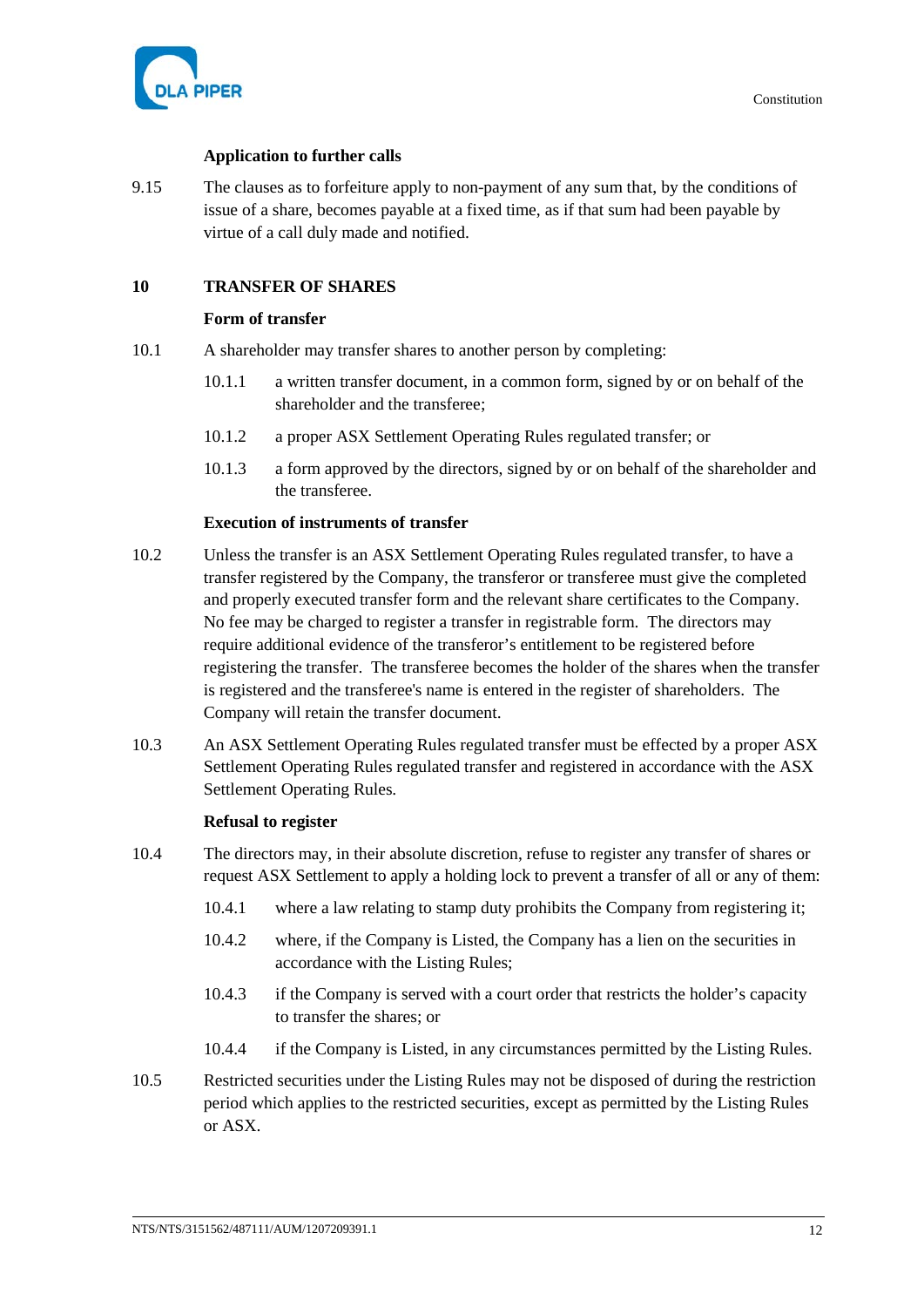

- 10.6 The directors must refuse to register a transfer of shares:
	- 10.6.1 if the shares are classified under the Listing Rules or by the ASX as restricted securities and the transfer is or might be in breach of the Listing Rules or any restriction agreement entered into by the Company under the Listing Rules in relation to those shares; or
	- 10.6.2 if the Company is Listed, where the Company or the directors are required to do so by the Listing Rules.

#### **No transfer to an infant**

10.7 A transfer of any shares may not knowingly be made to an infant or to a person of unsound mind or under other legal disability.

#### **Notice of refusal**

10.8 If the directors refuse to register a transfer of any share, they must give notice of the refusal to each transferor and transferee within five Business Days after the date on which the transfer was lodged with the Company. The precise reasons for the refusal must be set out in the notice.

# **Correction of share register**

10.9 If a person is registered as the holder of any share contrary to the provisions of this constitution the directors may remove the person's name as the holder of the shares and other information relating to the person and reinstate the name of the pervious holder of the shares and the information relating to that pervious holder.

#### **Certificate to be delivered on transfer**

- 10.10 Upon every transfer of shares, the certificate (if any) held by the transferor must be delivered to the Company and cancelled. A new certificate will be issued without charge to the transferee in respect of the shares transferred, and if any of the shares included in the certificate delivered to the Company are retained by the transferor, a new certificate must be issued to the transferor in respect of those shares without charge. The Company shall retain the instrument of transfer.
- 10.11 If the Company participates in a share transfer system conducted in accordance with the Listing Rules, then share transfers must be registered in accordance with the Listing Rules and the ASX Settlement Operating Rules.
- 10.12 If the Company is Listed, it may participate in any share transfer system conducted in accordance with the Listing Rules which does not depend upon the issue or production of share certificates in respect of the shares.
- 10.13 For a transfer of an uncertificated holding of shares, the procedure is the same as for a certificated holding of shares, except that the written transfer instrument need not be accompanied by a certificate. If the Company operates an issuer sponsored sub-register, it must issue a statement for each new holding as a result of the transfer in accordance with the Listing Rules.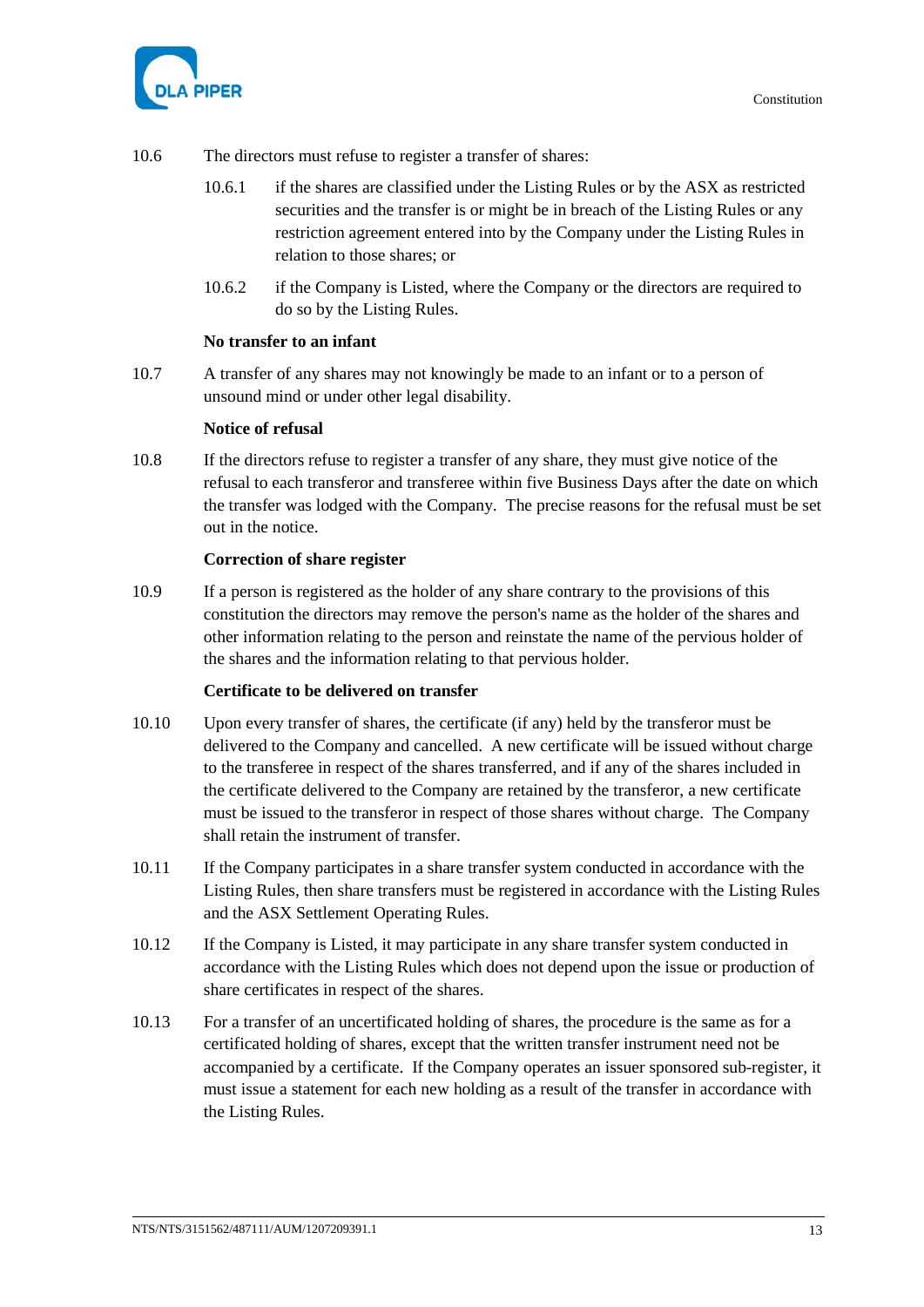

# **When transfer books and register may be closed**

- 10.14 The registration of transfers of shares that are not CHESS Approved Securities may be suspended and the register of shareholders closed. The directors must give notice by advertisement of the closure in an appointed newspaper. The Company must give the ASX notice of any intended closure in accordance with the Listing Rules. The register of shareholders must not be closed for any time or times exceeding a total of 30 days in any year.
- 10.15 The Company must process proper ASX Settlement Operating Rules regulated transfers affecting sub-registers administered by the Company on all Business Days.

# **11 TRANSMISSION OF SHARES**

# **Recognised interests**

- 11.1 If a shareholder dies, the only persons that the Company will recognise as having any right to the deceased's shares are:
	- 11.1.1 his or her legal personal representative; or
	- 11.1.2 where the shares are held jointly, any joint holder of those shares.
- 11.2 The deceased person's estate will still be subject to any liabilities which attached to the shares, even if the deceased was only a joint holder of shares.
- 11.3 If two or more persons are jointly entitled to the deceased's shares, those persons will be regarded as joint holders of the shares.

# **Transmission**

- <span id="page-19-0"></span>11.4 A person entitled to a share because of the death or bankruptcy of a shareholder may elect either to be registered as the holder of the share or to have some other person nominated to be registered as the transferee of the share. A person relying on this clause must produce any information properly required by the directors. This clause is subject to the Bankruptcy Act 1966 (Cth).
- <span id="page-19-1"></span>11.5 A person entitled to a share because of the mental incapacity of a shareholder may elect either to be registered as the holder of the share or to have some other person nominated to be registered as the transferee of the share. A person relying on this clause must produce any information properly required by the directors.
- 11.6 A person relying on clause [11.4](#page-19-0) or clause [11.5](#page-19-1) who wishes to be registered as the holder of any shares must elect in writing to the Company to be so registered. On receiving an election under clause [11.4](#page-19-0) or clause [11.5,](#page-19-1) the Company must, subject to the powers vested in the directors by this constitution, register the personal representative as the holder of the shares.
- 11.7 A person electing under claus[e 11.4](#page-19-0) or clause [11.5](#page-19-1) to have another person registered as the holder of any shares must deliver to the Company an executed transfer of the shares to that other person.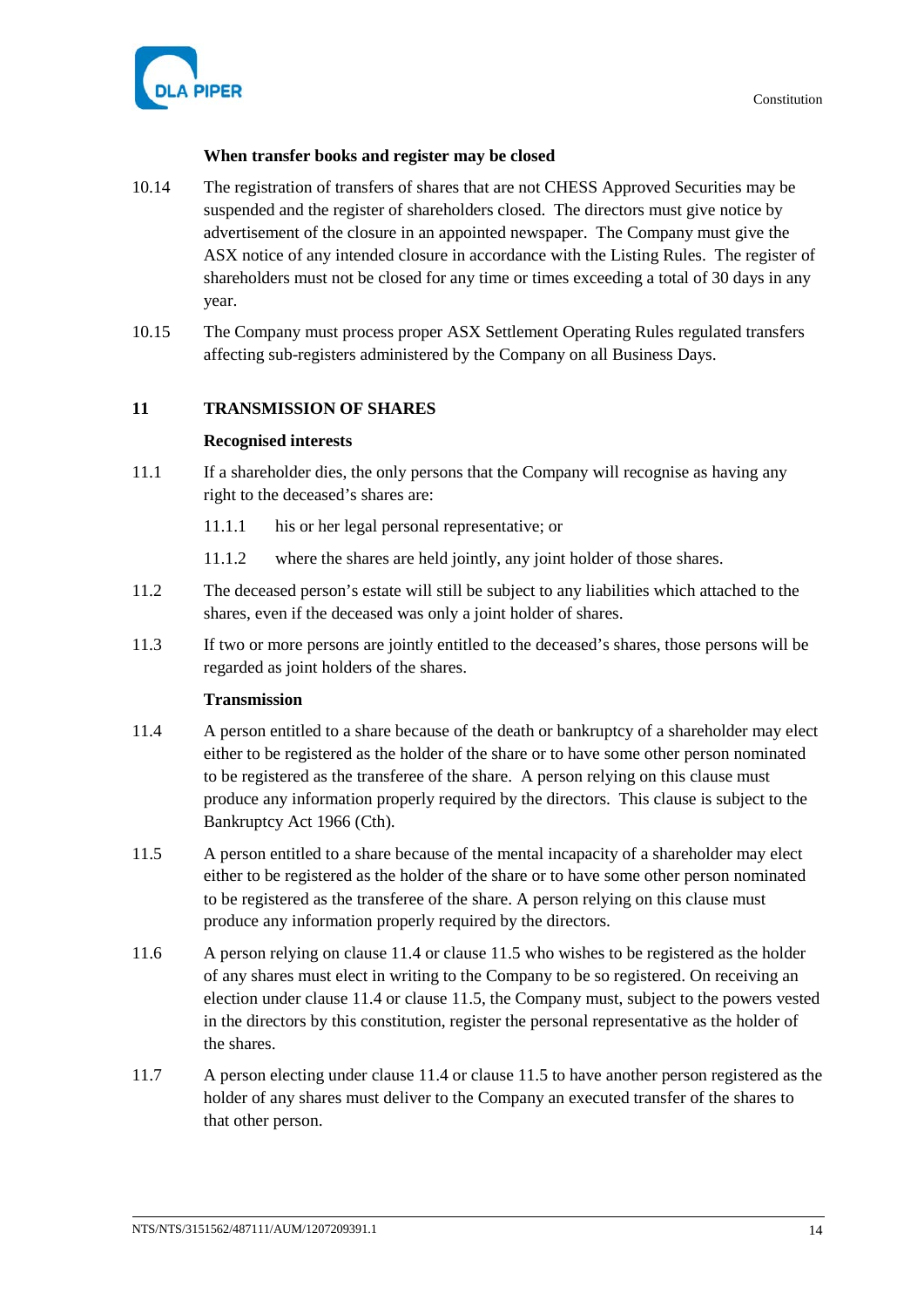

11.8 The provisions of this constitution relating to the right to transfer and the registration of transfers of shares apply to any notice or transfer as if the death, mental incapacity or bankruptcy of the shareholder had not occurred and the notice or transfer was a transfer signed by that shareholder.

### **Personal representatives and joint holders**

- 11.9 If a shareholder dies or becomes bankrupt, his or her personal representative or trustee is entitled to receive any dividends and other benefits that the shareholder would have been entitled to and to exercise the same rights as the shareholder. The directors may require production of any information that is properly required by the directors.
- 11.10 Where two or more persons are jointly entitled to any share due to the death of the registered holder, they are, for the purpose of this constitution, deemed to be joint holders of the share.

# **12 ALTERATION OF CAPITAL**

#### **Power**

- <span id="page-20-0"></span>12.1 The Company may alter its share capital in any manner permitted by the Corporations Act and the Listing Rules, including:
	- 12.1.1 converting all or any of its shares into a larger or smaller number of shares; and
	- 12.1.2 cancelling shares that, at the date of the passing of the resolution, have not been taken or agreed to be taken by any person or have been forfeited.
- 12.2 Where fractions of shares are or would otherwise be created by an alteration of share capital under clause [12.1,](#page-20-0) the directors may:
	- 12.2.1 make cash payments;
	- 12.2.2 decide that fractions of shares are to be disregarded or rounded down to the nearest whole share; or
	- 12.2.3 decide that fractions of shares are to be rounded up to the nearest whole share by capitalising any amount available for capitalisation under clause [24.](#page-40-0)

#### **Reduction of capital**

- 12.3 The Company may reduce its share capital:
	- 12.3.1 by reduction of capital in accordance with Division 1 of Part 2J.1 of the Corporations Act;
	- 12.3.2 by buying back shares in accordance with Division 2 of Part 2J.1 of the Corporations Act;
	- 12.3.3 in the ways permitted by sections 258E and 258F of the Corporations Act; and
	- 12.3.4 in any other way for the time being permitted by the Corporations Act.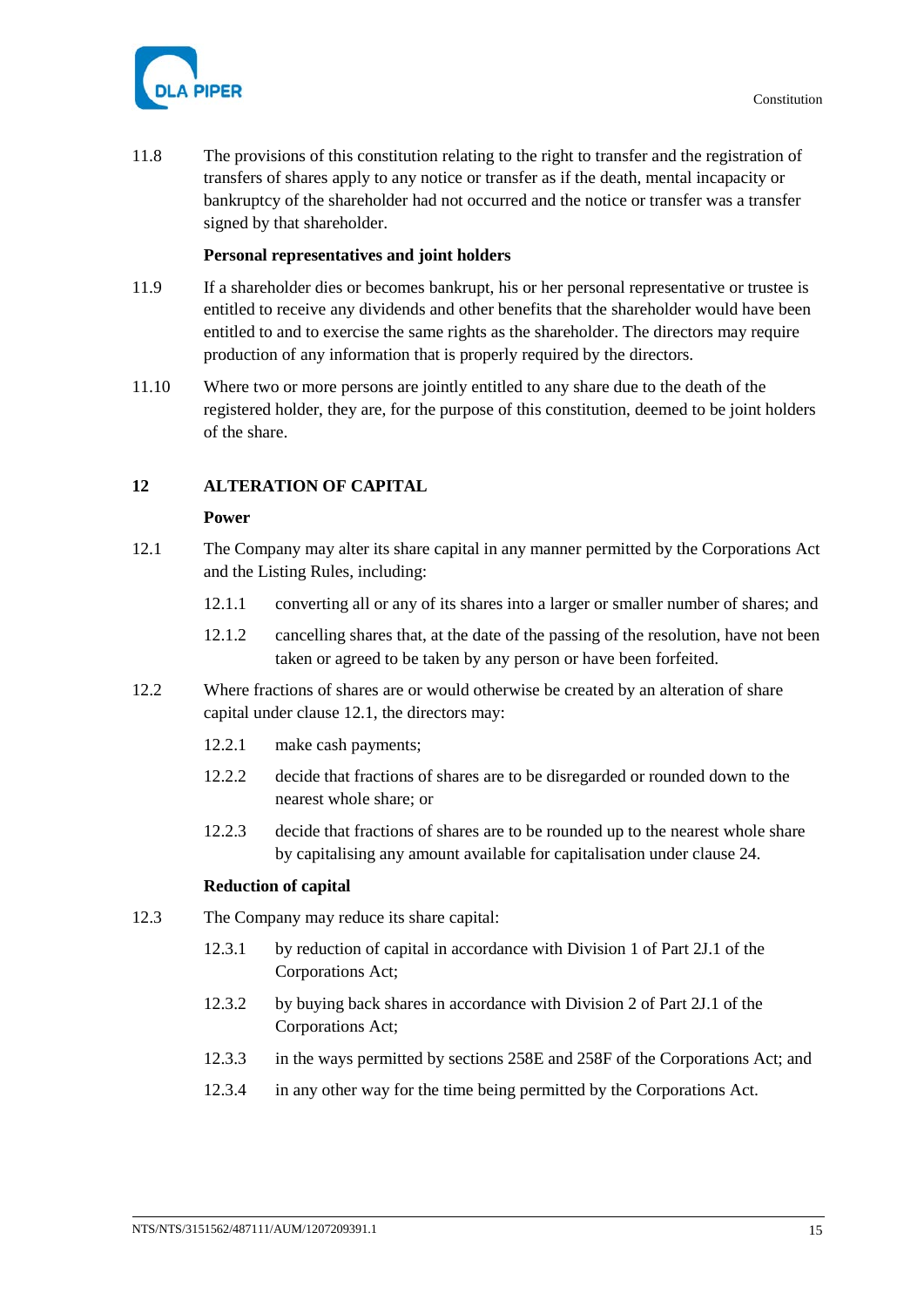

# **13 GENERAL MEETINGS**

# **Annual general meeting**

13.1 Annual general meetings of the Company are to be held in accordance with the Corporations Act.

#### **Power to convene**

13.2 The directors may convene a general meeting whenever they think fit and must do so if required to do so under the Corporations Act.

# **Use of technology at general meetings**

- <span id="page-21-0"></span>13.3 The Company may hold a general meeting at two or more venues using any technology that gives the shareholders as a whole a reasonable opportunity to participate.
- 13.4 If the technology used in accordance with clause [13.3](#page-21-0) encounters a technical difficulty, whether before or during the meeting, which results in a shareholder not being able to participate in the meeting, the chairperson may, subject to the Corporations Act and this constitution, allow the meeting to continue or may adjourn the meeting either for such reasonable period as may be required to fix the technology or to such other time and location as the chairperson deems appropriate.

#### **Power to cancel or postpone**

13.5 The directors of the Company may, whenever they think fit, cancel or postpone a general meeting by giving two clear days' notice of the postponement to all persons entitled to receive notice of the general meeting, to a date and time determined by them or change the place for the meeting.

#### **Business at postponed meeting**

13.6 The only business that may be transacted at a general meeting the holding of which is postponed is the business specified in the original notice convening the meeting.

# **Proxy, attorney or representative at postponed meeting**

- 13.7 Where by the terms of an instrument appointing a proxy, attorney or a Representative:
	- 13.7.1 the appointed person is authorised to attend and vote at a general meeting or general meetings to be held on or before a specified date; and
	- 13.7.2 the date for holding the meeting is postponed to a date later than the date specified in the instrument of proxy, power of attorney or appointment of Representative,

then, by force of this clause, that later date is substituted for and applies to the exclusion of the date specified in the instrument of proxy, power of attorney or appointment of Representative unless the shareholder appointing the proxy, attorney or Representative gives to the Company at its registered office notice in writing to the contrary not less than 48 hours before the time to which the holding of the meeting has been postponed.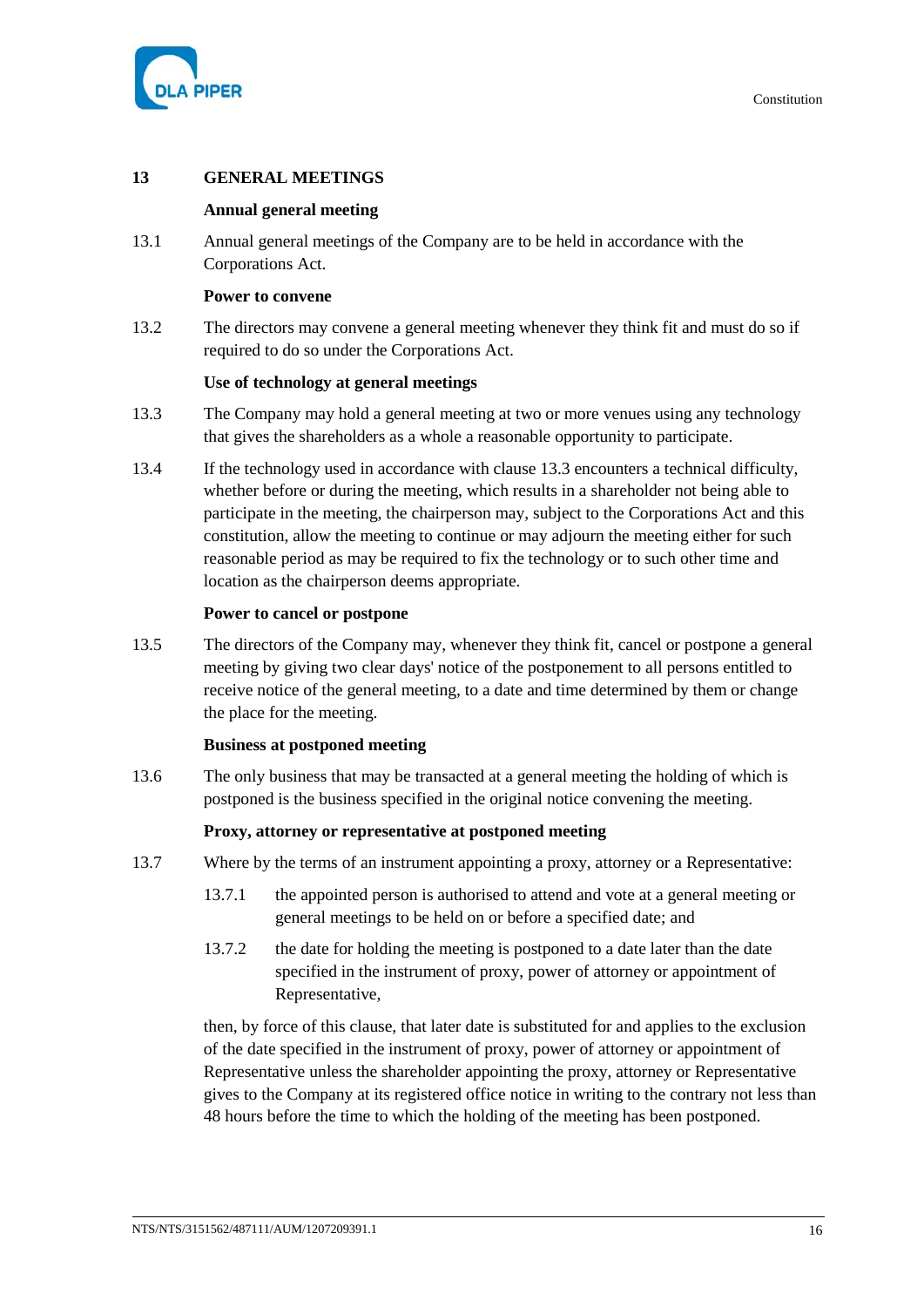

# **Notice**

13.8 A notice of a general meeting must specify the place, the day and the hour of the meeting and must state the general nature of the business to be transacted at the meeting and must be given in accordance with claus[e 25.1,](#page-44-0) the Corporations Act and the Listing Rules.

# **Notice period and content**

13.9 Except when shorter notice is permitted to be given, 28 days notice of a general meeting must be given to all persons entitled to receive notice from the Company. In computing the period of notice, both the day on which the last notice to all persons entitled to receive notice from the Company is given or taken to be given and the day of the meeting convened by it are to be disregarded. All notices must specify the place, day and hour of the meeting and for any business, the general nature of that business.

# **Director entitled to notice of meeting**

13.10 A director is entitled to attend all general meetings and all separate meetings of the holders of any class of shares in the capital of the Company and is entitled to speak at those meetings.

# **Circular resolution**

- <span id="page-22-0"></span>13.11 The Company may pass a resolution (except a resolution to remove an auditor) without a general meeting being held if all the shareholders entitled to vote on the resolution sign a document containing a statement that they are in favour of the resolution set out in the document or otherwise in accordance with the Corporations Act. If a share is held jointly, each of the joint shareholders must sign.
- 13.12 For the purposes of clause [13.11,](#page-22-0) the resolution is passed when the last person signs the document and separate copies of the document may be used for signing by the shareholders if the wording of the resolution and statement is identical in each copy.

# **Omissions**

13.13 The accidental omission to give any notice to, or the non-receipt of any notice by, any person entitled to receive the notice shall not invalidate any resolution passed or any proceedings at that meeting or at a postponed meeting or the cancellation or postponement of a meeting.

# **14 PROCEEDINGS AT GENERAL MEETINGS**

# **Quorum**

14.1 Business may not be transacted at any general meeting unless a quorum of shareholders is present at the time when the meeting proceeds to business. Two shareholders constitute a quorum in all cases. In determining whether a quorum is present, each individual attending as a proxy, attorney or Representative is to be counted, except that where a shareholder has appointed more than one proxy, attorney or Representative, only one is to be counted.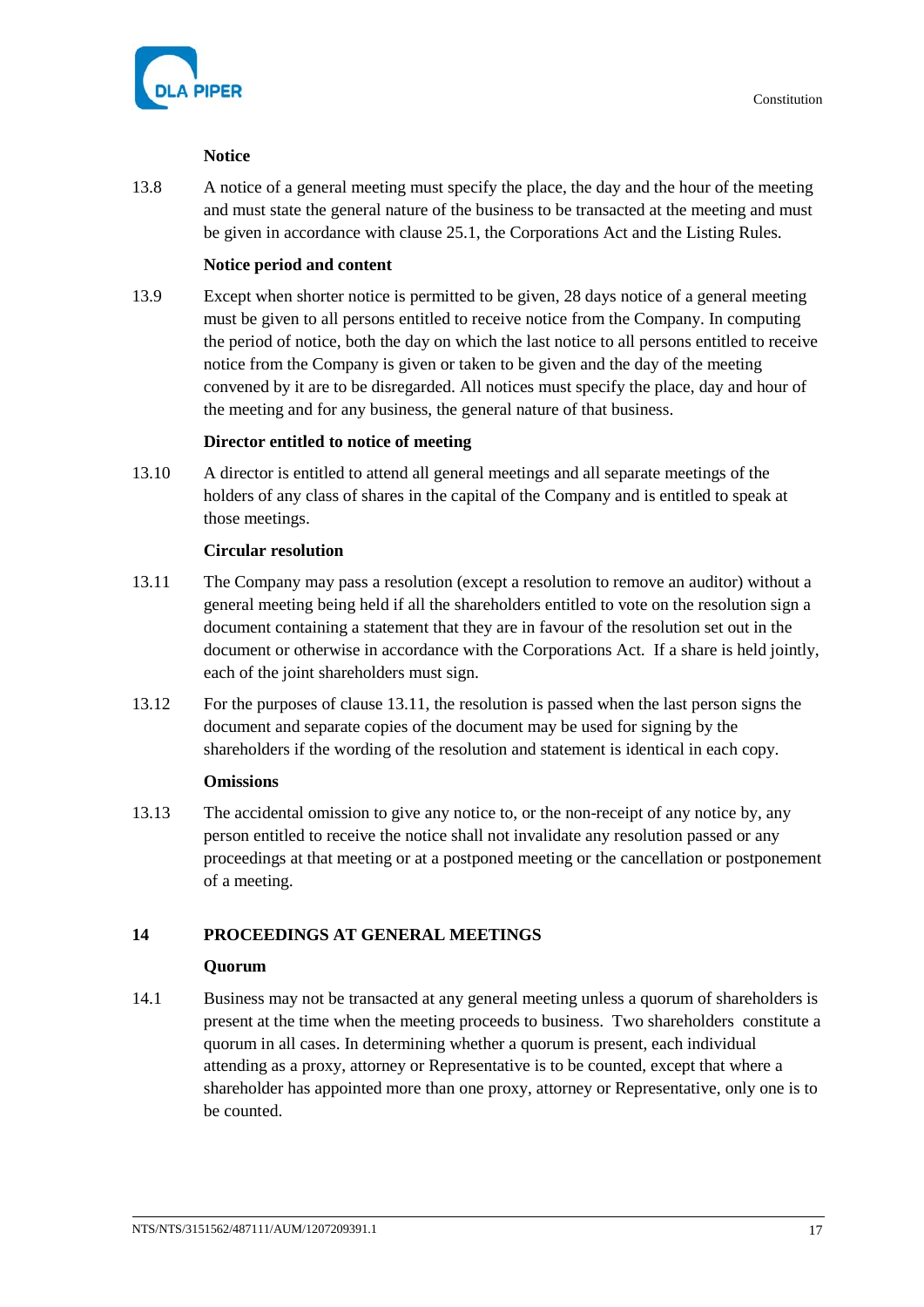



14.2 If a quorum is present at the time the first item of business is transacted, it is taken to be present when the meeting proceeds to consider each subsequent item of business unless the chairperson of the meeting (on the chairperson's own motion or at the request of a shareholder who is present) declares otherwise.

# **Effect of no quorum**

- 14.3 If a quorum is not present within 30 minutes from the notified starting time for the meeting:
	- 14.3.1 where the meeting was convened on the requisition of shareholders, the meeting is cancelled;
	- 14.3.2 in any other case, the meeting is postponed to the same place on the same day and at the same time the following week, or to any other time and place chosen by the directors. If a quorum is not present within 30 minutes after the starting time of the postponed meeting, it is cancelled.

# **Chairperson of directors**

14.4 The chairperson elected as chairperson of directors meetings, or in the chairperson's absence, the deputy chairperson (if any), shall preside as chairperson at every general meeting.

# **Vacancy in chairperson**

- 14.5 Where a general meeting is held and:
	- 14.5.1 no person has been elected as a chairperson of directors; or
	- 14.5.2 neither the chairperson nor the deputy chairperson is present within 15 minutes after the time appointed for the holding of the meeting or is unwilling to act,

the following may preside as chairperson of the meeting (in order of precedence):

- 14.5.3 a director chosen by a majority of the directors present;
- 14.5.4 the only director present; or
- 14.5.5 the shareholders present must elect one of their number to be chairperson of the meeting.

# **Conduct of general meetings**

- <span id="page-23-0"></span>14.6 The chairperson of a general meeting:
	- 14.6.1 has charge of the general conduct of the meeting and of the procedures to be adopted at the meeting;
	- 14.6.2 may require the adoption of any procedure which is in the chairperson's opinion necessary or desirable for proper and orderly debate or discussion (including limiting the time that a person may speak on a motion or other item of business) and the proper and orderly casting or recording of votes at the general meeting; and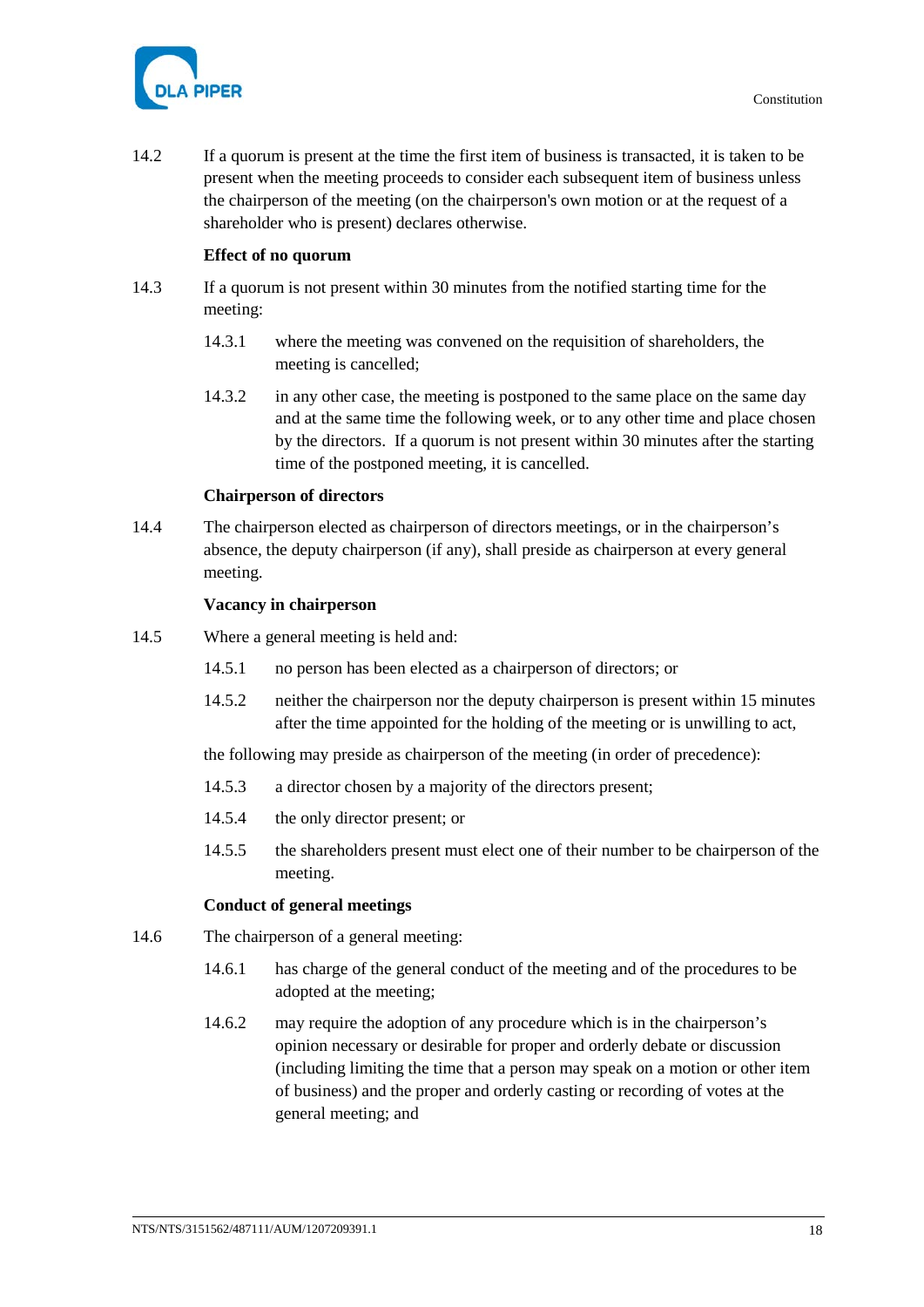

14.6.3 may, having regard where necessary to the Corporations Act, terminate discussion or debate on any matter whenever the chairperson considers it necessary or desirable for the proper conduct of the meeting,

and a decision by the chairperson under this clause [14.6](#page-23-0) is final.

# **Adjournment**

14.7 The chairperson may at any time adjourn a meeting with the meeting's consent. The chairperson must adjourn a meeting if the meeting votes to adjourn it. The only business that can be transacted at an adjourned meeting is the unfinished business from the original meeting.

#### **Notice where a meeting is adjourned**

<span id="page-24-0"></span>14.8 When a meeting is adjourned for one month or more, notice of the adjourned meeting must be given in the same manner as the original meeting.

#### **Form of notice for adjourned meeting**

14.9 Except as provided by clause [14.8,](#page-24-0) it is not necessary to give any notice of an adjournment or of the business to be transacted at an adjourned meeting.

# **Right to discuss the management of the Company**

14.10 The chairperson of a meeting of shareholders must allow a reasonable opportunity for shareholders at the meeting to question, discuss or comment on the management of the Company. Directors of the Company must answer shareholders' questions if they are capable of doing so.

# **Questions decided by majority**

14.11 Subject to the requirements of the Corporations Act, a resolution is taken to be carried if a simple majority of the votes cast on the resolution are in favour of it. A decision made in this way is for all purposes a decision of the shareholders.

#### **Voting on show of hands**

- 14.12 At any general meeting a resolution put to the vote of the meeting is decided on a show of hands of all shareholders entitled to vote unless a poll is (before or on the declaration of the result of the show of hands) effectively demanded according to this constitution.
- 14.13 Unless a poll is duly demanded, a declaration by the chairperson that a resolution or a show of hands has been carried or carried unanimously, or by a particular majority, or lost, must be made in the minutes of the meeting.
- 14.14 An entry recording the chairperson's declaration of voting in the book containing the minutes of the proceedings of the Company is conclusive evidence of the fact without proof of the number or proportion of the votes recorded in favour of or against the resolution.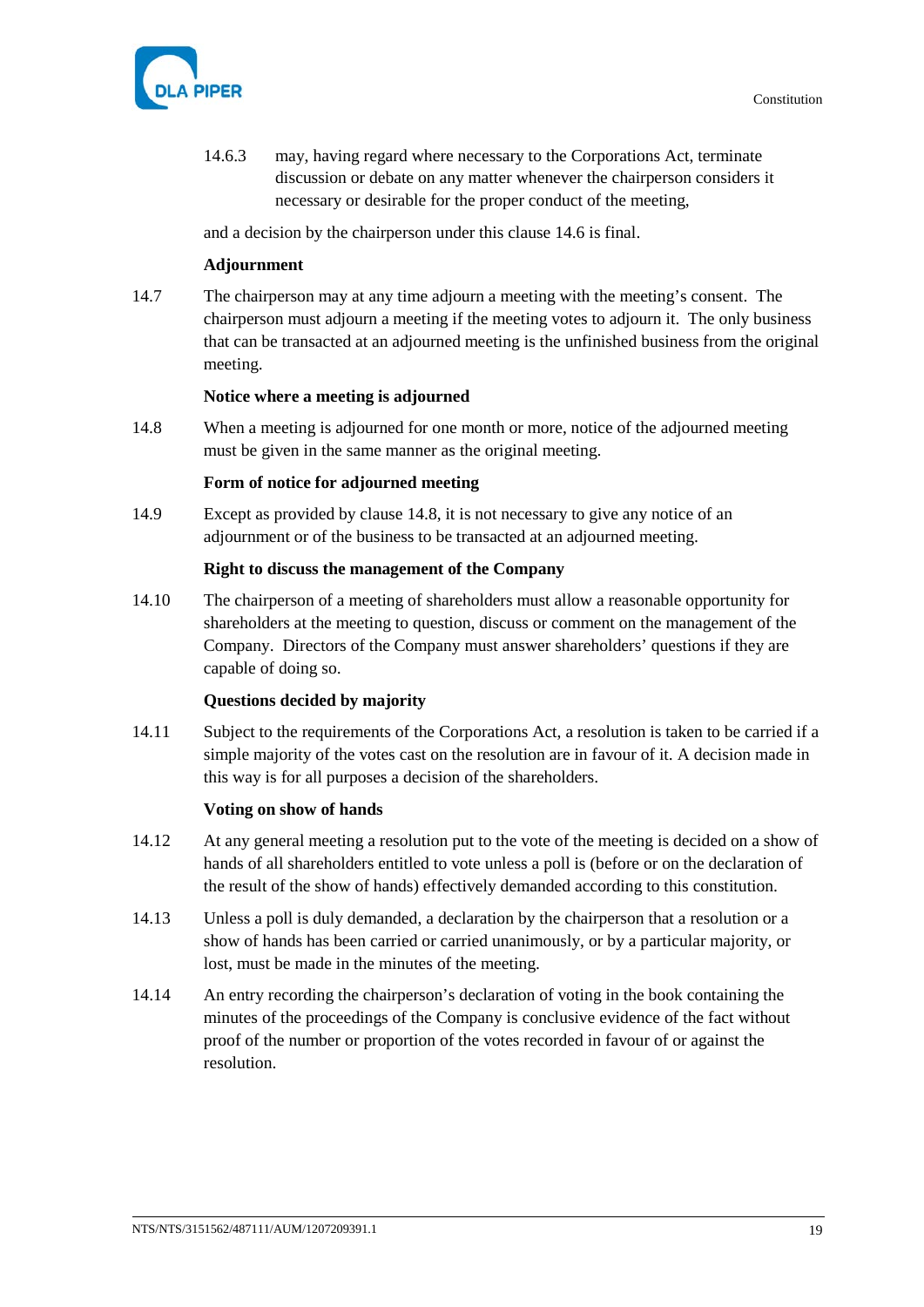

# **Poll**

- 14.15 A poll may be demanded:
	- 14.15.1 by the chairperson;
	- 14.15.2 by at least five shareholders entitled to vote on the resolution; or
	- 14.15.3 by shareholders with at least 5% of the votes that may be cast on the resolution on a poll;

and on a poll, each shareholder entitled to vote is entitled to one vote for each share held or a fraction of a vote for a share on which payment remains owing. That fraction will be equal to the proportion which the amount paid (not credited) relates to the total amounts paid and payable (excluding amounts credited). Amounts paid in advance of a call are to be ignored.

- 14.16 A poll demanded on the election of a chairperson or on a question of adjournment must be taken immediately.
- 14.17 A poll demanded on any other subject is to be taken in such manner and either at once or after an interval or adjournment or otherwise as the chairperson directs. The result of the poll is the resolution of the meeting at which the poll was demanded.
- 14.18 A demand for a poll may be withdrawn with the chairperson's consent.
- 14.19 A poll may be demanded before a vote is taken or in the case of a vote taken on a show of hands, immediately before or immediately after, the results of the vote are taken.
- 14.20 A demand for a poll does not prevent the continuance of the meeting for the transaction of any business other than the question on which the poll has been demanded.

# **Chairperson's vote**

14.21 If the votes are equal, whether on a show of hands or on a poll, the chairperson of the meeting at which the show of hands takes place or at which the poll is demanded is not entitled to a second or casting vote.

# **Proxy holders and representatives voting rights**

- 14.22 Subject any rights or restrictions for the time being attached to any class or classes of shares:
	- 14.22.1 at meetings of shareholders or classes of shareholders each shareholder entitled to vote may vote in person or by not more than 2 proxies or 2 attorneys or by Representative; and
	- 14.22.2 on a show of hands every shareholder present in person or by proxy, attorney or Representative has one vote in respect of the total number of shares carrying the right to vote held by that shareholder (even if a proxy, attorney or Representative represents more than one shareholder); and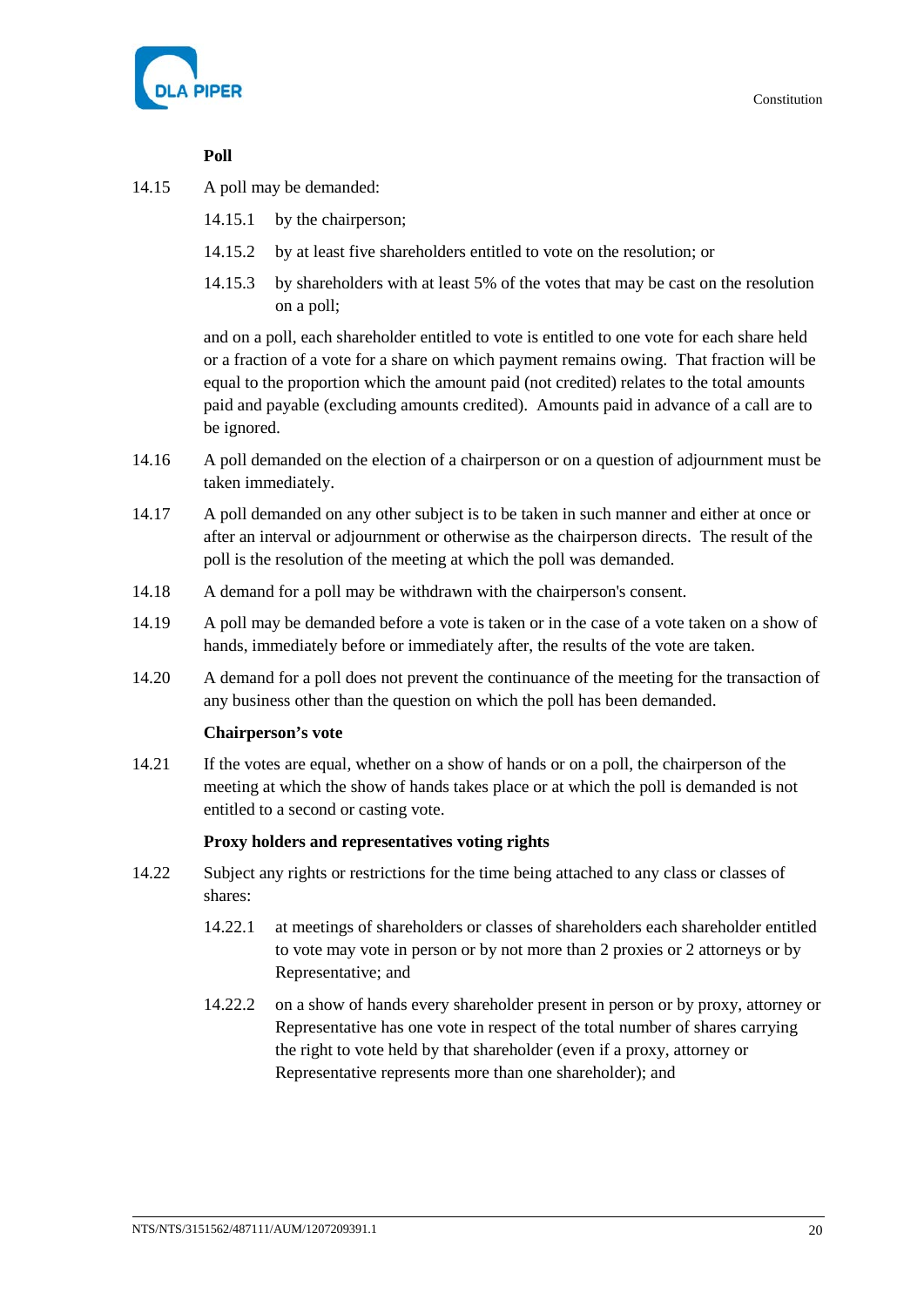

- 14.22.3 on a poll every shareholder present in person or by proxy, attorney or Representative has one vote for each share carrying the right to vote held by that shareholder; and
- 14.22.4 where a shareholder appoints 2 proxies or attorneys, the appointment may specify the proportion or number of votes that the proxy or attorney may exercise. If the appointment is silent, each person appointed may exercise half the shareholder's votes.
- 14.23 A proxy, attorney or Representative may, but need not, be a shareholder of the Company.

# **Direct voting**

<span id="page-26-0"></span>14.24 The directors may determine that at any meeting of shareholders or class meeting, a shareholder who is entitled to attend and vote on a resolution at that meeting is entitled to a direct vote in respect of that resolution. A 'direct vote' includes a vote delivered to the company by post, fax or other electronic means approved by the directors. The directors may prescribe regulations, rules and procedures in relation to direct voting, including specifying the form, method and timing of giving a direct vote at a meeting in order for the vote to be valid.

#### **Votes of joint holders**

14.25 If shares are held jointly, only one of the joint holders may vote. If more than one of the joint holders tenders a vote, the vote of the holder whose name in respect of those shares appears first in the register of shareholders is to be treated as the only vote in relation to those shares.

#### **Incapacity**

14.26 This clause applies where a shareholder is of unsound mind or is a person whose person or estate is liable to be dealt with under the law relating to mental health. The shareholder's committee or trustee or such other person as properly has the management of the shareholder's estate may exercise any rights of the shareholder in relation to a general meeting as if the committee, trustee or other person were the shareholder.

#### **Disentitlement to vote**

- 14.27 A shareholder is not entitled to vote at a general meeting in respect of a share held by the shareholder unless all calls and other sums presently payable by the shareholder in respect of the share have been paid.
- 14.28 If the Company is Listed, where a breach of the Listing Rules relating to restricted securities continues or while a breach subsists of a restriction agreement entered into by the Company under the Listing Rules in relation to shares which are restricted securities, the restricted securities do not confer on the holder any dividend, distribution or voting rights. However, those restricted securities shall not be treated or taken to be a separate class of share for any purpose.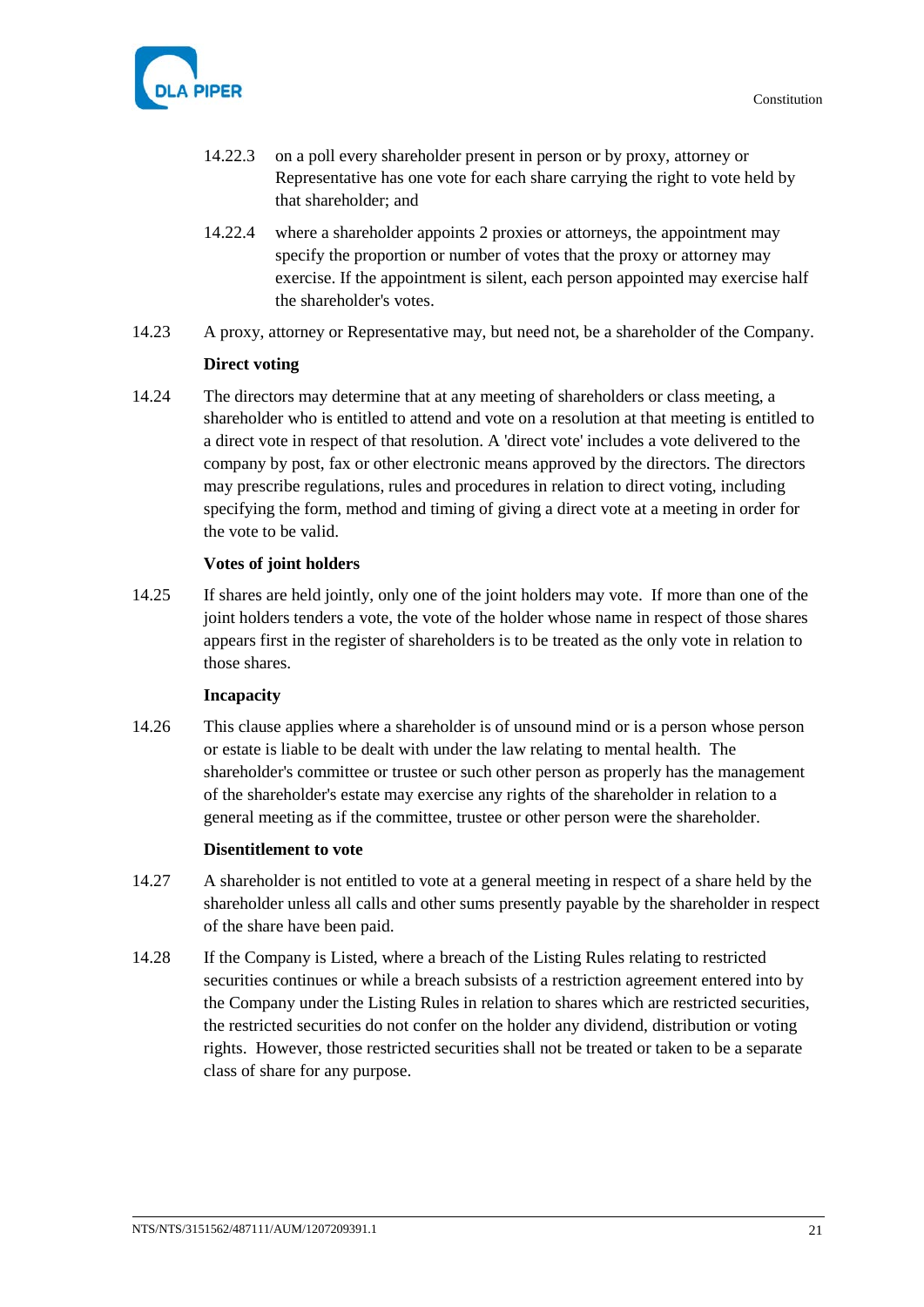

### **Objection to voter**

- 14.29 An objection may be raised to the qualification of a voter only at the meeting or adjourned meeting at which the vote objected to is cast.
- 14.30 Any objection is to be referred to the chairperson of the meeting, whose decision is final and a vote not disallowed by the chairperson is valid for all purposes.

### **Appointment of proxy**

- 14.31 An instrument appointing a proxy must be in writing signed by the appointor or an attorney duly authorised in writing or, if the appointor is a body corporate, signed by a duly authorised officer or attorney.
- 14.32 Instruments appointing a proxy may specify the manner in which the proxy is to vote in respect of a particular resolution and in that event the proxy is not entitled to vote on the resolution except as specified in the instrument.
- 14.33 An instrument appointing a proxy is taken to confer authority to demand or join in demanding a poll.
- 14.34 There is no required form of proxy. The board may from time to time approve a form for use at a particular meeting.

#### **Lodgement of proxy**

- 14.35 A document appointing a proxy (and any power of attorney under which it is signed, or a certified copy of that power) must be received by the Company at least 48 hours before the time of the meeting. If the document is not received on time, the proxy cannot vote at the meeting.
- 14.36 A document appointing a proxy is taken to be received when it is received at any of the following:
	- 14.36.1 the Company's registered office; or
	- 14.36.2 a fax number at the Company's registered office; or
	- 14.36.3 a place, fax number or electronic address specified for the purpose in the notice of meeting.

#### **Effect of proxy vote**

14.37 A vote given according to an instrument of proxy, a power of attorney or by a Representative is valid if no notice in writing of the death, unsoundness of mind of the appointing shareholder, revocation of the instrument or authority (including an authority under which the appointment was made by a third party) by the appointing shareholder or any transfer of the relevant share has been received by the Company at the registered office before the commencement of the meeting or adjourned meeting at which the said instrument is acted upon.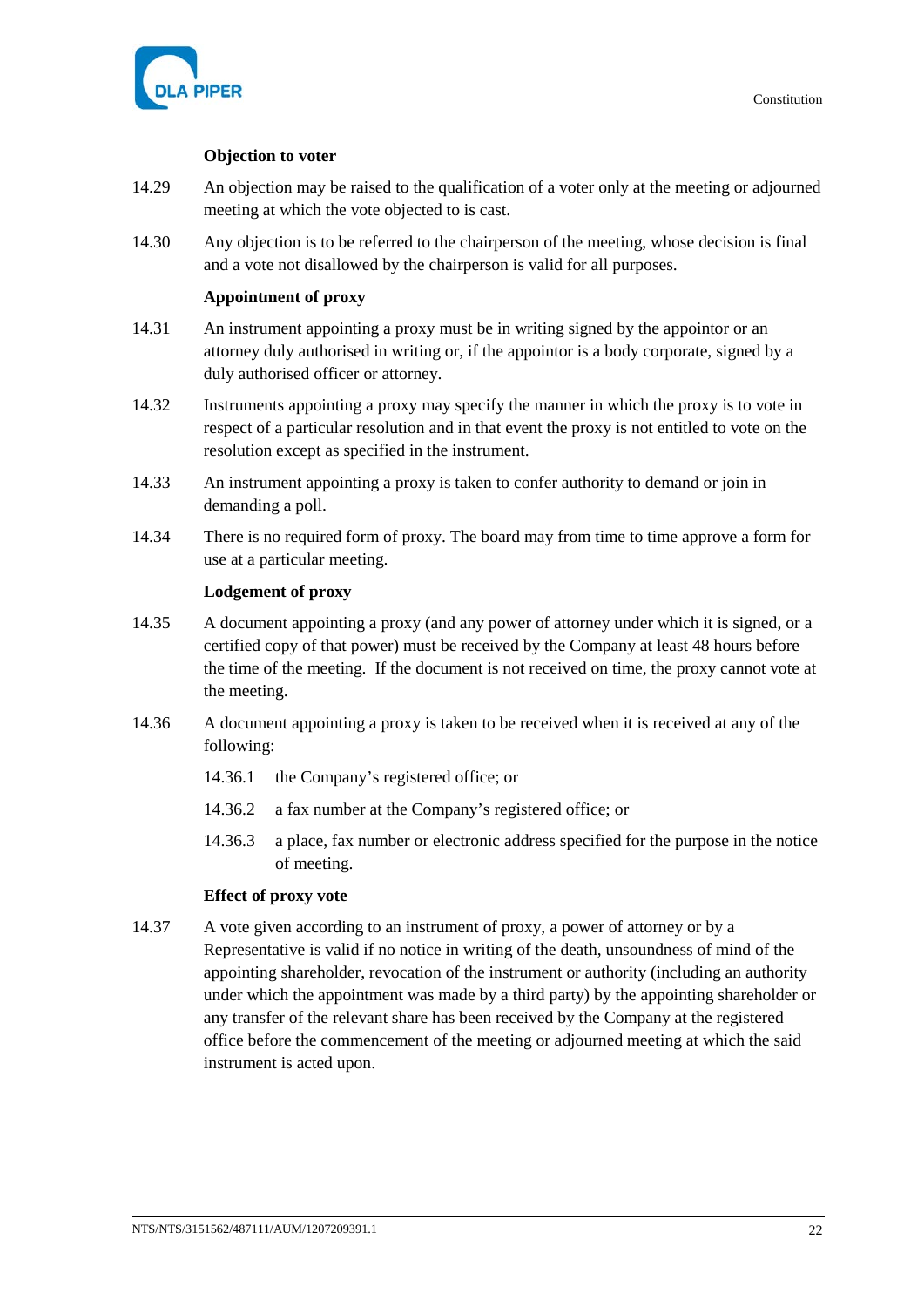

# **Decisions**

14.38 A decision of a general meeting may not be impeached or invalidated on the ground that a person voting at the meeting was not entitled to do so.

# **Admission to general meetings**

- 14.39 The chairperson of a general meeting may refuse admission to a person or require a person to leave and not return to a meeting if the person:
	- 14.39.1 refuses to permit examination of any article in the person's possession; or
	- 14.39.2 is in possession of an electronic recording device, placard or banner or other article, which the chairperson considers to be dangerous, offensive or liable to cause disruption; or
	- 14.39.3 causes any disruption to the meeting.

# **Auditor's right to be heard**

- 14.40 The auditor of the Company from time to time is entitled to:
	- 14.40.1 attend any general meeting of the Company;
	- 14.40.2 be heard at any general meeting of the Company on any part of the business of the meeting that concerns the auditor in their capacity as auditor, even if:
		- (a) the auditor retires at the general meeting; or
		- (b) shareholders pass a resolution to remove the auditor from office; and
	- 14.40.3 authorise a person in writing to attend and speak at any general meeting as the auditor's representative.

# **15 APPOINTMENT, REMOVAL AND REMUNERATION OF DIRECTORS**

# **Minimum and maximum number of directors**

15.1 The minimum number of directors is three and the maximum number of directors is six.

# **Change to numbers of directors**

15.2 The Company may by resolution increase or decrease the minimum and maximum number of directors but the minimum must never be less than three.

# **Period of office**

15.3 Each of the directors will hold office until the director vacates the office or is removed under this constitution.

# **Retirement by rotation**

15.4 Clauses [15.5](#page-29-0) t[o 15.8](#page-29-1) apply only if the Company is Listed.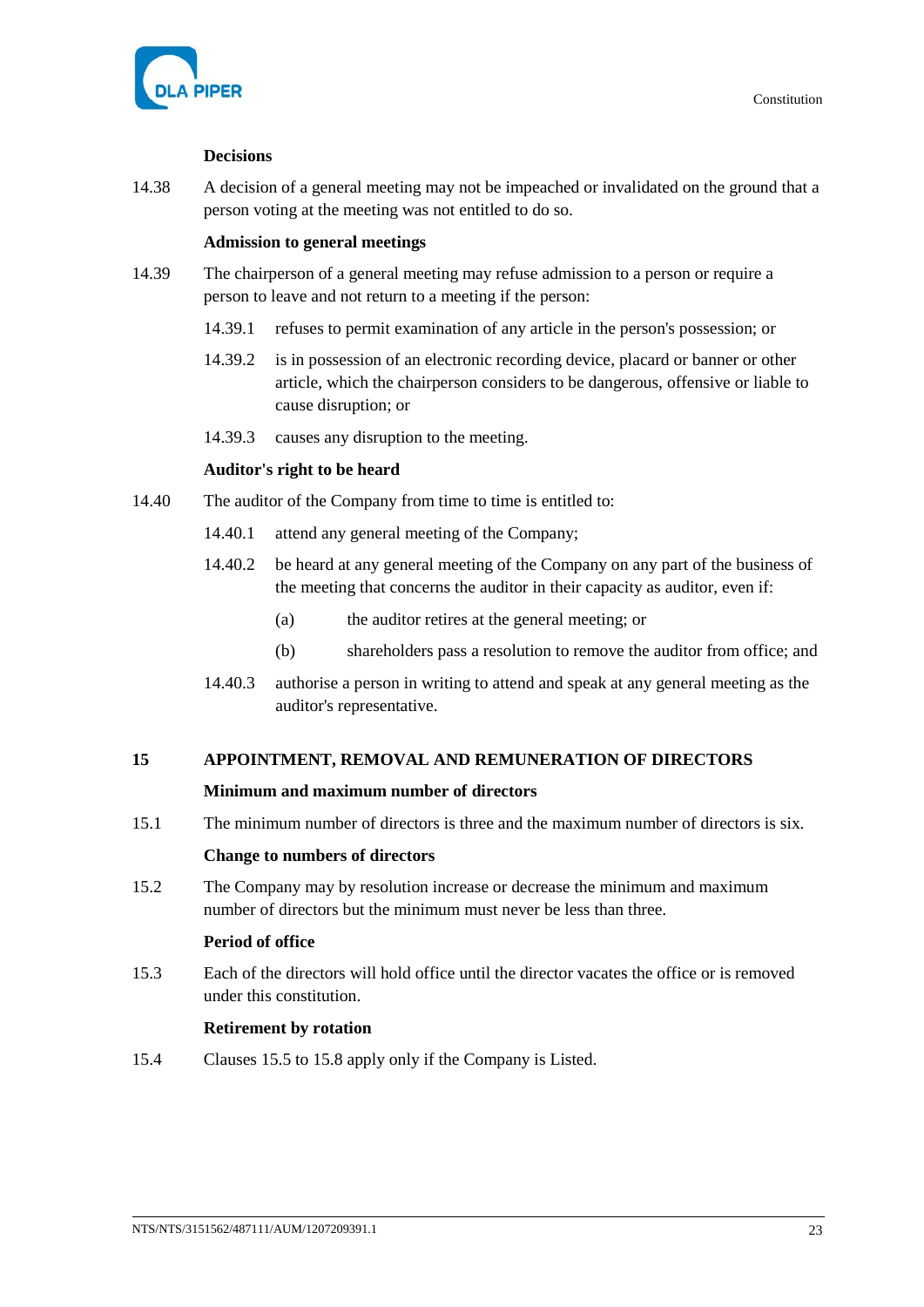

- <span id="page-29-0"></span>15.5 A director (excluding the managing director) must not hold office (without re-election) past the third annual general meeting following the director's appointment or three years, whichever is longer.
- 15.6 At each annual general meeting one-third of the directors (except for the managing director) or, if their number is not three or a multiple of three, then the number nearest but not exceeding one-third, shall retire from office by rotation. The directors to retire in every year shall be those who have been longest in office since their last election but as between persons who became directors on the same day shall (unless they otherwise agree between themselves) be determined by lot. Nothing in this clause shall prevent any other directors from retiring at an annual general meeting and seeking re-election.
- 15.7 The retiring directors shall be eligible for re-election.
- <span id="page-29-1"></span>15.8 The Company at any general meeting at which any directors retire may fill the vacated offices. A person (other than a director who retires by rotation) is not eligible to be appointed as a director at a general meeting unless notice of nomination of the person to be a director is given to the Company 35 Business Days before the general meeting, or 30 Business Days before the general meeting if shareholders have requested the directors to call the meeting. The nomination must state the person is to be nominated and must include written consent of the person to be a director. If directors may be elected at a meeting and the Company is Listed, the Company must tell the ASX the date of the meeting at least five Business Days before the closing date for receipt of nominations for directors.

# **Retiring directors to remain in office until successors appointed**

- 15.9 If, at any general meeting at which an election of directors ought to occur, the places of the retiring directors are not filled, the retiring directors or any who have not had their places filled shall be deemed to have been re-elected and shall, if willing, continue in office until the next annual general meeting and so on from year to year until their places are filled unless:
	- 15.9.1 it is determined at the meeting to reduce the number of directors;
	- 15.9.2 it is resolved at the meeting not to fill the vacated offices;
	- 15.9.3 in any case, the resolution for re-election of a director is put to the meeting and lost; or
	- 15.9.4 the director has given notice in writing to the Company that he or she is not willing to be re-elected.

# **Casual vacancy**

15.10 The directors have power at any time to appoint any person to be a director either to fill a casual vacancy or as an addition to the existing directors. That director will hold office until the end of the next annual general meeting of the Company when the director may be re-elected but will not be taken into account in determining the number of directors who must retire by rotation. The directors must not make an appointment so that the total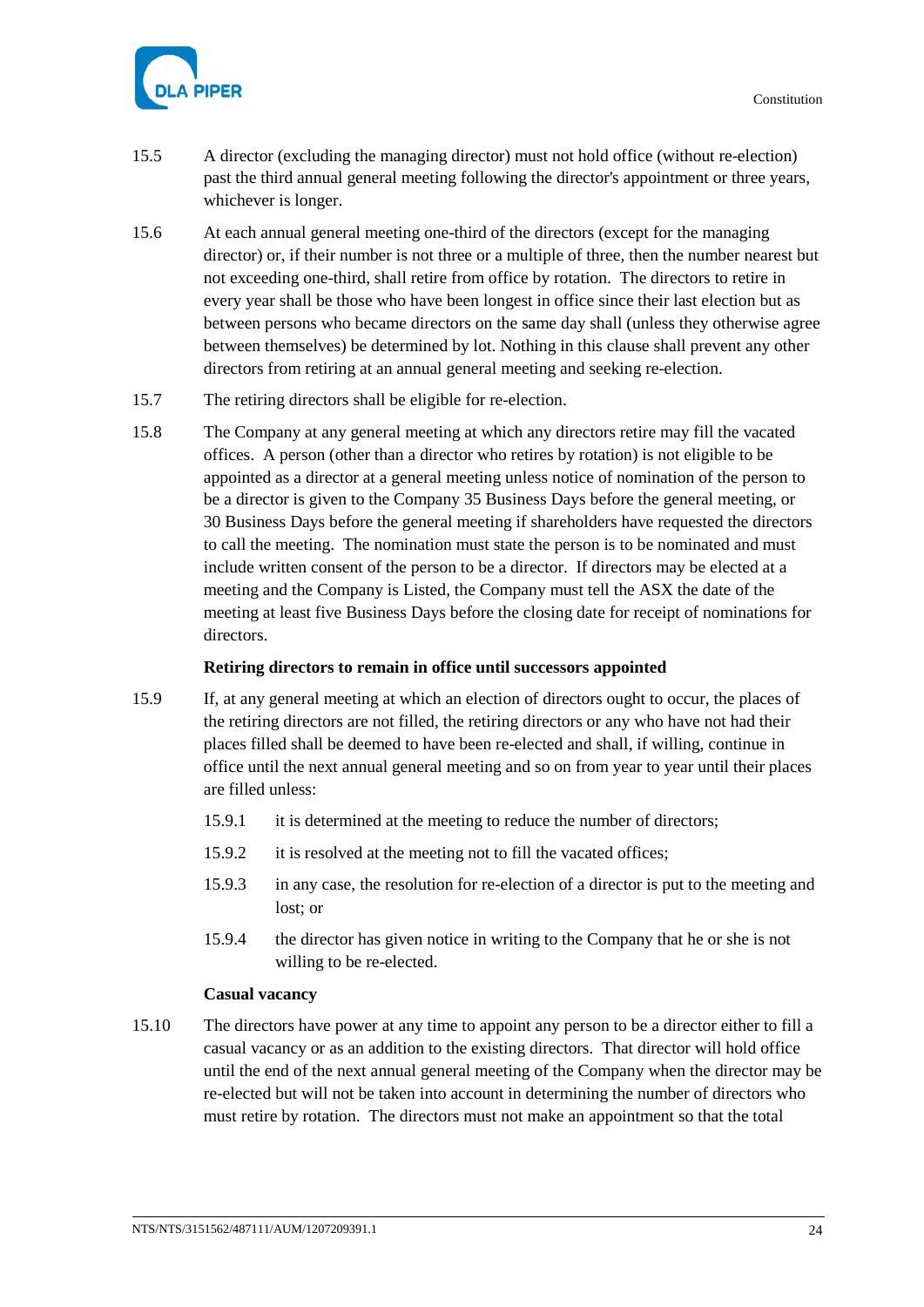

number of directors at any time exceeds the maximum number fixed in accordance with this constitution.

#### **Removal by shareholders**

<span id="page-30-0"></span>15.11 The shareholders may, in accordance with the Corporations Act, by resolution remove any director from office but not so as to have fewer than the minimum number of directors fixed in accordance with this constitution. The shareholders may appoint another director at the same meeting to replace the director removed. The replacement director must retire at the next annual general meeting and will be eligible for re-election but will not be taken into account in deciding the directors who must retire by rotation.

#### **Appointment by shareholders**

15.12 The shareholders may by resolution appoint any person as a director but not so as to exceed the maximum number of directors fixed in accordance with this constitution.

# **Directors' fees**

- 15.13 The directors are entitled to receive directors' fees for their services as directors. Any increase in the aggregate amount of directors' fees (excepting the remuneration of any Executive Director) inclusive of any directors' fees payable by an entity controlled by the Company or a subsidiary of the Company over \$250,000.00 must be approved by a resolution of the holders of ordinary shares in accordance with the Listing Rules. Unless otherwise directed by the resolution approving the directors' fees, the sum is to be divided among the directors in any proportions as the directors may resolve from time to time, or failing agreement, equally. If a director holds office for less than the whole of the relevant period in respect of which directors' fees are paid, that director is only entitled to receive directors' fees in proportion to the time during the period for which the director has held office.
- 15.14 The remuneration of any Executive Director may be fixed by the directors and may be by way of salary or commission or participation in profits or by all or any of those modes, but may not be by a commission or percentage of operating revenue.

#### **Directors' expenses**

15.15 The directors shall also be entitled to be repaid all travelling, hotel and other expenses reasonably incurred by them respectively in connection with the performance of their duties as directors, including their expenses of travelling to and from board meetings, committee meetings or general meetings or otherwise incurred whilst engaged in the business of the Company or in the discharge of their duties as directors.

#### **Special remuneration**

15.16 The directors may grant special remuneration to any director who performs any special or extra services for or at the request of the Company. Any special remuneration may be made payable to a director in addition to or in substitution for the director's directors' fees.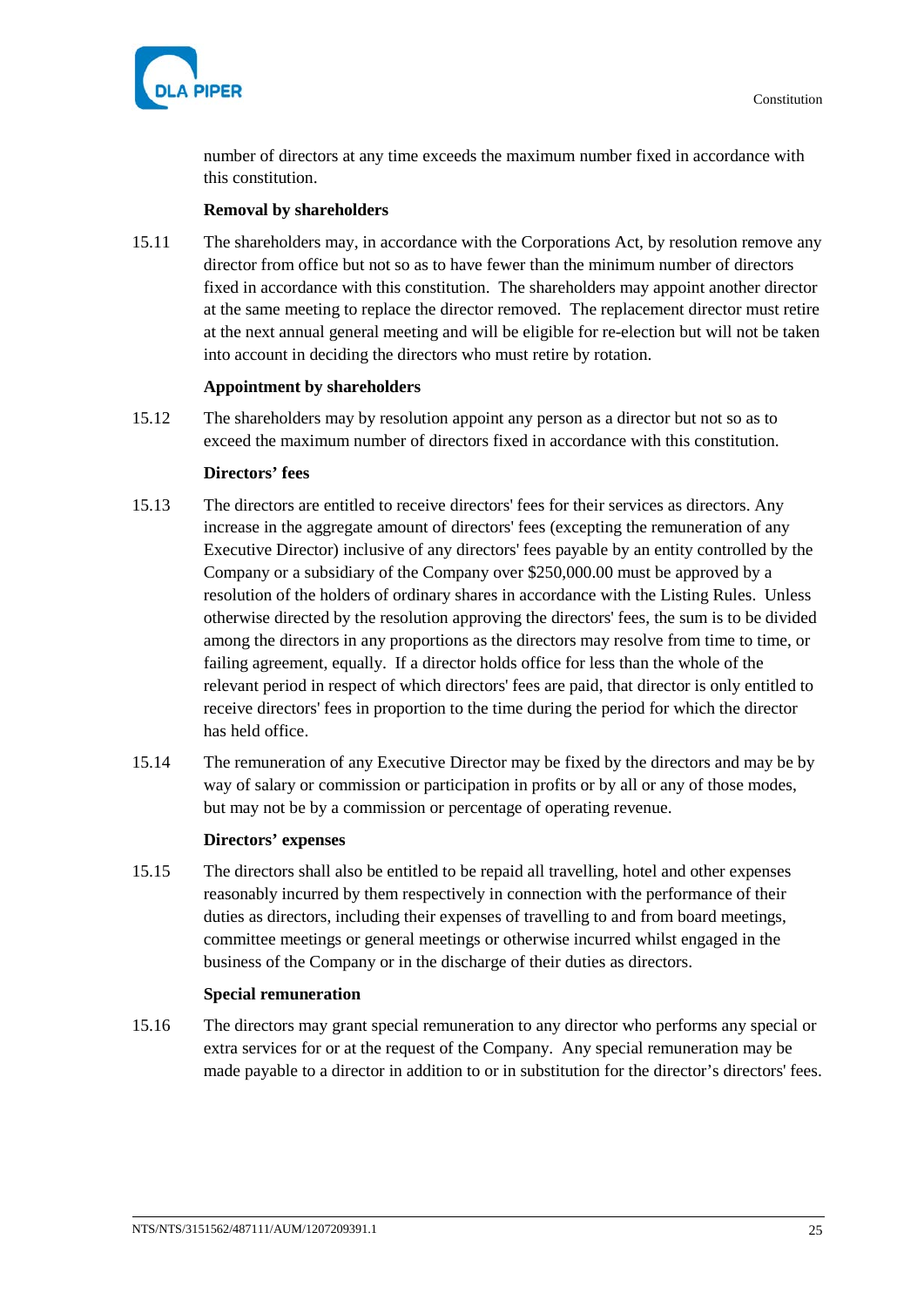

# **No share qualification**

15.17 A director need not be a shareholder in the Company.

# **Vacation of office**

- 15.18 In addition to the circumstances in which the office of a director becomes vacant under the Corporations Act, a director ceases to hold office immediately upon any of the following happening:
	- 15.18.1 the director becomes bankrupt;
	- 15.18.2 the director becomes mentally unfit to hold office, or the director or his or her affairs are made subject to any law relating to mental health or incompetence;
	- 15.18.3 the director resigns by giving the Company written notice or if the notice specifies a time at which the resignation is to be effective, that time, whichever is later;
	- 15.18.4 the director is removed from office under clause [15.11;](#page-30-0)
	- 15.18.5 the director becomes disqualified by law from being a director; or
	- 15.18.6 without the consent of the other directors, the director is absent from meetings of directors for a continuous period of six months.

# **16 POWERS AND DUTIES OF DIRECTORS**

# **General power of management**

<span id="page-31-0"></span>16.1 The business and affairs of the Company are to be managed by the directors who may pay all expenses incurred in promoting and forming the Company, and may exercise all powers of the Company as are not, by the Corporations Act, the Listing Rules or this constitution, directed or required to be exercised by the Company in general meeting.

# **Borrowing powers**

16.2 Without limiting clause [16.1,](#page-31-0) the directors may exercise all the powers of the Company to borrow or raise money, to charge any property or business of the Company or all or any of its uncalled capital and to issue debentures or give any other security for a debt, liability or obligation of the Company or of any other person.

# **Negotiable instruments**

16.3 The directors may determine the persons who may sign, draw, accept, endorse or otherwise execute a negotiable instrument and the manner in which such negotiable interests may be signed, drawn, accepted, endorsed or otherwise executed.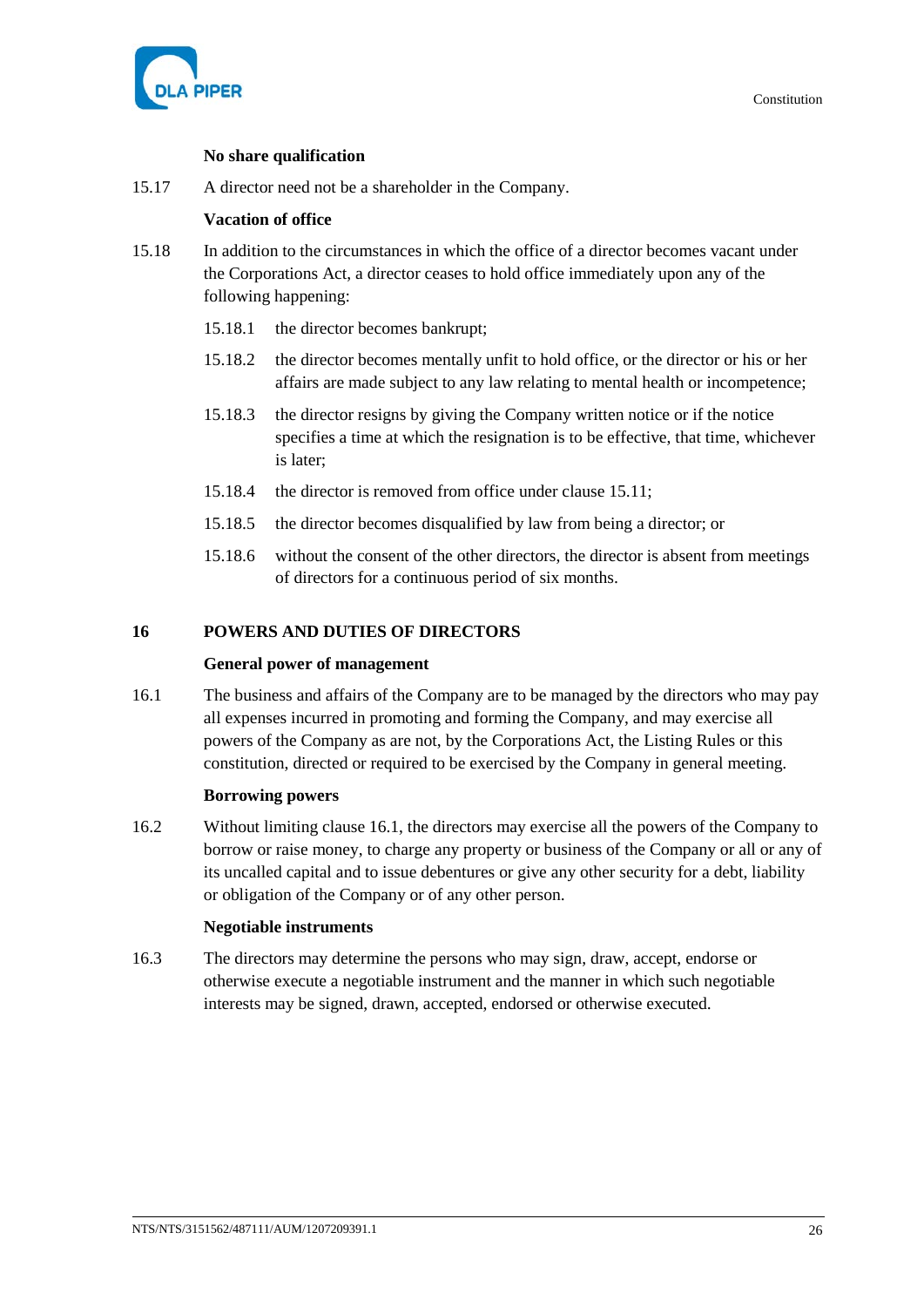

# **17 PROCEEDINGS OF DIRECTORS**

# **Quorum**

17.1 The directors may meet together for the dispatch of business and adjourn and otherwise regulate their meetings as they think fit. Unless otherwise determined by the directors, two directors present in person or by proxy is a quorum at a meeting of directors. An alternate director shall be counted for quorum purposes as a separate director unless the alternate is another director. The alternate may only be counted once if the person is an alternate for more than one director.

#### **Convening of meetings**

17.2 A director may at any time, and a secretary must on the requisition of a director, convene a meeting of the directors. Notice of meetings must be given to each director. Notice may be given by telephone, facsimile, electronically or by any other method agreed by the directors.

#### **Written resolutions**

- <span id="page-32-0"></span>17.3 If a document containing a statement that the signatories to it are in favour of an identified resolution is signed by a majority of the directors (or the members of a committee) entitled to vote on the resolution, a resolution in those terms shall be deemed to have been passed at a meeting of the board (or of the committee) held at the time at which the document was last signed, provided that the persons signing the statement would constitute a quorum at such a meeting.
- 17.4 For the purposes of clause [17.3:](#page-32-0)
	- 17.4.1 two or more separate documents containing statements in identical terms each of which is signed by one or more directors shall together be deemed to constitute one document;
	- 17.4.2 a reference to the directors or committee members does not include a reference to an alternate director, in the capacity as such, whose appointer has signed the document, but an alternate director may sign the document in the place of his appointer; and
	- 17.4.3 a facsimile or e-mail received by the Company and expressed to have been sent for and on behalf of a director or alternate director shall be deemed to be signed by that director or alternate director at the time of its receipt by the Company.

#### **Telephone and other meetings**

- <span id="page-32-1"></span>17.5 While the directors may regulate their meetings as they think fit, a meeting of directors or committee of directors may be held where one or more of the directors is not physically present at the meeting, where:
	- 17.5.1 all persons participating in the meeting can communicate with each other instantaneously whether by telephone or other form of communication;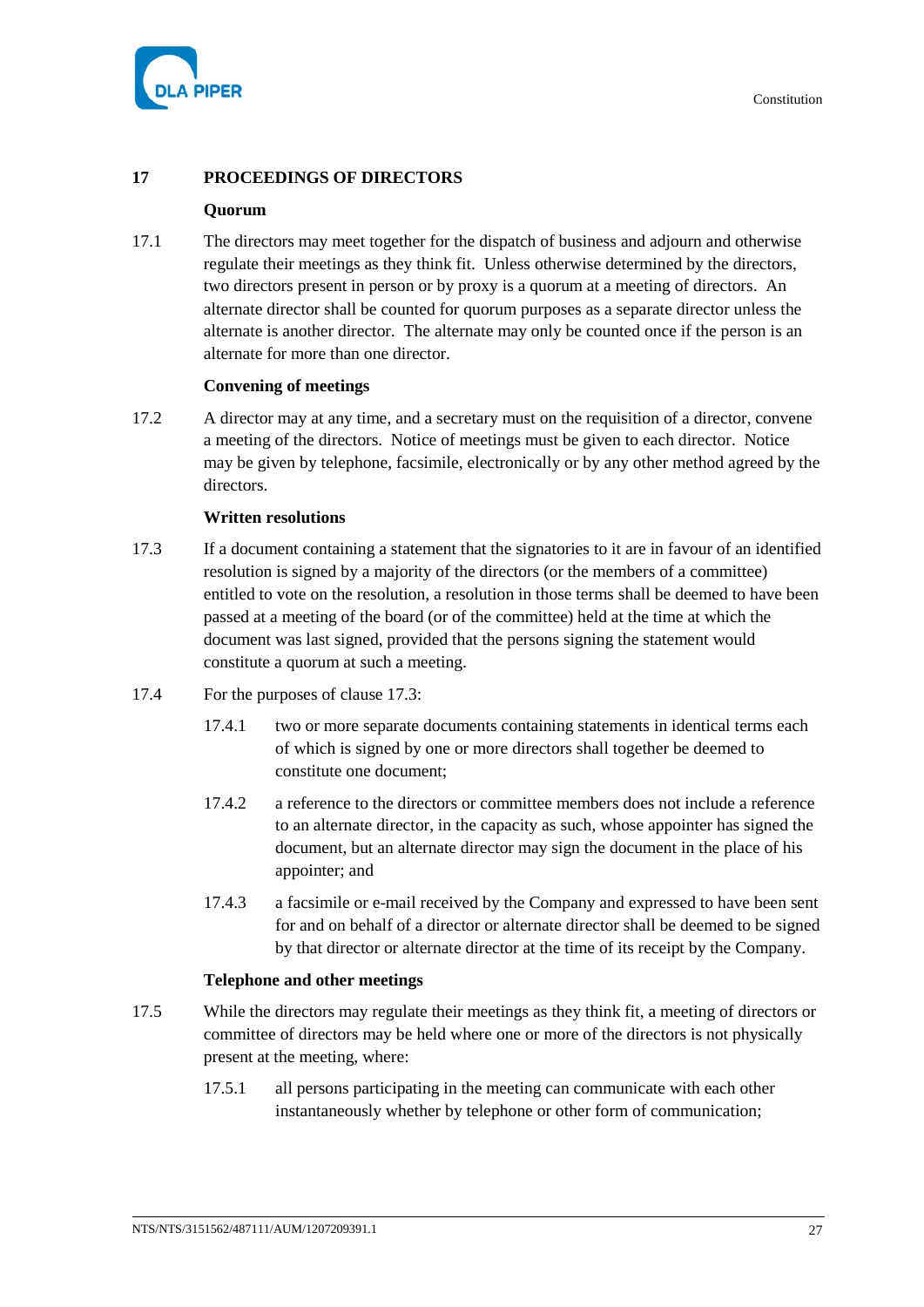

- 17.5.2 notice of the meeting is given to all directors entitled to notice according to the usual procedures determined by the directors for the giving of notice and such notice does not specify that directors are required to be present in person;
- 17.5.3 if a failure in communications prevents clause [17.5.1](#page-32-1) from being satisfied as a result of which one or more directors cease to participate, the chairperson may adjourn the meeting until the difficulty is remedied or may, where a quorum of directors remains present, continue with the meeting. If, as a result of the technical difficulty, a quorum of directors is not present, then the meeting is suspended until clause [17.5.1](#page-32-1) is satisfied again. If clause [17.5.1](#page-32-1) is not satisfied within 15 minutes from the time the meeting was interrupted, the meeting is deemed to have terminated;
- 17.5.4 a director participating in a meeting by technology is to be taken to be present in person at the meeting and to have consented to the holding of the meeting by the use of the relevant technology; and
- 17.5.5 any meeting held where any director is not physically present is treated as held at the place specified in the notice of meeting as long as at least one of the directors is present there for the duration of the meeting. If no director is so present, the meeting is treated as held at the place where the chairperson of the meeting is located,

and all the provisions in this constitution relating to meetings of the directors apply, so far as they can and with such changes as are necessary, to meetings of the directors by technology.

# **Decisions of the directors**

- 17.6 A meeting of directors at which a quorum is present is competent to exercise all or any of the authorities, powers and discretions vested in or exercisable by the directors under this constitution.
- 17.7 Questions arising at any meeting of directors shall be decided by a majority of votes cast by directors present at the meeting and entitled to vote. A determination of a majority of directors is for all purposes taken to be a determination of the directors. If the votes are equal, the chairperson of the meeting will not have a second or casting vote and the proposed resolution is taken as having been lost.

# **Appointment of alternate director**

17.8 A director may, with the approval of a majority of the other directors and, by written notice, appoint an individual to be an alternate director for him or her for any period, and another person to be the director's alternate director in the absence of the first alternate director, providing each alternate director has previously consented in writing to act. An alternate director may exercise any of the powers of the director appointing him or her (except the power to appoint an alternate director), does not have to have a share qualification and is subject to all of his or her appointor's obligations. The alternate is entitled to be notified of directors meetings and to attend and vote at them as a director,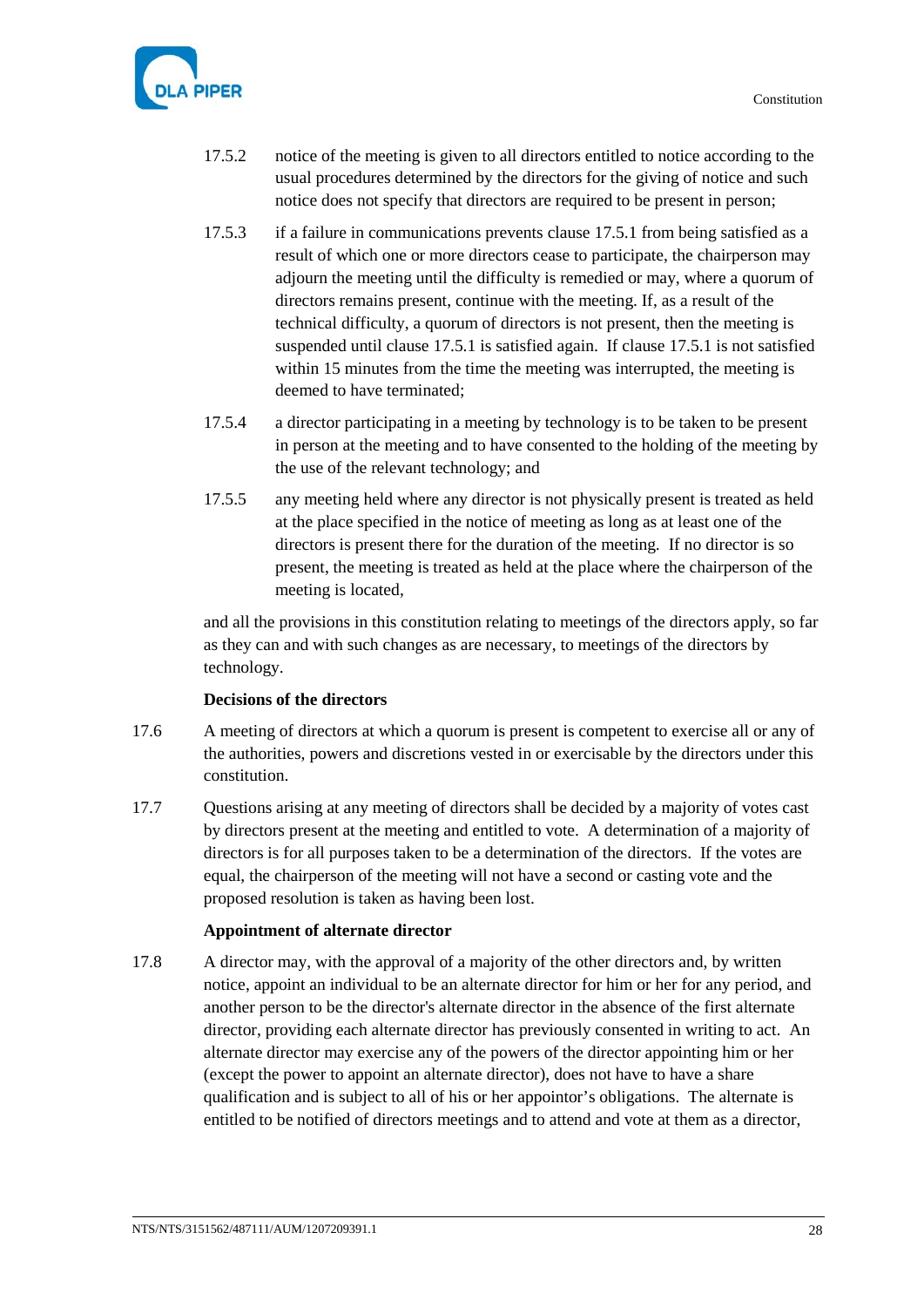

but only if the appointing director is not present or not voting. An alternate director may also be a director and may act as alternate to more than one director. An alternate director is not to be taken into account separately from the appointor in determining the number of directors.

17.9 While acting as an alternate director, an alternate director is an officer of the Company and not the agent of the appointor and is responsible to the exclusion of the appointor for the alternate director's own acts and defaults.

# **Ending of appointment of alternate director**

- 17.10 An alternate director ceases to hold office immediately upon any of the following happening:
	- 17.10.1 the director who appointed the alternate director ceases to be a director;
	- 17.10.2 the director who appointed the alternate director ends the appointment by giving the alternate director a written notice signed by the director;
	- 17.10.3 the period of the appointment ends; or
	- 17.10.4 anything happens that would result in the alternate director ceasing to be a director if he or she were a director.

#### **Authority to act where vacancy**

17.11 If there is a vacancy in the office of a director, the remaining directors may act. If the number of remaining directors is less than the number required to constitute a quorum at a meeting of directors, the directors may, except in an emergency, act only for the purpose of increasing the number of directors to a number sufficient to constitute a quorum or to convene a general meeting of the Company.

#### **Chairperson**

17.12 The directors must elect one of their number as chairperson of their meetings and determine the period of office of the chairperson.

# **Substitute chairperson**

- 17.13 Where a meeting of the directors is held and:
	- 17.13.1 a chairperson has not been elected as provided; or
	- 17.13.2 the chairperson is not present within 10 minutes after the time appointed for the holding of the meeting or is unwilling to act,

the directors present must elect one of their number to be chairperson of the meeting.

#### **Delegation**

- <span id="page-34-0"></span>17.14 The directors may delegate any of their powers, other than powers required by law to be dealt with by the directors as a board, to:
	- 17.14.1 a committee or committees of directors (consisting of at least two directors); or
	- 17.14.2 a director; or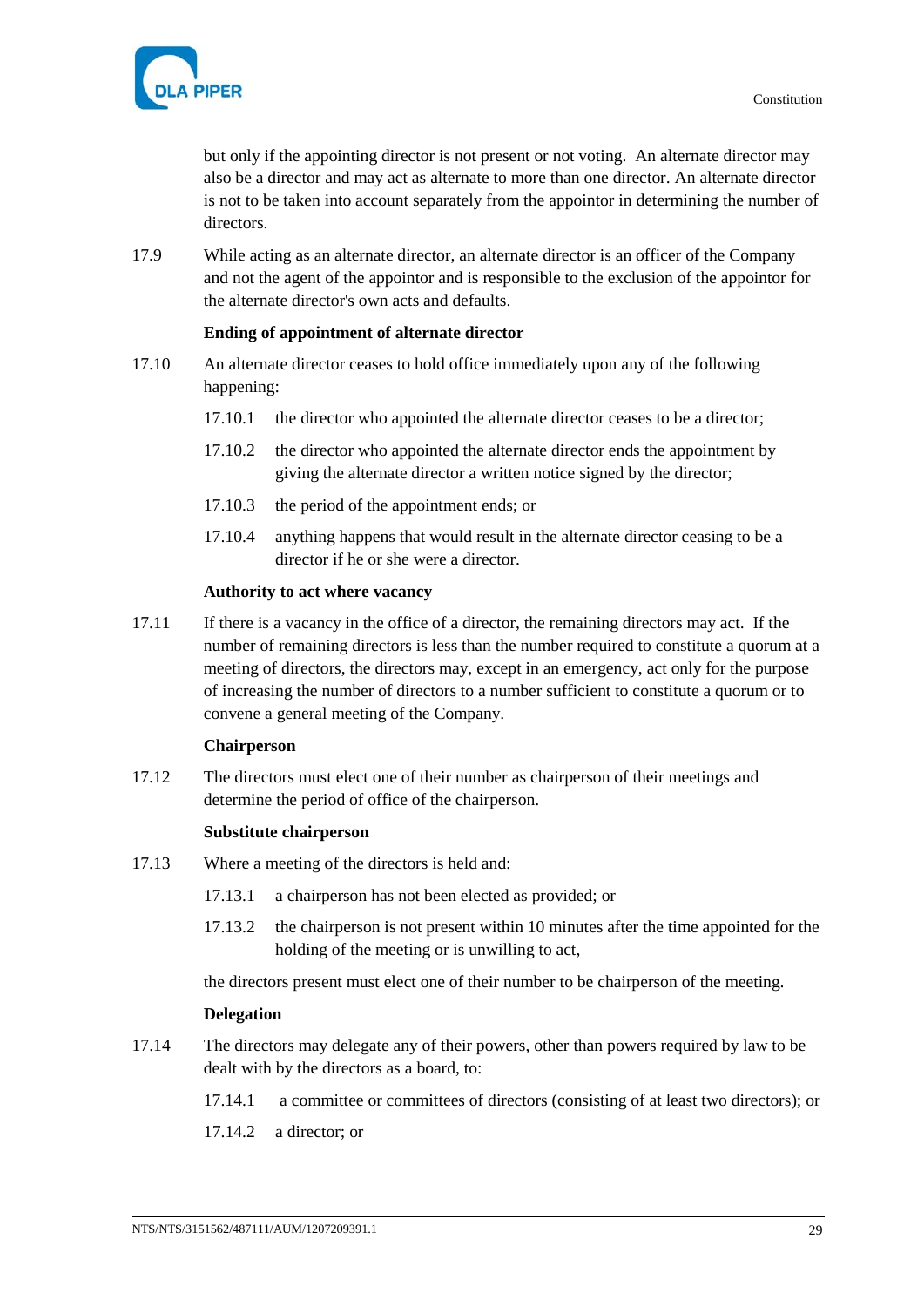

- 17.14.3 an employee of the Company; or
- 17.14.4 any other person.
- 17.15 A committee or person to which any powers have been delegated under clause [17.14](#page-34-0) must exercise the powers delegated to it according to any directions of the directors and any power so exercised is deemed to have been exercised by the directors.
- 17.16 The powers of delegation expressly or impliedly conferred by this constitution on the directors are conferred in substitution for, and to the exclusion of, the power conferred by section 198D of the Corporations Act.

# **Committee of directors**

- <span id="page-35-0"></span>17.17 The members of a committee of directors may elect one of their number as chairperson of their meetings.
- 17.18 Where a meeting of a committee is held and:
	- 17.18.1 a chairperson has not been elected as provided by clause [17.17;](#page-35-0) or
	- 17.18.2 the chairperson is not present within 10 minutes after the time appointed for the holding of the meeting or is unwilling to act;

the members present must elect one of their number to be chairperson of the meeting.

# **Regulation of committee of directors**

17.19 A committee of the directors may meet and adjourn as it thinks fit.

# **Determination by majority vote**

17.20 A question arising at a meeting of a committee must be determined by a majority of votes of the members present and voting.

# **No casting vote**

17.21 If the votes are equal, the chairperson of a committee shall not have a second or casting vote.

# **Defects in appointments**

<span id="page-35-1"></span>17.22 All acts done by any meeting of the directors or of a committee of directors or by any person acting as a director or by any person to whom powers have been delegated under clause [17.14](#page-34-0) are deemed to be valid as if all persons had been duly appointed and were qualified to be a director or a member of the committee.

# **Disqualification**

17.23 Clause [17.22](#page-35-1) operates even if it is afterwards discovered there was some defect in the appointment of a person to be a director or a member of the committee, or to act as a director, or that person so appointed was disqualified or was not entitled to vote.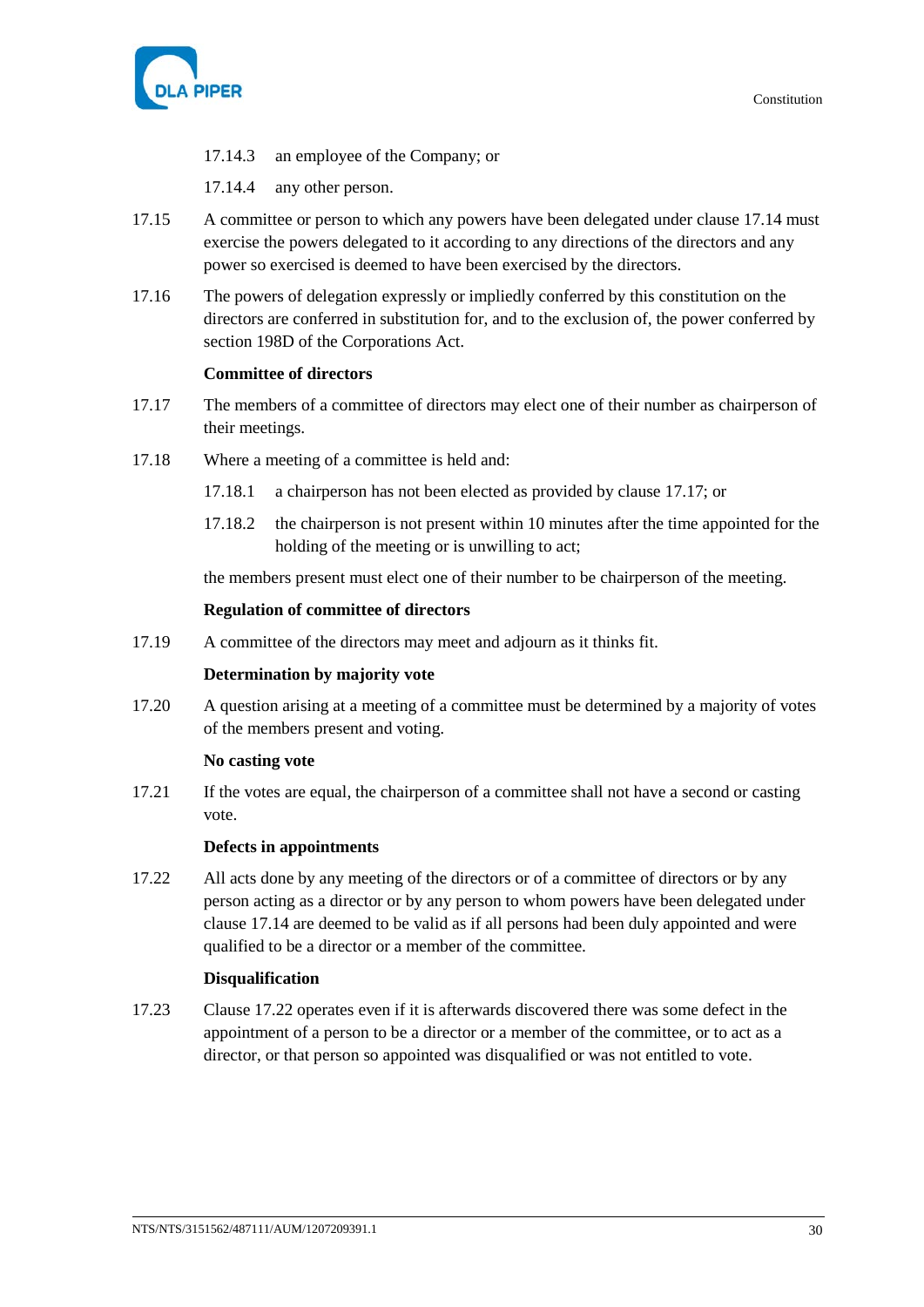

# **Director's personal interests**

- 17.24 A director may be employed by, or contract with, the Company and may be employed by any other company in which the Company owns shares or has an interest. A director may be an officer of that other company. However, a director cannot be employed as the Company's or that other company's auditor. A director is not required to account to the Company for any profit or benefit arising from his or her employment by, or contracting with, the Company or any other such company merely because of the director holding office as a director of the Company or because of the fiduciary obligations arising out of that office.
- 17.25 The directors may exercise the voting rights conferred by shares in any body corporate held or owned by the Company in such manner as the directors think fit (including voting in favour of any resolution appointing a director as a director or other officer of that body corporate or voting for the payment of remuneration to the directors or other officers of that body corporate) and a director may, if permitted by law, vote in favour of the exercise of those voting rights even though he or she is or may be about to be appointed, a director or other officer of that other body corporate and, as such, interested in the exercise of those voting rights.
- 17.26 No contract made by a director with the Company, and no contract or arrangement entered into by or on behalf of the Company in which any director may be in any way interested, is avoided or rendered voidable merely because of the director holding office as a director of the Company or because of the fiduciary obligations arising out of that office.

# **Declaration of interests**

17.27 A director who has a material personal interest in a matter that relates to the affairs of the Company must give the other directors notice of the interest if required to do so under the Corporations Act.

# **Participation where directors interested**

17.28 A director may be present and may vote on a matter before the board if and to the extent they are permitted to do so under the Corporations Act. If there are not enough directors to form a quorum as a result of a director having an interest which disqualifies them from voting then one or more of the directors (including those who have the disqualifying interest in the matter) may call a general meeting of the Company and the general meeting may pass a resolution to deal with the matter.

# **Failure to disclose**

17.29 A director's failure to make disclosure under this clause does not render void or voidable a contract or arrangement in which the director has a direct or indirect interest.

# **Directors of related corporations**

17.30 A director is deemed to be not interested in any contract or arrangement where the only personal interest of the director arises because the director is also a director of a corporation which is taken to be a related body corporate of the Company.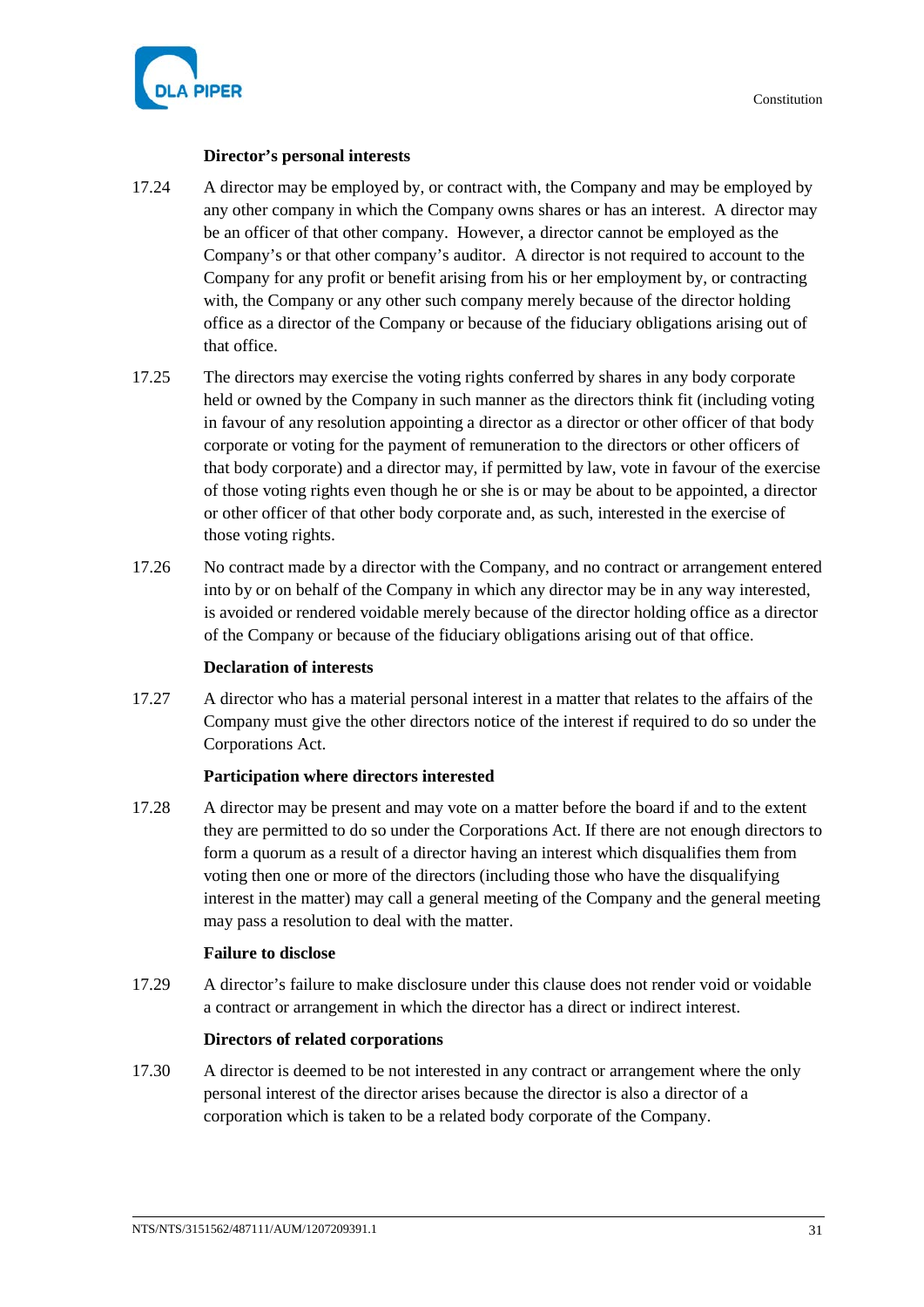

# **Director's guarantee**

17.31 A director is not taken to be interested in any contract or proposed contract relating to any loan to the Company by reason only that the director has guaranteed or proposed to guarantee jointly or severally the repayment of the loan.

# **Partnership/other interests**

<span id="page-37-2"></span>17.32 If, because a director is a member of a partnership, or a director or shareholder of another company, or is in a position to control another entity, he or she will be personally interested in any of the Company's contracts or arrangements with that partnership, company or entity, he or she may give the other directors a written notice declaring his or her relationship to that partnership, company or entity and his or her consequent interest in all contracts or arrangements with it. The notice is a sufficient declaration of interest in relation to any future contracts or arrangements with that partnership, company or entity.

# **Directors aware of interest**

- <span id="page-37-3"></span>17.33 If all other directors are aware that a director is a member of a partnership, or a director or shareholder of another company, or is in a position to control another entity, that fact has the same effect as if the director had given the other directors written notice under clause [17.32](#page-37-2) at the time all of them as a group first became aware of it.
- 17.34 For the purposes of clause [17.33,](#page-37-3) **entity** includes a trust or other entity whether it is a legal person or not. The following are examples of a director being in a position to control an entity:
	- 17.34.1 the director is the appointor of a trust and has power to remove the trustee;
	- 17.34.2 the director is the sole trustee of a trust; or
	- 17.34.3 the trustee or trustees of a trust are accustomed to act in accordance with the wishes of the director.

# **18 EXECUTIVE DIRECTORS**

# **Appointment**

- <span id="page-37-0"></span>18.1 The directors may appoint a director to be managing director on the terms and for the length of time that they consider appropriate. The directors may give the managing director any of the powers they can exercise. They may also impose any limitations on the exercise of those powers, and may withdraw or alter the powers they have conferred.
- <span id="page-37-1"></span>18.2 The directors may also appoint a director to any other full-time or substantially full-time executive position in the Company on such terms as they think fit.

# **Cessation of appointment**

18.3 An Executive Director's appointment as a director ends immediately if any of the following happen: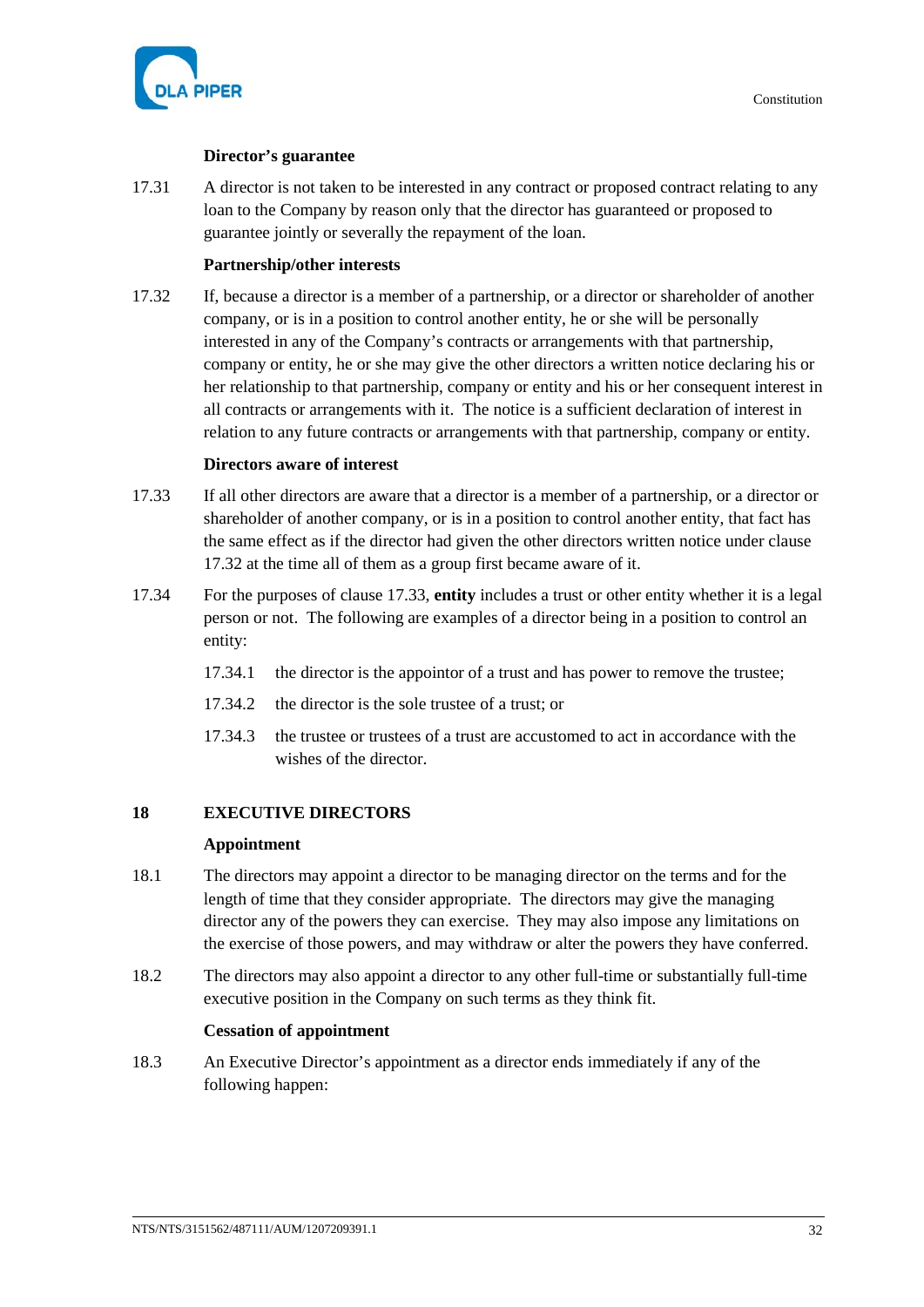

- 18.3.1 the period of the appointment ends in accordance with the Executive Director's contract of employment;
- 18.3.2 the Executive Director ceases for any reason to be a director of the Company; or
- 18.3.3 the Executive Director ceases to be employed by the Company or a related body corporate of the Company, in which case the Executive Director will also cease to be a director, unless the directors determine otherwise.

# **Remuneration**

18.4 An Executive Director, subject to any agreement entered into in a particular case, may receive such remuneration as the directors determine.

#### **Powers of managing director and Executive Directors**

18.5 Any powers of the directors conferred on the managing director or an Executive Director may be concurrent with or to the exclusion of the powers of the directors.

# **19 SECRETARY**

#### **Appointment of secretary**

19.1 The Company must have at least one secretary who is to be appointed by the directors.

#### **Suspension and removal of secretary**

19.2 The directors may suspend or remove a secretary from that office.

#### **Powers, duties and authorities of secretary**

19.3 A secretary of the Company holds office on the terms and conditions (including as to remuneration) and with the powers, duties and authorities as the directors determine. The exercise of those powers and authorities and the performance of those duties by a secretary is subject at all times to the control of the directors.

# **20 MINUTES**

#### **Minutes of meetings**

- 20.1 The directors must cause minutes to be made of:
	- 20.1.1 all appointments of officers made by the directors;
	- 20.1.2 the names of the directors present at each meeting of the directors and of committees formed by the board; and
	- 20.1.3 all resolutions and proceedings at all meetings of the Company, the directors and any committees.
- 20.2 The directors must cause all minutes, except resolutions in writing, to be signed by the chairperson of the meeting at which the proceedings took place or by the chairperson of the next succeeding meeting.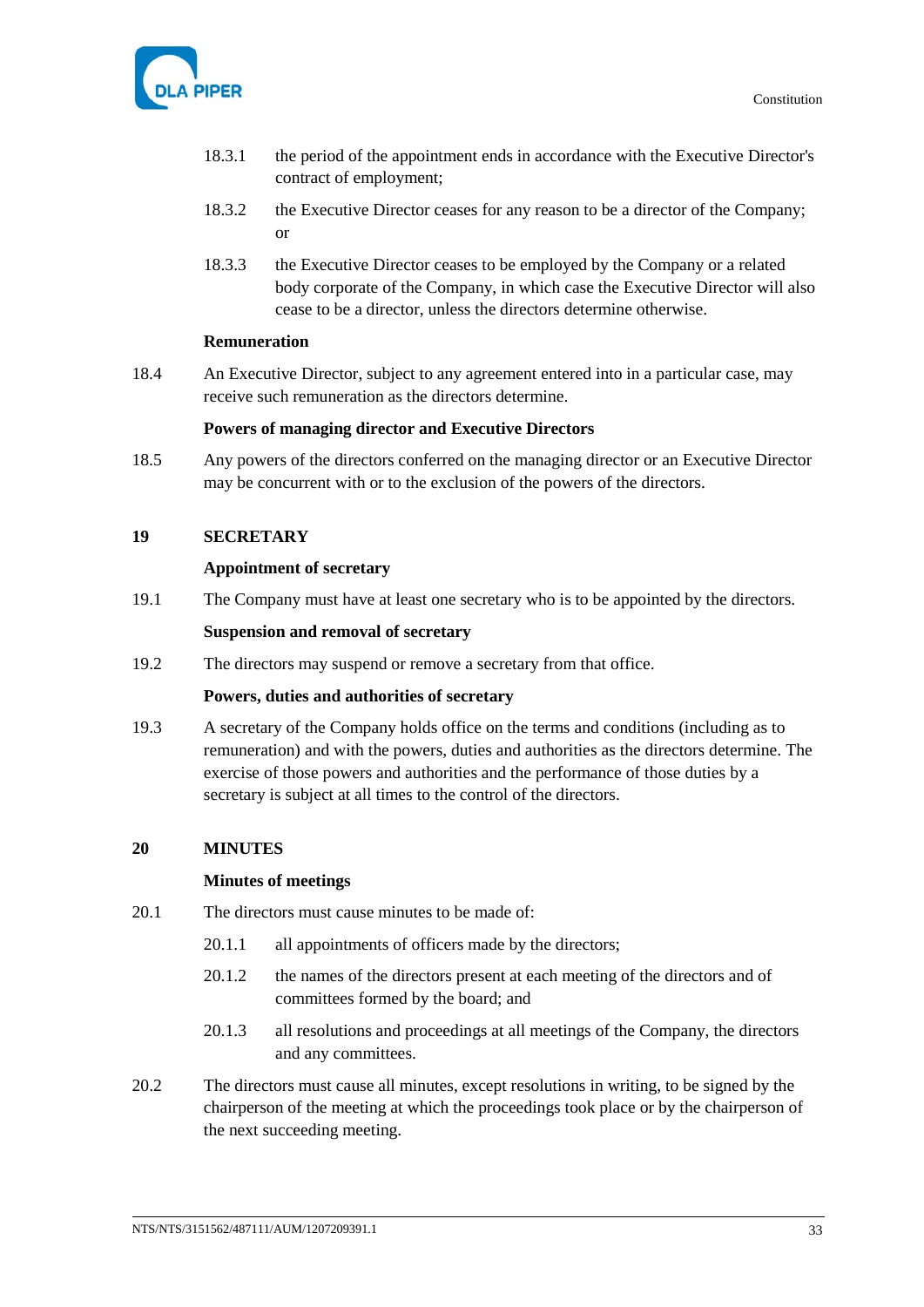

- 20.3 Any minutes shall be conclusive evidence of proceedings if they purport to be signed by the chairperson of the meeting at which the proceedings were held or by the chairperson of the next succeeding meeting. Minutes shall be kept by the Company secretary at the registered office of the Company.
- 20.4 The directors must comply with the provisions of the Corporations Act in regard to keeping a register of shareholders and to the production and furnishing of copies of or extracts from such register.

# **21 RECORDS**

# **Records**

21.1 The directors must determine whether and on what conditions the accounting records and other documents of the Company or any of them are open to the inspection of shareholders other than directors. A shareholder other than a director does not have the right to inspect any document of the Company except as provided by the Corporations Act or authorised by the directors or by the Company in general meeting.

# **Keeping records**

21.2 The directors must ensure that proper accounting and other records are kept, and all accounts and other documents are distributed in accordance with the requirements of the Corporations Act and the Listing Rules.

# **22 POWERS OF ATTORNEY**

# **Powers of attorney**

- 22.1 The directors may:
	- 22.1.1 appoint or employ any person to be an officer, agent or attorney of the Company for such purposes with the powers, discretions and duties (including powers, discretions and duties vested in or exercisable by the directors), for such period and on such conditions as they decide;
	- 22.1.2 authorise an officer, agent or attorney to delegate any of the powers, discretions and duties vested in the officer, agent or attorney; and
	- 22.1.3 subject to any contract between the Company and the relevant officer, agent or attorney, remove or dismiss any officer, agent or attorney of the Company at any time, with or without cause.
- 22.2 The power of attorney or other document appointing an agent or officer must state each of the following:
	- 22.2.1 the powers and discretions that the officer, agent or attorney may exercise;
	- 22.2.2 the duration of the power or appointment; and
	- 22.2.3 any conditions on its exercise.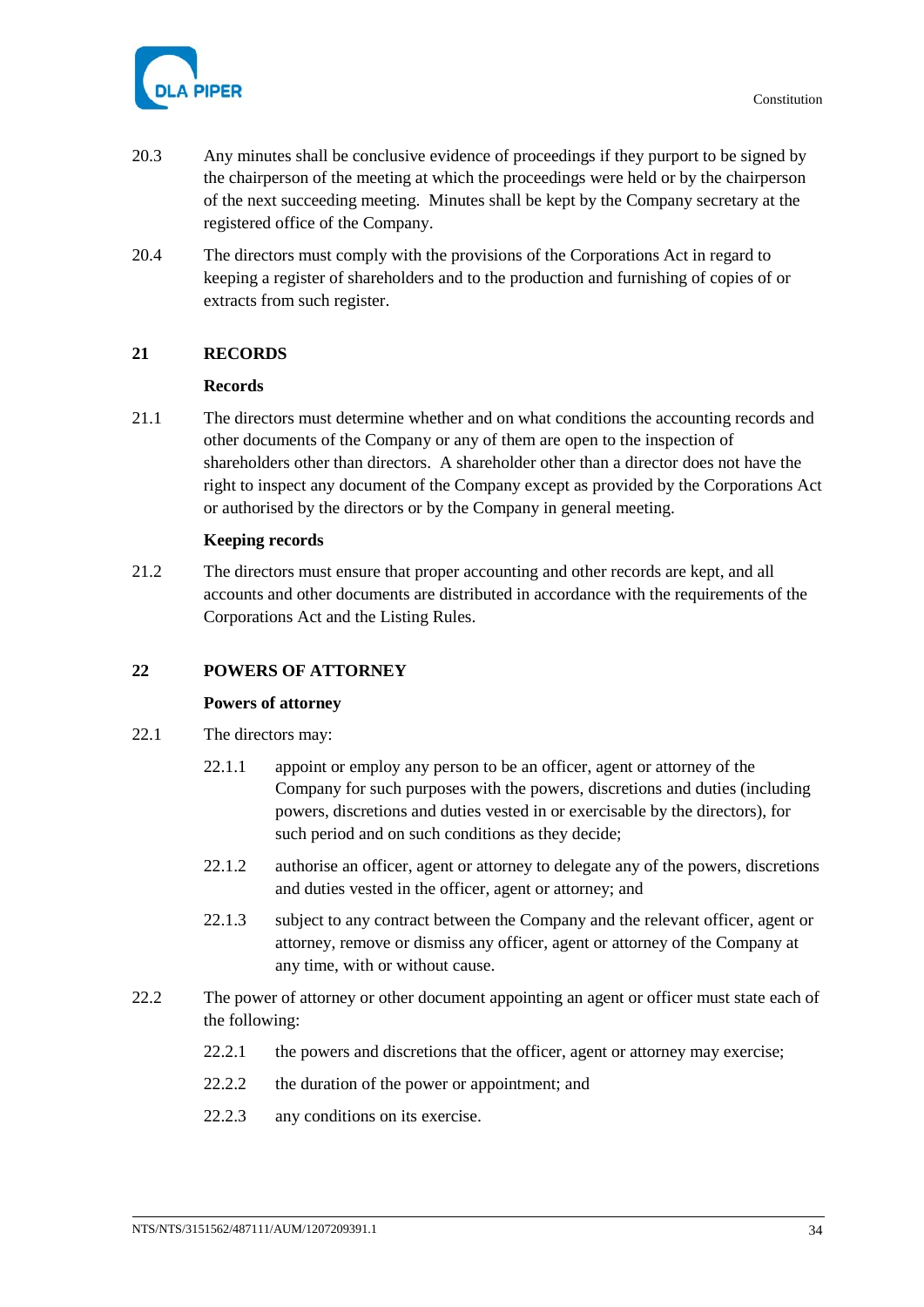

# **Provisions in power of attorney**

22.3 The document may also contain any provisions to protect the attorney and people dealing with the attorney that the directors consider appropriate. The document may also authorise the attorney to delegate (including by way of appointment of a substitute attorney) all or any of the powers, authorities and discretions vested in the attorney.

# **Limits on power**

22.4 The powers conferred on an attorney, officer or agent cannot exceed the powers of the directors. The attorney, officer or agent may be authorised to delegate (including by way of appointment of a substitute attorney) any or all of the powers, authorities and discretions conferred on him or her.

# **23 AUDITOR**

23.1 The Company must appoint and may only remove an auditor in accordance with the Corporations Act.

# <span id="page-40-0"></span>**24 DIVIDENDS AND RESERVES**

# **Determination to pay a dividend**

- 24.1 The directors alone may determine to pay any interim and final dividends that, in their judgment, the financial position of the Company justifies and may decide the terms on which dividends are to be paid.
- 24.2 The directors may pay any dividend required to be paid under the terms of issue of a share.
- 24.3 Paying a dividend does not require confirmation at a general meeting.

# **Source of dividends**

24.4 No dividend may be paid except as allowed by the Corporations Act. No interest is payable in respect of dividends.

# **Reserved profits**

24.5 Before determining that a dividend be paid, the directors may set aside out of the Company's profit any amount that they consider appropriate. The directors may appropriate to the profits of the Company any amount previously set aside as a reserve or provision. This amount may be used in any way that profits can be used, and can be invested or used in the Company's business in the interim. However, it must not be used to buy the Company's shares.

# **Carry forward of profits**

24.6 The directors may carry forward any part of the profits remaining that they consider should not be distributed as dividends or capitalised, without transferring those profits to a reserve or provision.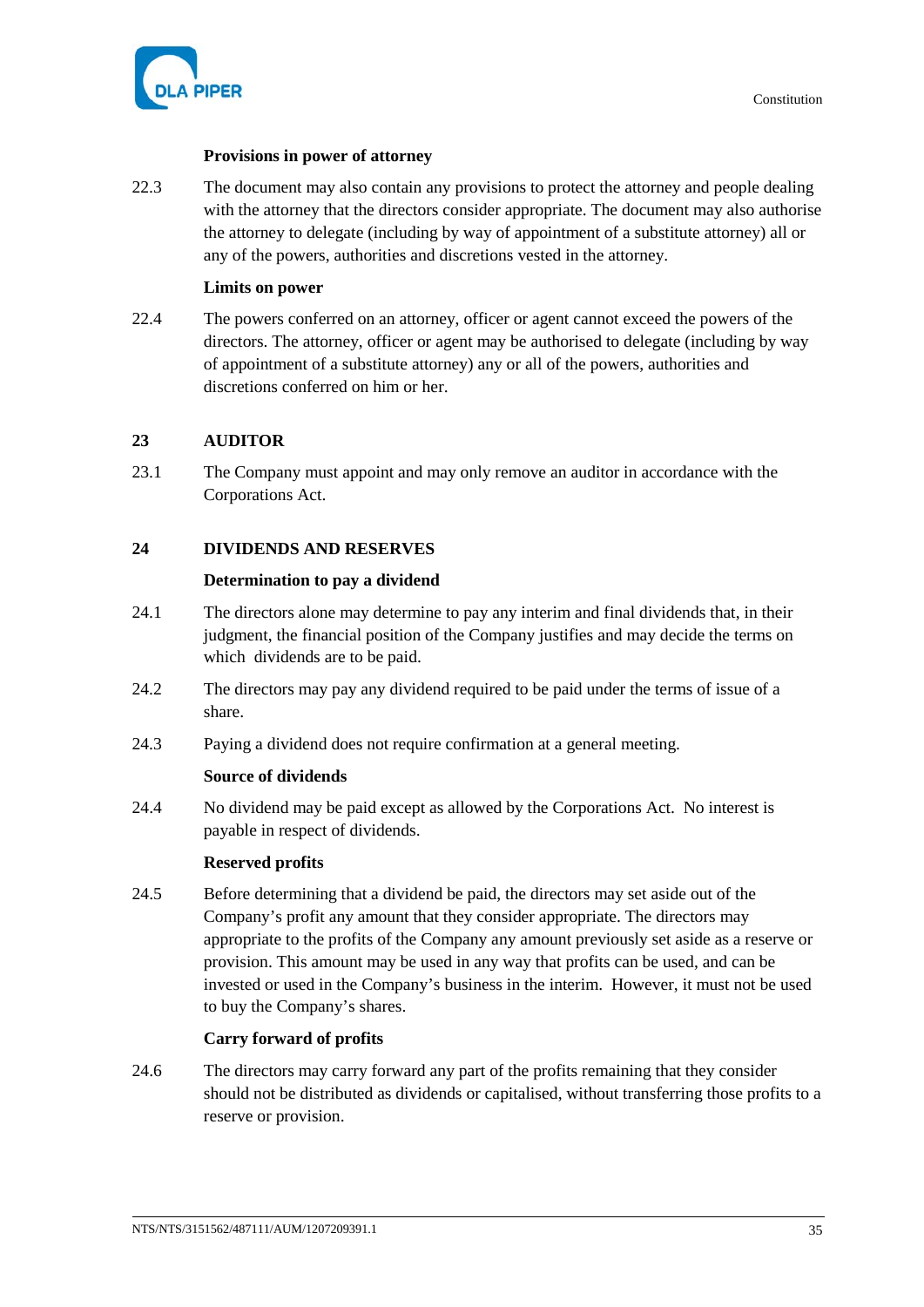

Constitution

# **Entitlement to dividends**

- <span id="page-41-1"></span><span id="page-41-0"></span>24.7 Subject to any rights or restrictions attached to any shares or class of shares:
	- 24.7.1 all dividends in respect of shares must be in proportion to the number of shares held by each shareholder;
	- 24.7.2 where shares are partly paid, all dividends must be apportioned and paid proportionately to the amounts so paid or credited during any portion or portions of the period in respect of which the dividend is paid;
	- 24.7.3 for the purposes of clauses [24.7.1](#page-41-0) and [24.7.2,](#page-41-1) an amount paid or credited as paid on a share in advance of a call is taken as not having been credited as paid on the share; and
	- 24.7.4 if the Company is Listed, the holder of any restricted securities under the Listing Rules who is in breach of the Listing Rules or any restriction agreement in respect of the restricted securities is not entitled to receive dividends.

# **Ranking of dividends**

24.8 Where any share is issued on conditions providing that it ranks for dividend as from a particular date, that share ranks for dividend accordingly.

# **Deduction from dividends of money owing**

24.9 The directors may deduct from any dividend payable to a shareholder all sums of money (if any) presently payable by the shareholder to the Company on account of calls or otherwise in relation to shares in the Company and apply the amount so deducted in or towards satisfaction of the amount owing.

# **Payment of dividends by distribution of property**

- <span id="page-41-2"></span>24.10 The directors may direct payment of the dividend from any available source permitted by law, including directing payment of the dividend wholly or partly by the distribution of specific assets, including paid up shares in, or debentures of, the Company or any other corporation.
- 24.11 Where the Company pays a dividend, reduces its share capital or makes any other distribution (whether of income or capital) by way of a transfer of securities in another corporation or entity (whether as a dividend or otherwise and whether or not for value):
	- 24.11.1 each shareholder entitled to receive the securities consents to becoming a shareholder of the company or entity whose shares or securities are distributed and agrees to be bound by the constitution of that company or entity; and
	- 24.11.2 the Company is authorised to act for and on behalf of every shareholder who is the intended recipient of any distribution in kind of the Company's assets from time to time. The Company's authority to act in this way is limited to doing only those acts or things reasonably required to give effect to that distribution, including to transfer or vest title in the assets to the intended recipient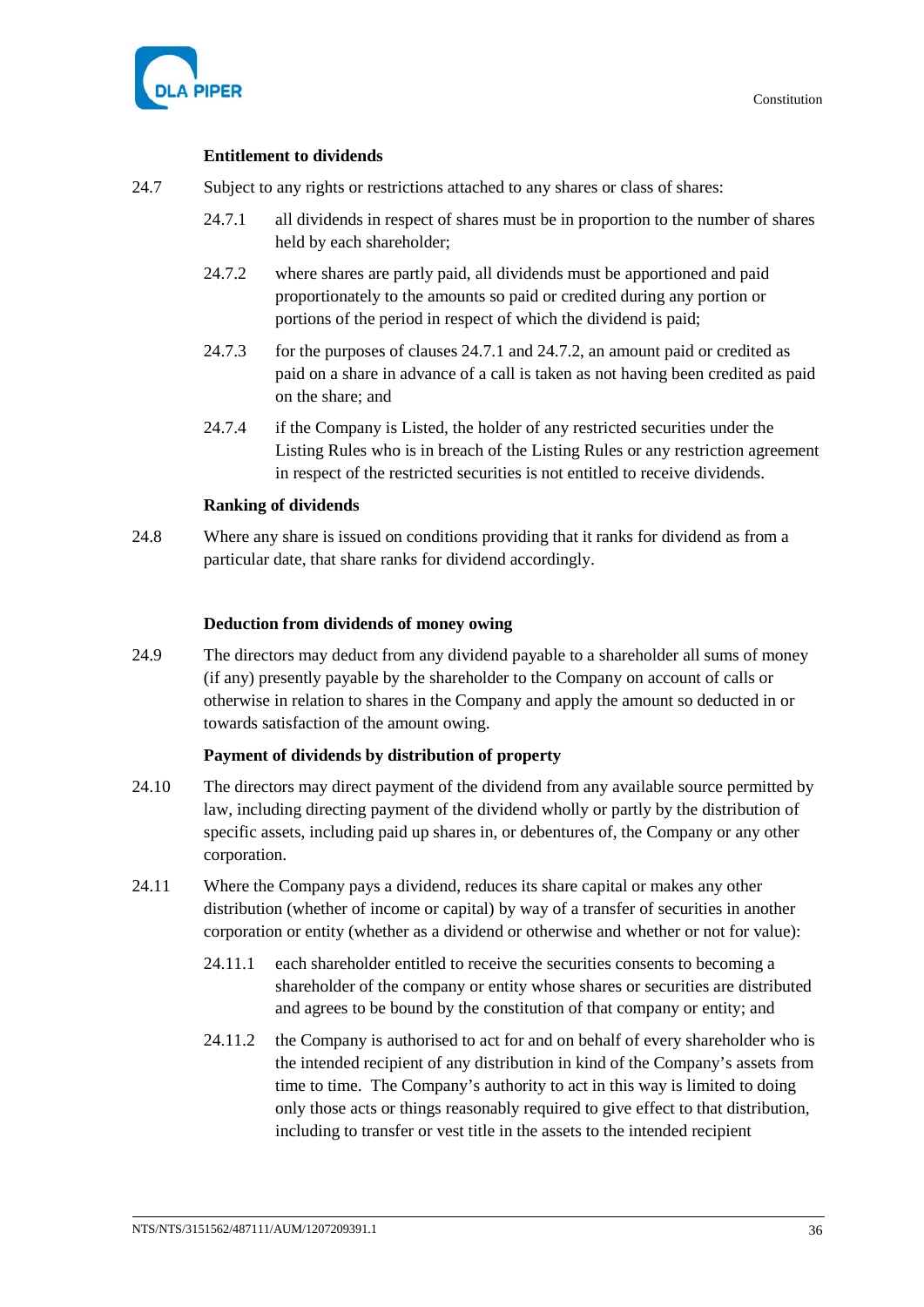

shareholders and for no other purpose. For the avoidance of doubt, the Company may sign any consent, transfer or approval or enter into any agreement including an agreement to become a shareholder of any company on behalf of any shareholder. The Company is not, and will not become, liable to any shareholder for anything the Company lawfully does or fails to do under this authority including, without limitation, the payment of any stamp duty or other taxes arising as a result of effecting, or attempting to effect, any such transfer or vesting.

# **Directors to settle differences**

- <span id="page-42-2"></span>24.12 Where a difficulty arises in regard to a distribution under clause [24.10](#page-41-2) or to capitalise any amount under clause [24.18](#page-43-0) the directors may:
	- 24.12.1 settle the matter as they consider expedient and, in particular, where shares or other securities in the Company are or would otherwise be issuable in fractions, make cash payments, decide that fractions of shares are to be disregarded or rounded down to the nearest whole number or decide that fractions of shares are to be rounded up to the nearest whole share;
	- 24.12.2 fix the value for distribution of the specific assets or any part of those assets;
	- 24.12.3 determine that cash payments are to be made or shares or other securities issued to any shareholders on the basis of the value so fixed in order to adjust the rights of all parties;
	- 24.12.4 vest any such specific assets in trustees on trust for the persons entitled to the dividend or capitalised amount as the directors consider expedient; and
	- 24.12.5 authorise any person to make, on behalf of all the shareholders entitled to any further shares or other securities as a result of the distribution or capitalisation, an agreement with the Company or another body corporate providing, as appropriate, for the issue to them of those further shares or other securities credited as fully paid up or for the payment by the Company on their behalf of the amounts or any part of the amounts remaining unpaid on their existing shares or other securities by applying their respective proportions of the amount resolved to be capitalised.
- <span id="page-42-3"></span><span id="page-42-0"></span>24.13 Any agreement made under an authority referred to in clause [24.12.5](#page-42-0) is effective and binding on all shareholders concerned.

#### **Payment of dividends by cash**

- <span id="page-42-1"></span>24.14 A dividend (or other amount) payable to a shareholder may be paid by direct payment to the shareholder's bank account, or by a cheque or warrant posted to any of the following:
	- 24.14.1 the shareholder's registered address;
	- 24.14.2 the registered address of the joint holder of shares who is named first on the register of shareholders; or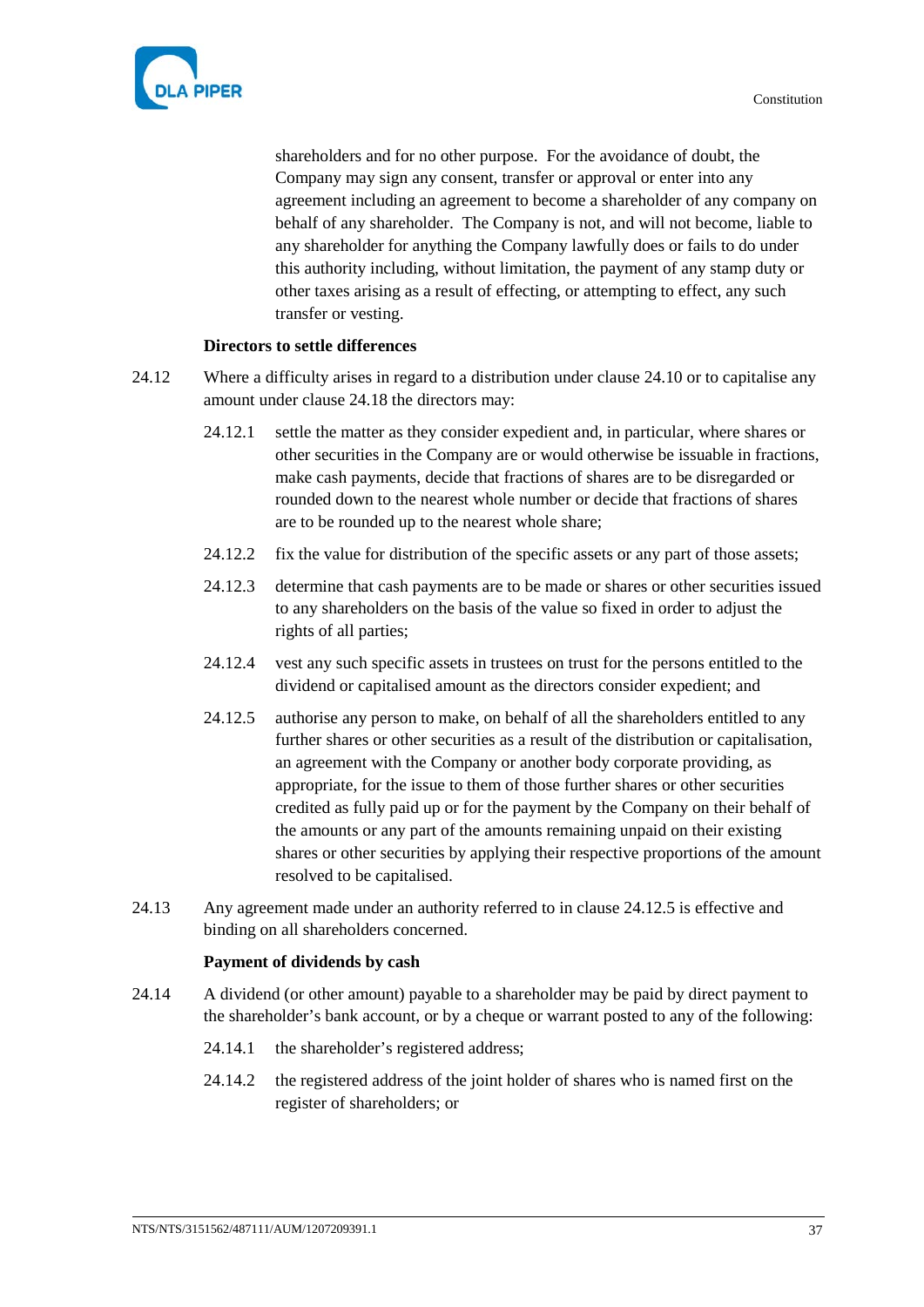

- 24.14.3 an address and person nominated by the holder or joint holders of the shares.
- 24.15 A cheque payable under clause [24.14](#page-42-1) may be made payable to the bearer or to the order of the shareholder to whom it is sent or another person that the shareholder directs and is sent at the shareholder's risk.

### **Withholding payment**

24.16 The directors may determine that a dividend (or other amount) is to be paid by only by direct payment to shareholder's bank accounts and may withhold payment to any shareholder who has not given the Company the necessary bank account information to enable direct payment until that information has been given to the Company and the Company will not pay interest on the amount or be liable for any loss suffered by the shareholder where a payment is withheld under this clause.

#### **Transfers**

24.17 A transfer of shares shall not pass the right to any dividend or bonus on the share before registration of the transfer. Where a person is entitled to a share in the circumstances contemplated by clause [11.4](#page-19-0) or clause [11.5](#page-19-1) of this constitution, the directors may, but need not, retain any dividends payable in respect of that share until that person becomes registered as the holder of the share or transfers it.

#### **Authority to capitalise profits**

- <span id="page-43-0"></span>24.18 Subject to any rights or restrictions attached to any shares or class of shares, the directors may capitalise and distribute among those shareholders who would be entitled to receive dividends, and in the same proportions, any amount:
	- 24.18.1 forming part of the Company's undivided profits;
	- 24.18.2 representing profits arising from an ascertained accretion to capital or a revaluation of the Company's assets;
	- 24.18.3 arising from the realisation of any of the Company's assets; or
	- 24.18.4 otherwise available for distribution as a dividend.

If they do that, they must not pay the amount in cash, but must use it to benefit those shareholders who are entitled to dividends in the proportions that would apply if the entire amount of the profits to be capitalised were a dividend. The benefit must be given in one of the following ways:

- <span id="page-43-1"></span>24.18.5 paying up the amounts unpaid on the shareholder's shares;
- <span id="page-43-2"></span>24.18.6 issuing shares or debentures of the Company to the shareholder; or
- 24.18.7 partly as specified in clause [24.18.5](#page-43-1) and partly as specified in claus[e 24.18.6,](#page-43-2)

and such an application must be accepted by the shareholders entitled to share in the distribution in full satisfaction of their interests in the capitalised amount.

24.19 The amount capitalised must be applied for the benefit of shareholders in the proportions in which the shareholders would have been entitled to dividends if the amount capitalised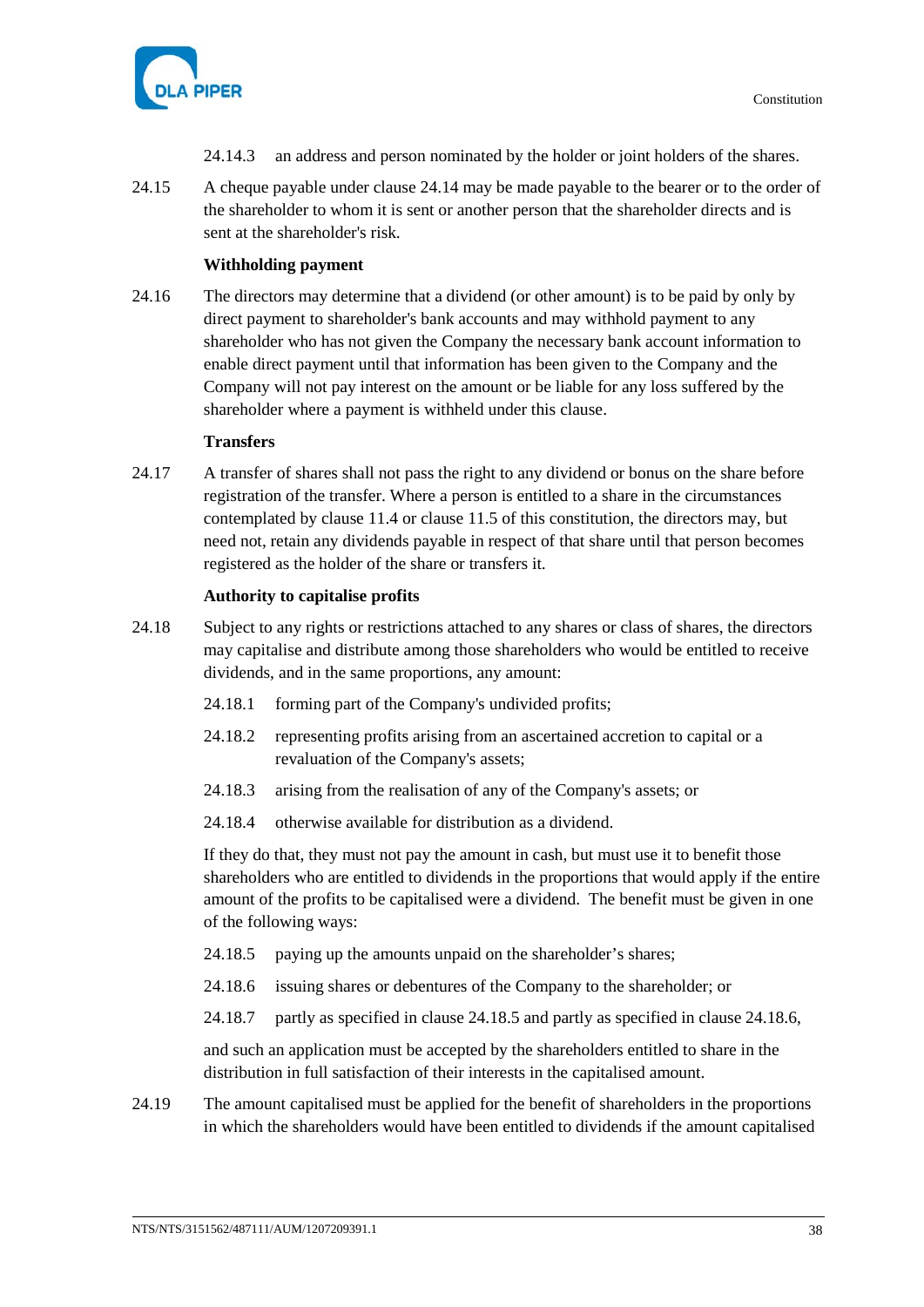Constitution



had been distributed as a dividend. If fractions of shares or debentures are initially allocated, the directors may, in their discretion:

- 24.19.1 issue fractional certificates in the case of unquoted securities;
- 24.19.2 pay the shareholder the cash equivalent of the fraction; or
- 24.19.3 round up or down the final allocation.

#### <span id="page-44-1"></span>**25 NOTICES**

#### **Method**

<span id="page-44-0"></span>25.1 A notice may be given by the Company to any shareholder either by serving it on the shareholder personally or by sending it by post to the shareholder at his, her or its address as shown in the register of shareholders or the address (including any facsimile number or electronic address) supplied by the shareholder to the Company for the giving of notices to the shareholder. Overseas shareholders must receive notices by air mail or facsimile transmission or any other way that ensures it will be received promptly after it is sent.

# **Deemed receipt**

25.2 Where a notice is sent by post, service of the notice is deemed to be effected by properly addressing, prepaying, and posting a letter containing the notice, and to have been effected, in the case of a notice of a meeting, on the day after the date of its posting and, in any other case, at the time at which the letter would be delivered in the ordinary course of post. Notices sent by facsimile transmission to the facsimile number nominated by any shareholder for service of notices on him, her or it shall be effective on the date of an error free fax transmission report from the sender's facsimile machine. Notices sent by other electronic means are taken to be effected by properly addressing and transmitting the electronic transmission and are taken to have been given and received on the date of their transmission.

#### **Evidence of service**

25.3 A certificate in writing signed by a director or a secretary of the Company stating that a document was sent to a shareholder by post, fax or electronic transmission on a particular date is conclusive evidence that the document was so sent on that date.

#### **Notice to joint holders**

25.4 A notice may be given by the Company to the joint holders of a share by giving the notice to the joint holder first named in the register of shareholders in respect of the share.

#### **Notice in case of death or bankruptcy**

25.5 A notice may be given by the Company to a person entitled to a share in consequence of the death or bankruptcy of a shareholder by serving it on the person personally or by sending it to the person by post. A notice sent by post must be addressed by name, or by the title of representative of the deceased or assignee of the bankrupt, or by any like description, at the address (if any) supplied for the purpose by the person or, if such an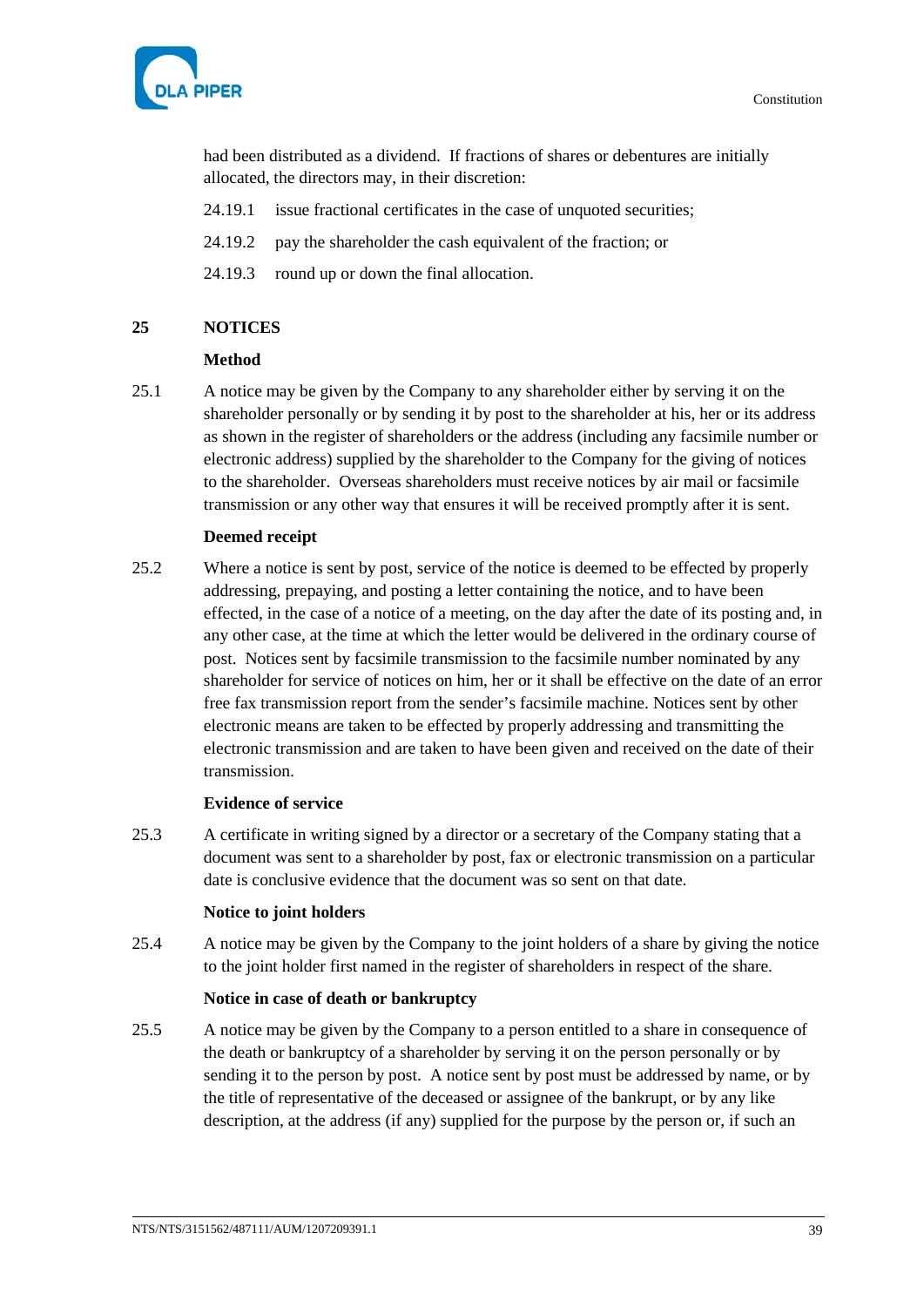

address has not been supplied, at the address to which the notice might have been sent if the death or bankruptcy had not occurred.

### **Persons entitled to notice**

- 25.6 Notice of every general meeting must be given in the manner authorised by this constitution to:
	- 25.6.1 every shareholder;
	- 25.6.2 every person entitled to a share due to the death or bankruptcy of a shareholder who, but for the shareholder's death or bankruptcy, would be entitled to receive notice of the meeting;
	- 25.6.3 every director of the Company; and
	- 25.6.4 the auditor of the Company.
- 25.7 No other person is entitled to receive a notice of general meeting.

# **Persons entitled to shares**

25.8 A person who by operation of law, transfer or other means whatsoever becomes entitled to any share is absolutely bound by every document given in accordance with this clause [25](#page-44-1) to the person from whom that person derives title prior to registration of that person's title in the register.

#### **Notices by the Company to directors**

25.9 Subject to this constitution, a document may be given by the Company to any director or alternate director either by serving it personally at, or by sending it by post in a prepaid envelope to, the director's usual residential or business address, or by electronic means or fax to such electronic address or fax number as the director has supplied to the Company for giving notices.

#### **Notices by shareholders or directors to the Company**

25.10 Subject to this constitution, a document may be given by a shareholder, director or alternate director to the Company by serving it on the Company at, or by sending it by post in a prepaid envelope to, the registered office of the Company, or by fax or electronic means to the principal fax number or the principal electronic address of the Company at its registered office.

# **26 WINDING UP**

#### **Distribution of surplus**

- <span id="page-45-0"></span>26.1 Subject to this constitution and the rights or restrictions attached to any shares or class of shares:
	- 26.1.1 if the Company is wound up and the property of the Company available for distribution among the shareholders is more than sufficient to pay: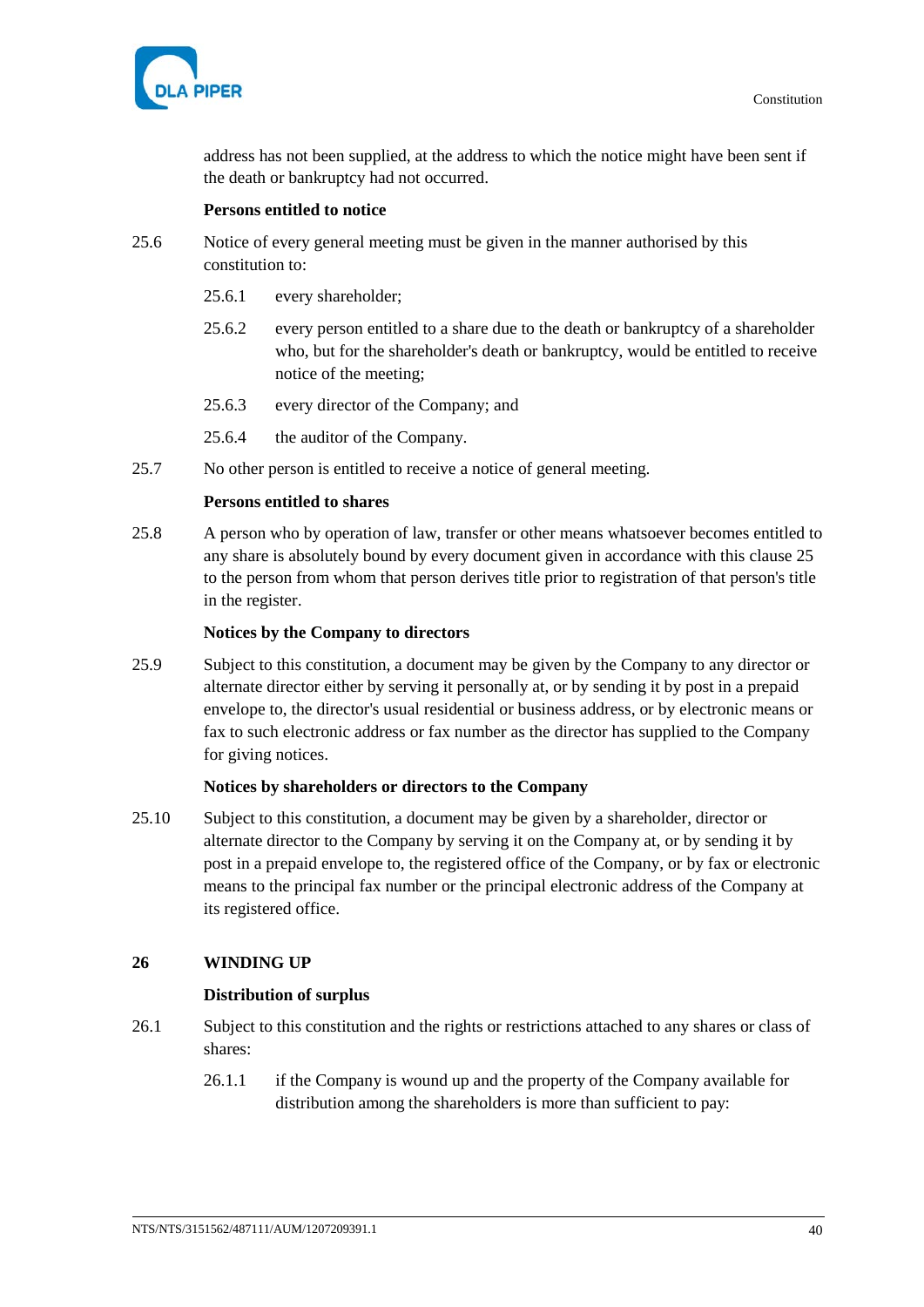

- (a) all the debts and liabilities of the Company; and
- (b) the costs, charges and expenses of winding up,

the excess must be distributed among the shareholders in proportion to the number of shares held by them, irrespective of the amounts paid or credited as paid on the shares;

- 26.1.2 for the purpose of calculating the excess referred to in clause [26.1.1,](#page-45-0) any amount unpaid on a share is to be treated as property of the Company;
- <span id="page-46-0"></span>26.1.3 the amount of the excess that would otherwise be distributed to the holder of a partly paid share under clause [26.1.1](#page-45-0) must be reduced by the amount unpaid on that share at the date of the distribution; and
- 26.1.4 if the effect of the reduction under claus[e 26.1.3](#page-46-0) would be to reduce the distribution to the holder of a partly paid share to a negative amount, the holder must contribute that amount to the Company.

#### **Division of property among shareholders**

- <span id="page-46-1"></span>26.2 If the Company is wound up, the liquidator may, with the sanction of a special resolution, divide among the shareholders in kind the whole or any part of the property of the Company. For this purpose the liquidator may set such value as the liquidator considers fair on any property to be so divided and may determine how the division is to be carried out as between the shareholders or different classes of shareholders.
- 26.3 A division under clause [26.2](#page-46-1) need not accord with the legal rights of the shareholders and, in particular, any class may be given preferential or special rights or may be excluded altogether or in part.
- 26.4 Where a division under clause [26.2](#page-46-1) does not accord with the legal rights of the shareholders, a shareholder is entitled to dissent and to exercise the same rights as if the special resolution sanctioning that division were a special resolution passed under section 507 of the Corporations Act.
- 26.5 If any of the property to be divided under clause [26.2](#page-46-1) includes securities with a liability to calls, any person entitled under the division to any of the securities may, within 10 days after the passing of the special resolution referred to in that clause, by written notice direct the liquidator to sell the person's proportion of the securities and to account for the net proceeds. The liquidator must, if practicable, act accordingly.
- 26.6 Nothing in clauses [26.2](#page-46-1) to [26.7](#page-46-2) takes away from or affects any right to exercise any statutory or other power which would have existed if these clauses were omitted
- <span id="page-46-2"></span>26.7 Clauses [24.12](#page-42-2) and [24.13](#page-42-3) apply, so far as they can and with any necessary changes, to a division by a liquidator under clause [26.2](#page-46-1) as if references in clauses [24.12](#page-42-2) and [24.13](#page-42-3) to the directors and to a distribution or capitalisation were respectively references to the liquidator and to the division under clause [26.2.](#page-46-1)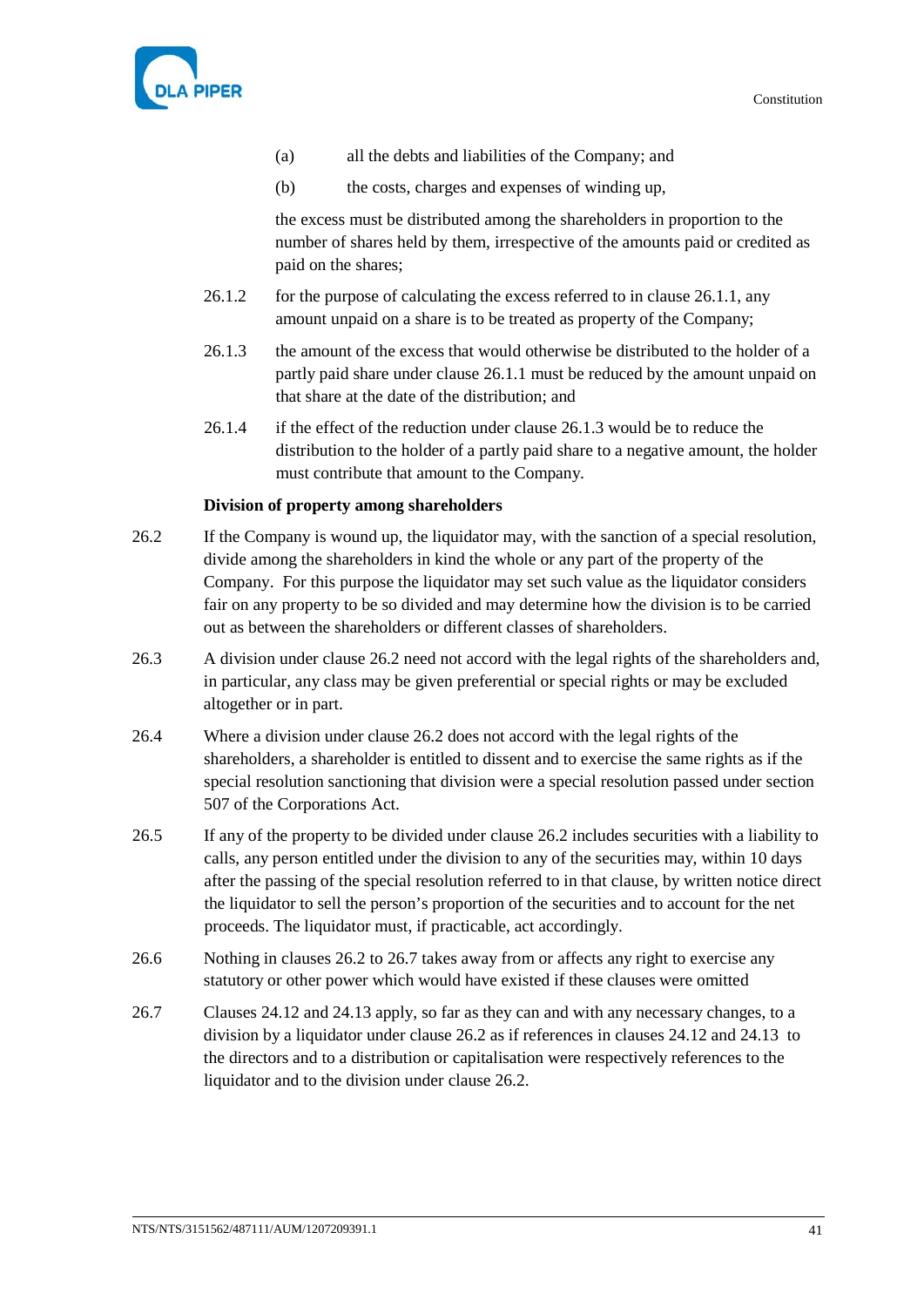

# **Vesting property on trustees**

26.8 The liquidator may, with the sanction of a special resolution, vest the whole or any part of any property in trustees on such trusts for the benefit of contributories as the liquidator thinks fit, but so that no shareholder is compelled to accept any shares or other securities in respect of which there is any liability.

# <span id="page-47-0"></span>**27 UNMARKETABLE PARCELS**

27.1 If the Company is Listed, the Company may only invoke the procedures in this clause once in any 12 month period.

# **Notice**

- 27.2 If the number of shares registered in the name of a shareholder is less than a marketable parcel, the directors may send a notice to the shareholder that:
	- 27.2.1 the Company intends to sell the unmarketable parcel;
	- 27.2.2 the shares referred to in the notice are liable to be sold in accordance with this clause if the shareholder does not advise the Company before a specified date (**Relevant Date**) that the shareholder wishes to keep those shares; and
	- 27.2.3 if the shareholder holds shares in a CHESS Holding, contain a statement to the effect that if those shares remain in a CHESS Holding after the Relevant Date, the Company may, without further notice, move those shares from the CHESS Holding to an Issuer Sponsored Holding or a certificated holding for the purposes of divestment by the Company in accordance with this clause [27](#page-47-0) and the Listing Rules.
- <span id="page-47-1"></span>27.3 The shareholder must be given at least six weeks from the date that the notice is sent in which to tell the Company that the shareholder wishes to retain the holding. If the shareholder notifies the Company to that effect, the Company may not sell the holding.

# **Divestiture**

- <span id="page-47-2"></span>27.4 If the shareholder does not advise the Company by the date specified in the notice that the provisions of clause [27.3](#page-47-1) are not to apply to the shares referred to in the notice, the Company may:
	- 27.4.1 if the shareholder holds those shares in a CHESS Holding, move those shares from the CHESS Holding to an Issuer Sponsored Holding or a certificated holding; and
	- 27.4.2 in any case, sell those shares in accordance with this claus[e 27.](#page-47-0)
- 27.5 Any shares sold under clause [27.4](#page-47-2) may be sold on-market on the terms, in the manner and at the time determined by the directors and for the purposes of the sale. The shareholder:
	- 27.5.1 appoints the Company as the shareholder's agent for sale;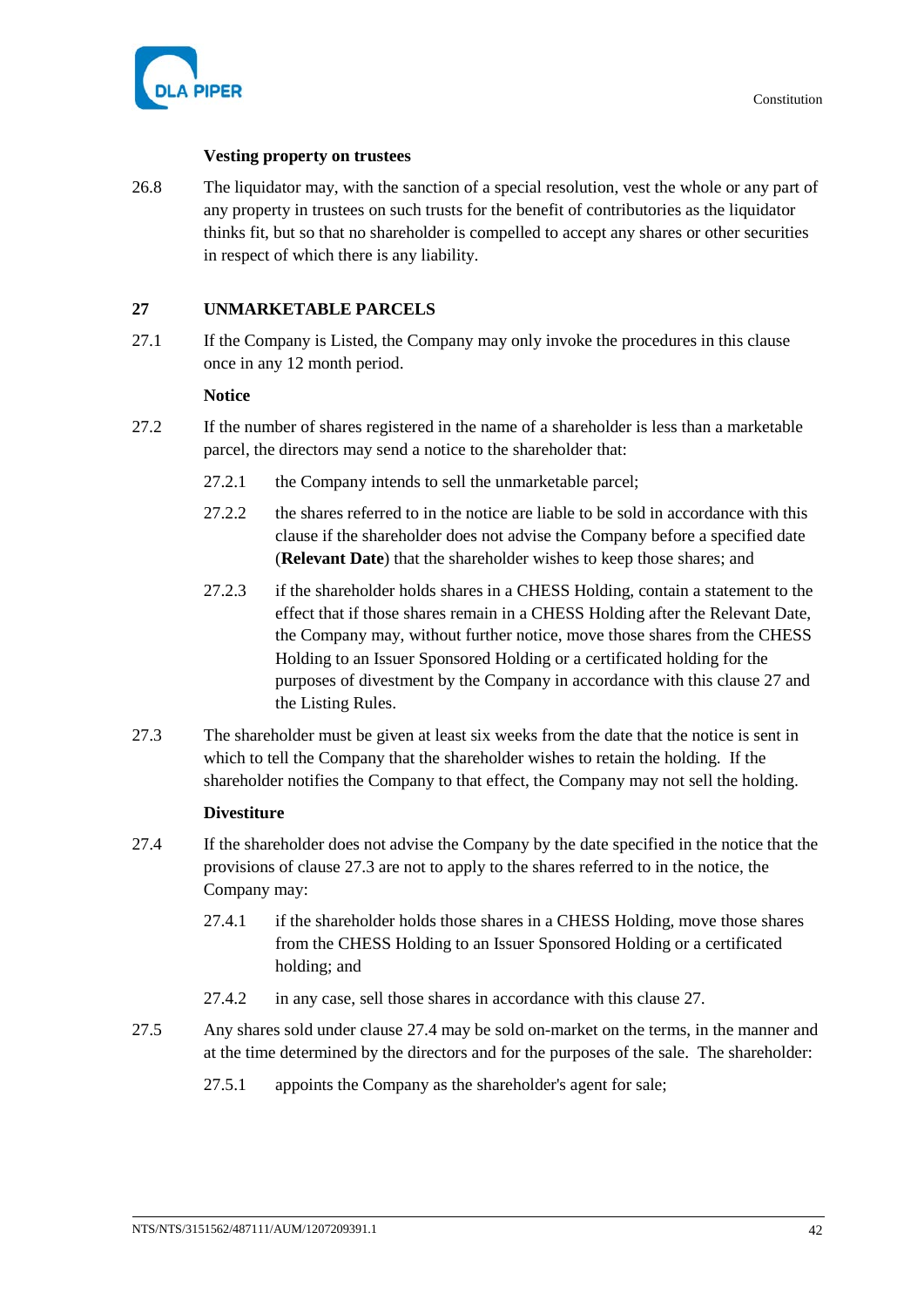

- 27.5.2 authorises the Company to effect a transfer of the shares on the shareholder's behalf; and
- 27.5.3 appoints the Company and its directors to execute any document or take any other steps as the directors may consider appropriate to transfer the shares.
- 27.6 The transferee will not be bound to see to the regularity of proceedings or to the application of the purchase money and after the transferee's name has been entered in the register of shareholders in respect of the shares, the validity of the sale will not be impeached by any person.

# **Proceeds of sale**

27.7 The proceeds of any sale of an unmarketable parcel less any unpaid calls and interest will be paid to the shareholder or as that shareholder may direct but only after the shareholder's certificate (if any) has been returned to the Company or the Company is satisfied the certificate (if any) is lost or destroyed.

#### **Other provisions**

- 27.8 The Company will cancel the share certificates of all shareholders whose unmarketable parcel of shares are sold.
- 27.9 The Company or the purchaser will bear all costs, including brokerage and stamp duty associated with any unmarketable parcel of shares.
- 27.10 The power of the Company to sell an unmarketable parcel of shares lapses following the announcement of a takeover. However, the procedure may be started again after the close of offers made under the takeover.

# <span id="page-48-1"></span>**28 PROPORTIONAL TAKEOVER BID**

- 28.1 Registration of a transfer giving effect to a contract resulting from the acceptance of an offer made under a proportional takeover bid is prohibited unless and until an Approving Resolution approving the proportional takeover bid is passed.
- <span id="page-48-0"></span>28.2 A person (other than the bidder or an associate of the bidder) who, as at the end of the day on which the first offer under the proportional takeover bid was made, held bid class Shares is entitled to:
	- 28.2.1 vote on an Approving Resolution; and
	- 28.2.2 has one vote for each bid class Share held.
- 28.3 Where offers have been made under a proportional takeover bid, the directors must ensure that an Approving Resolution is voted on at a meeting of the persons described in clause [28.2](#page-48-0) before the Approving Resolution Deadline.
- 28.4 An Approving Resolution is passed if more than 50% of the votes cast on the resolution are cast in favour of the resolution and otherwise is taken to have been rejected.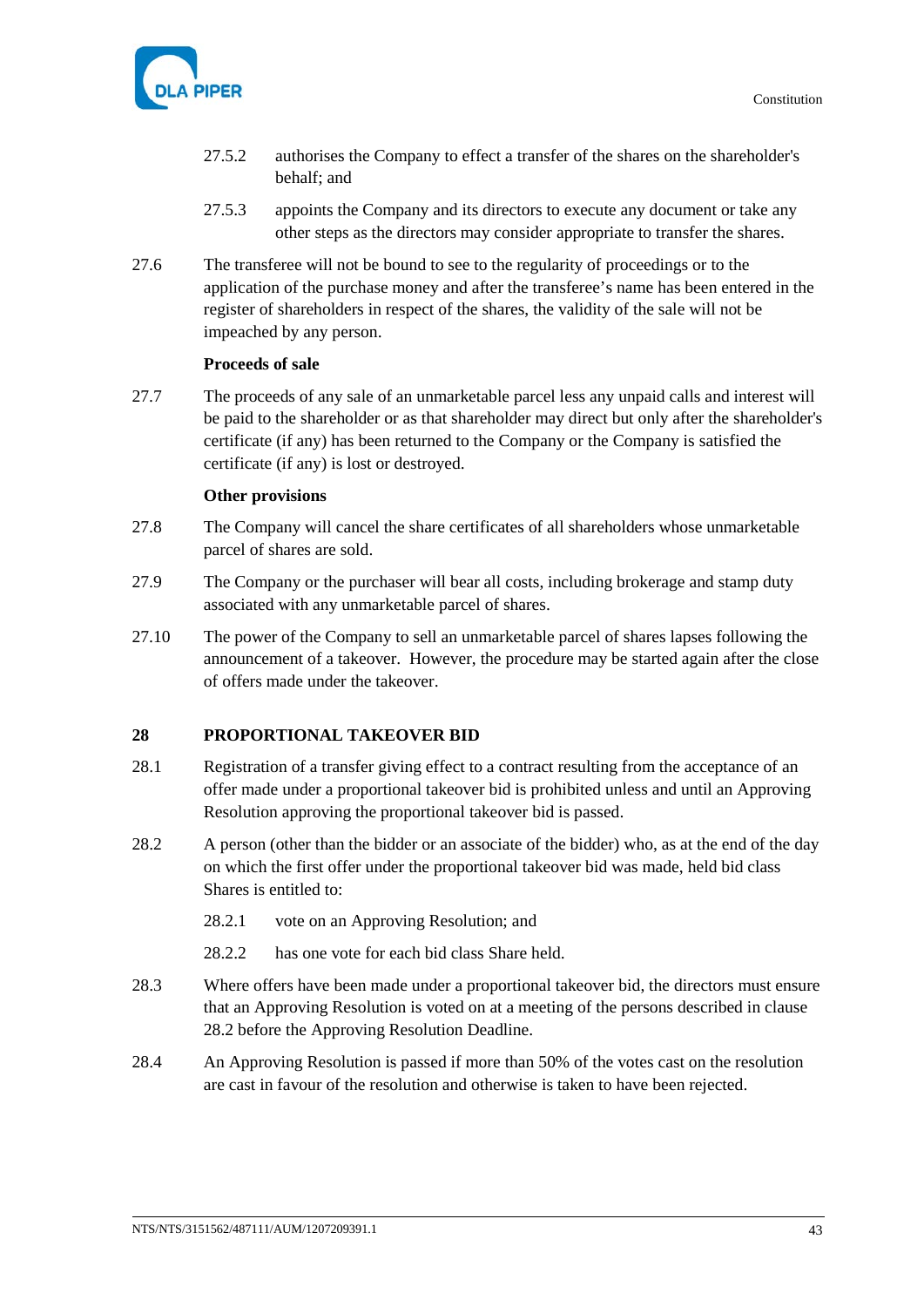

- 28.5 The provisions of this constitution that apply to a general meeting of the Company apply, with such modifications as the circumstances require, to a meeting that is called under this clause as if the meeting was a general meeting of the Company.
- 28.6 If an Approving Resolution to approve the proportional takeover bid is voted on in accordance with this clause before the Approving Resolution Deadline, the Company must, on or before the Approving Resolution Deadline, give the bidder and ASX a written notice stating that an Approving Resolution to approve the proportional takeover bid has been voted on and whether it was passed or rejected.
- 28.7 If no resolution has been voted on in accordance with this clause as at the end of the day before the Approving Resolution Deadline, a resolution to approve the proportional takeover bid is taken, for the purposes of this clause, to have been passed in accordance with this clause.
- 28.8 Under the Corporations Act, this clause [28](#page-48-1) will automatically cease to have effect on the third anniversary of the date of its adoption or as of its most recent renewal.
- 28.9 In this clause:

**Approving Resolution** means a resolution passed in accordance with this claus[e 28.](#page-48-1)

**Approving Resolution Deadline** in relation to a proportional takeover bid means the day that is the  $14<sup>th</sup>$  day before the last day of the bid period.

# **29 INDEMNITY**

- <span id="page-49-0"></span>29.1 To the extent permitted by law and subject to the restrictions in the Corporations Act, the Company indemnifies and must continually indemnify every person who is or has been an officer of the Company or a subsidiary of the Company (including a director or secretary) against liability (including liability for costs and expenses) incurred by that person as an officer of the Company or a subsidiary of the Company. However, this does not apply in respect of any of the following:
	- 29.1.1 a liability to the Company or a related body corporate;
	- 29.1.2 a liability to some other person that arises out of conduct involving a lack of good faith;
	- 29.1.3 a liability for costs and expenses incurred by the officer in defending civil or criminal proceedings in which judgment is given against the officer or in which the officer is not acquitted;
	- 29.1.4 a liability for costs and expenses incurred by the officer in connection with an unsuccessful application for relief under the Corporations Act, in connection with the proceedings referred to in the preceding paragraph;
	- 29.1.5 a liability or legal costs which the Company is forbidden by statute to indemnify the person; or
	- 29.1.6 a liability or legal costs which would, if given, be made void by statute.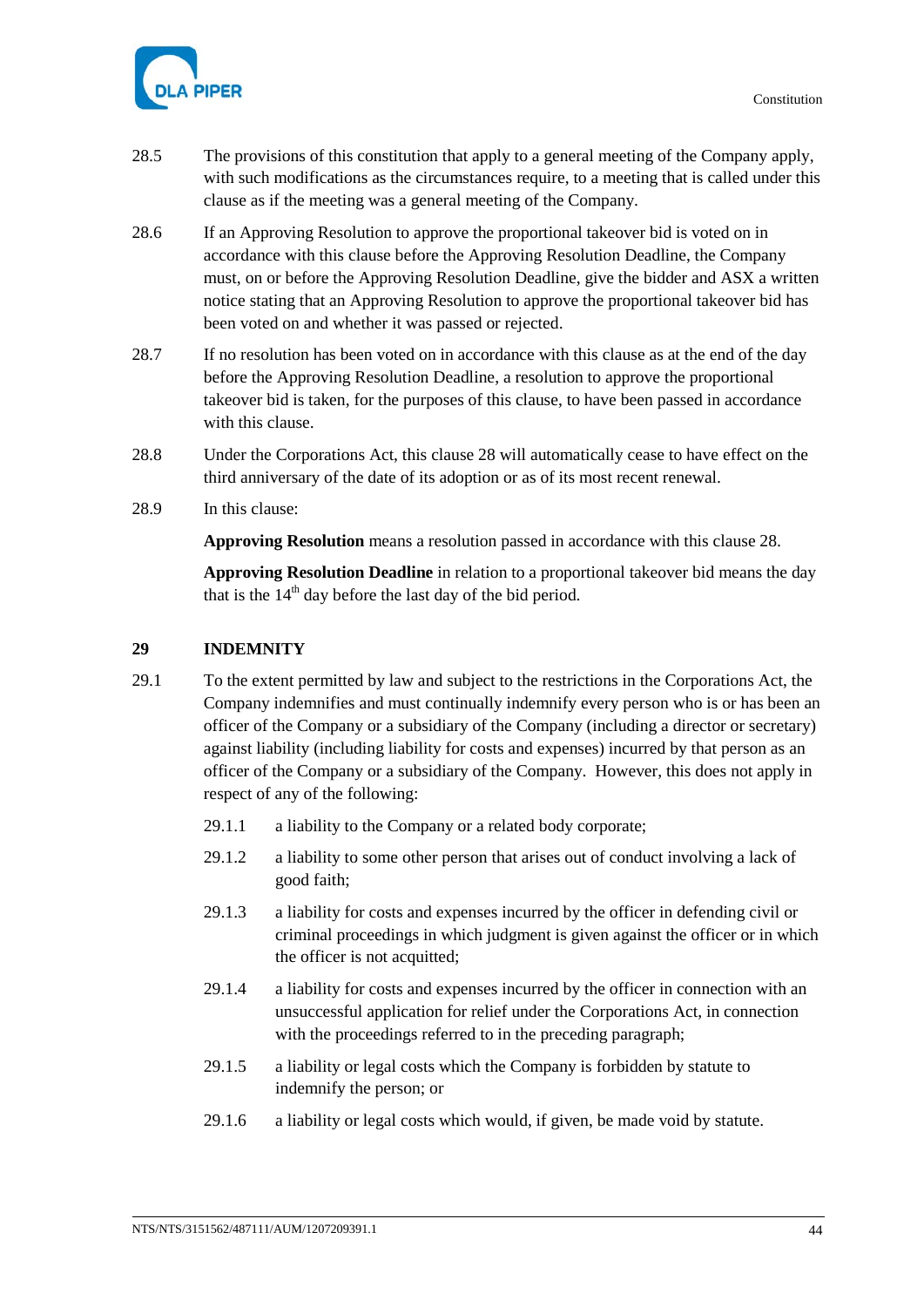

- 29.2 Without limiting clause [29.1,](#page-49-0) to the extent permitted by law and subject to the restrictions in the Corporations Act, the Company must indemnify and continually indemnify every person who is or has been an officer of the Company or a subsidiary of the Company (including a director or secretary) against reasonable legal costs incurred in defending or otherwise in connection with an action for a liability incurred or allegedly incurred by that person as an officer of the Company or a subsidiary of the Company, whether civil or criminal or of an administrative or investigatory nature.
- 29.3 The amount of any indemnity payable under clauses [29.1](#page-49-0) and 30.2 will include an additional amount (**GST Amount**) equal to any GST payable by the officer being indemnified (**Indemnified Officer**) in connection with the indemnity (less the amount of any input tax credit claimable by the Indemnified Officer in connection with the indemnity). Payment of any indemnity which includes a GST Amount is conditional upon the Indemnified Officer providing the Company with a GST tax invoice for the GST Amount.
- <span id="page-50-0"></span>29.4 The directors may agree to advance to an officer an amount which it might otherwise be liable to pay to the officer under clause [29.1](#page-49-0) on such terms as the directors think fit but which are consistent with this clause, pending the outcome of any findings of a relevant court or tribunal which would have a bearing on whether the Company is in fact liable to indemnify the officer under clause [29.1.](#page-49-0) If after the Company makes the advance, the directors form the view that the Company is not liable to indemnify the officer, the Company may recover any advance from the officer as a debt due by the officer to the Company.

# **Former officers**

29.5 Each of the indemnities in this clause are continuing indemnities which apply in respect of all acts done by a person while an officer of the Company or one of its subsidiaries even though the person is not an officer at the time the claim is made.

# **Insurance premiums**

29.6 The Company may pay the premium on a policy of insurance in respect of a person who is or has been an officer or auditor of the Company or a subsidiary of the Company to the full extent permitted by the Corporations Act.

# **Contract**

29.7 The Company may enter into an agreement with a person referred to in clauses [29.1](#page-49-0) to [29.4](#page-50-0) with respect to the matters covered by those clauses. An agreement entered into pursuant to this clause may include provisions relating to rights of access to the books of the Company conferred by the Corporations Act or otherwise by law.

# **30 MISCELLANEOUS**

# **Replaceable rules do not apply**

30.1 The replaceable rules in the Corporations Act do not apply to the Company.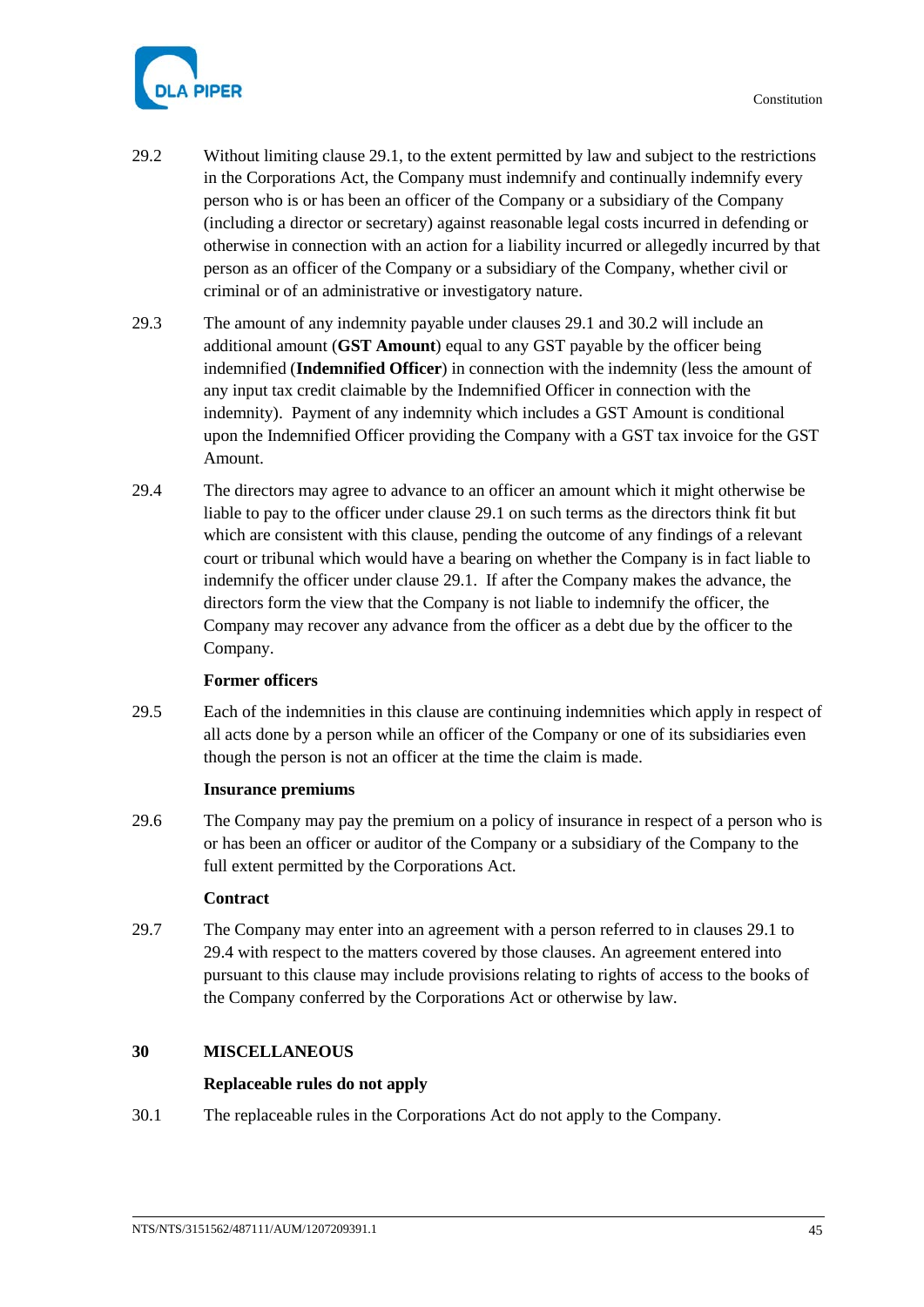

# **Limited liability**

30.2 The liability of the shareholders of the Company is limited.

# **Compliance with Listing Rules**

- <span id="page-51-0"></span>30.3 While the Company is Listed, the following regulations apply:
	- 30.3.1 notwithstanding anything contained in this constitution, if the Listing Rules prohibit an act being done, the act shall not be done;
	- 30.3.2 nothing contained in this constitution prevents an act being done that the Listing Rules require to be done;
	- 30.3.3 if the Listing Rules require an act to be done or not to be done, authority is given for that act to be done or not to be done (as the case may be);
	- 30.3.4 if the Listing Rules require this constitution to contain a provision and it does not contain such a provision, this constitution is deemed to contain that provision;
	- 30.3.5 if the Listing Rules require this constitution not to contain a provision and it contains such a provision, this constitution is deemed not to contain that provision; and
	- 30.3.6 if any provision of this constitution is or becomes inconsistent with the Listing Rules, this constitution is deemed not to contain that provision to the extent of the inconsistency.

# **Compliance with ASX Settlement Operating Rules**

- 30.4 While any of the securities in the Company are CHESS approved securities, the Company must comply with the ASX Settlement Operating Rules. While all of the shares or options in the Company are not CHESS approved securities, the Company is not required to comply with the ASX Settlement Operating Rules.
- 30.5 The Company may do any act, matter or thing to facilitate involvement by the Company in any clearing and settlement facility for the transfer of financial products.

# **Exercise of powers**

- 30.6 The Company may, in any way the Corporations Act permits:
	- 30.6.1 exercise any power;
	- 30.6.2 take any action; or
	- 30.6.3 engage in any conduct or procedure,

which, under the Corporations Act, a company limited by shares may exercise, take or engage in.

30.7 Where this constitution provides that a person or body may do a particular act or thing, the act or thing may be done at the person's discretion.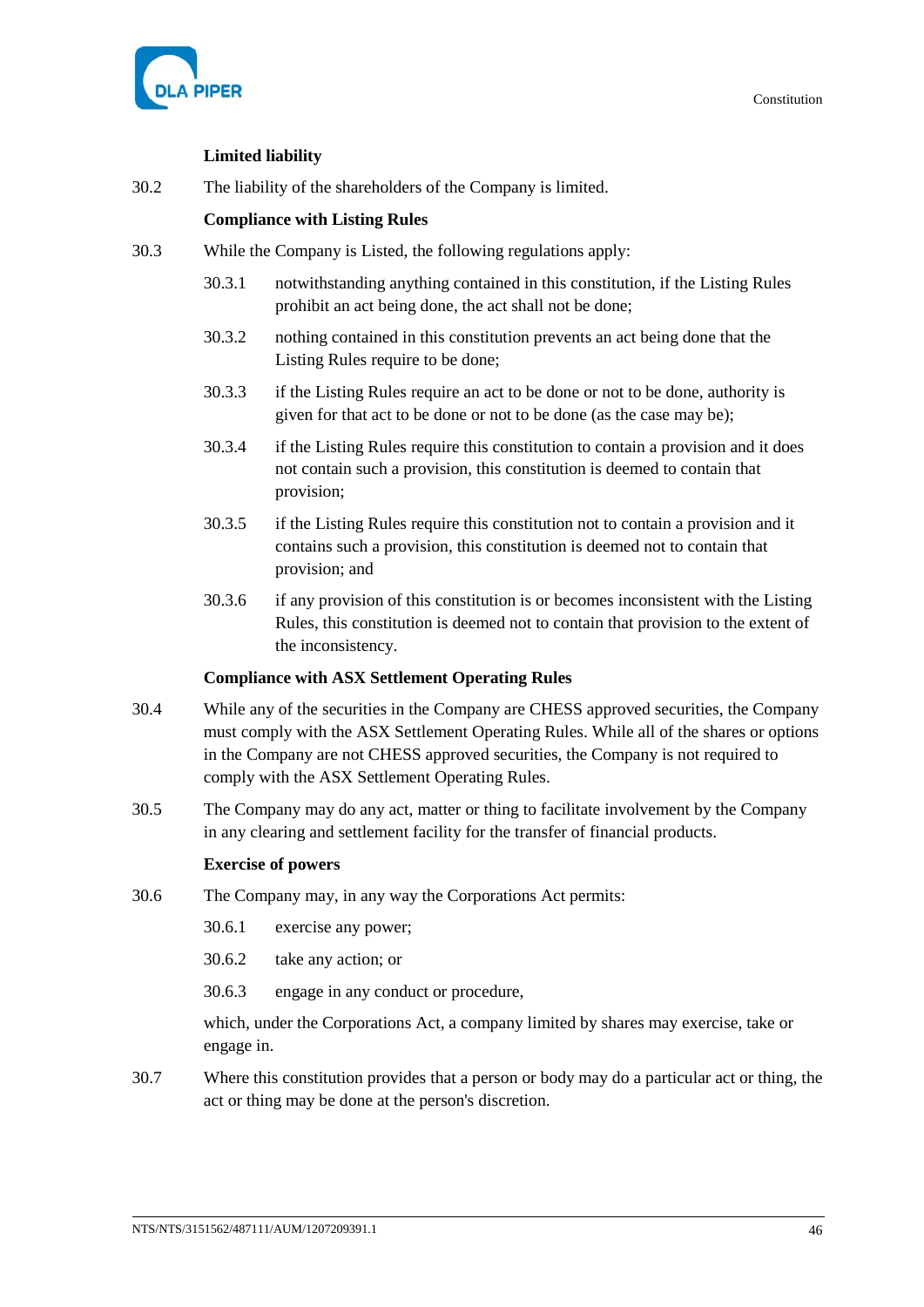

- 30.8 Where this constitution confers a power to do a particular act or thing, the power is, unless the contrary intention appears, to be taken as including a power exercisable in the same manner and subject to the same conditions (if any) to repeal, rescind, revoke, amend or vary that act or thing.
- 30.9 Where this constitution confers a power to do a particular thing in respect of particular matters, the power is, unless the contrary intention appears, to be taken to include a power to do that thing in respect of only some of those matters or in respect of a particular class or particular classes of those matters and to make different provision in respect of different matters or different classes of matters.
- 30.10 Where this constitution confers a power to make appointments to any office or position, the power is, unless the contrary intention appears, to be taken to include a power:
	- 30.10.1 to appoint a person to act in the office or position until a person is appointed to the office or position;
	- 30.10.2 subject to any contract between the Company and the relevant person, to remove or suspend any person appointed, with or without cause; and
	- 30.10.3 to appoint another person temporarily in the place of any person so removed or suspended or in place of any sick or absent holder of the office or position.
- 30.11 Where this constitution confers a power or imposes a duty then, unless the contrary intention appears, the power may be exercised and the duty must be performed from time to time as the occasion requires.
- 30.12 Where this constitution confers a power or imposes a duty on the holder of an office as such then, unless the contrary intention appears, the power may be exercised and the duty must be performed by the holder for the time being of the office.
- 30.13 Where this constitution confers power on a person or body to delegate a function or power:
	- 30.13.1 the delegation may be concurrent with, or (except in the case of a delegation by the directors) to the exclusion of, the performance or exercise of that function or power by the person or body;
	- 30.13.2 the delegation may be either general or limited in any manner provided in the terms of delegation;
	- 30.13.3 the delegation need not be to a specified person but may be to any person from time to time holding, occupying or performing the duties of a specified office or position;
	- 30.13.4 the delegation may include the power to delegate;
	- 30.13.5 where the performance or exercise of that function or power is dependent on the opinion, belief or state of mind of that person or body in relation to a matter, that function or power may be performed or exercised by the delegate on the opinion, belief or state of mind of the delegate in relation to that matter; and